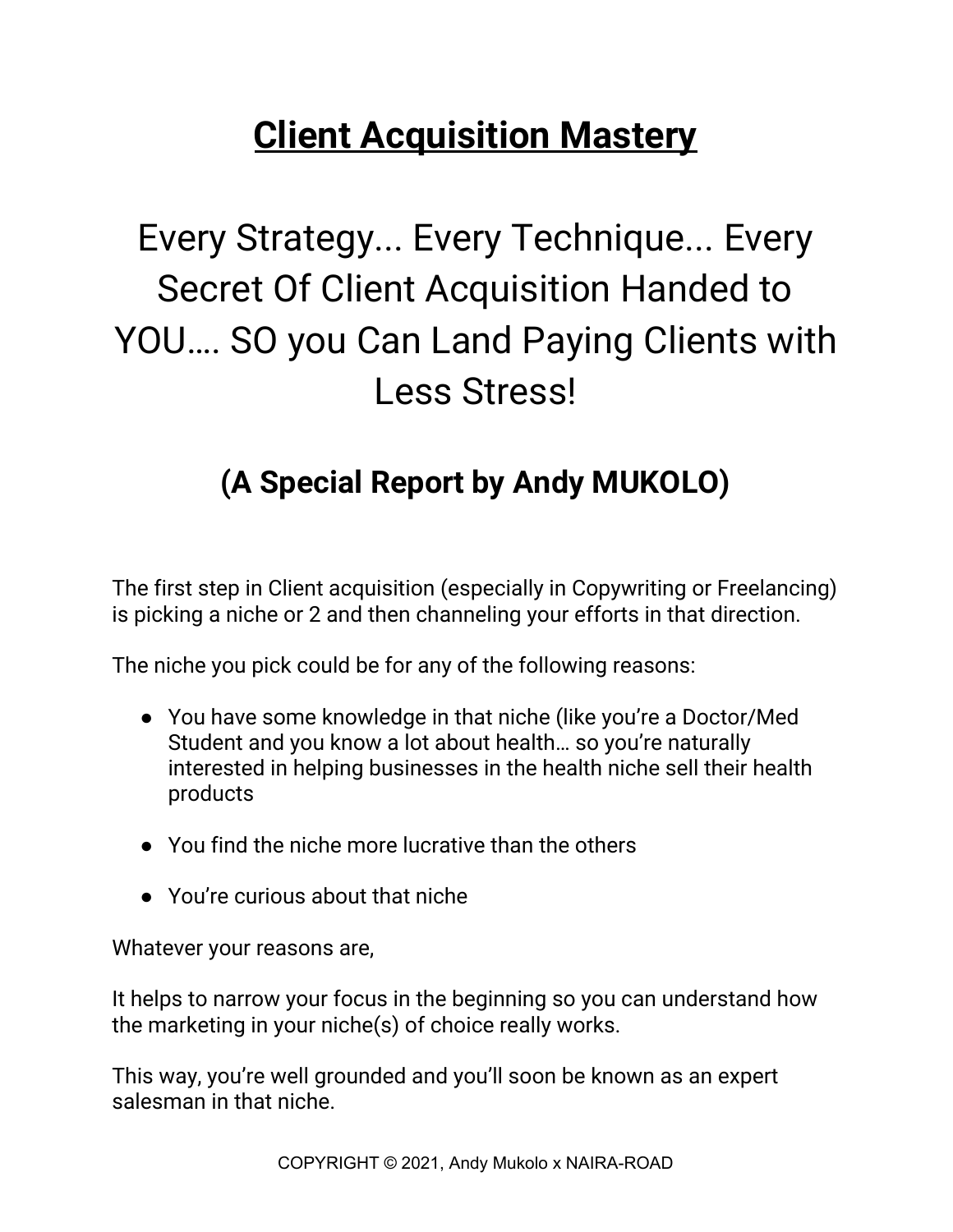### **16 Profitable Niches**

There are many Niches to choose from,

But I've narrowed it down to 16 that are profitable That is, clients pay well and there's always demand for Copywriters.

I'll start with the BIG FIVE, then the rest will follow

- **1. Financial**
- **2. Health**
- **3. Self-Development (Or Personal Development)**
- **4. Information Publishing**

#### **5. Ecommerce**

- 6. Tech
- 7. Travel
- 8. Men's Health
- 9. Weight Loss
- 10. Sex
- 11. Dating and Relationships
- 12. PR and Political Campaigns
- 13. Fashion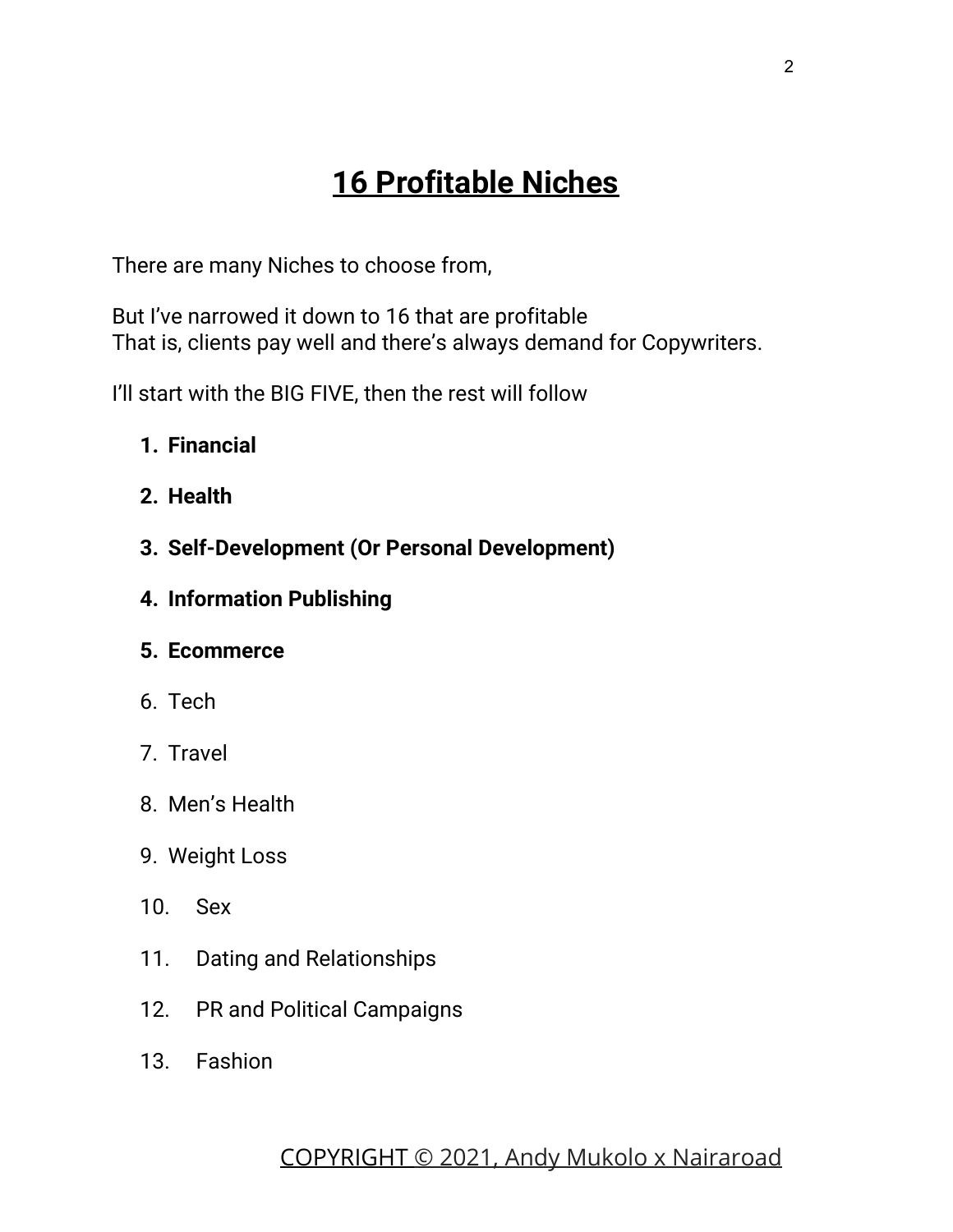14. Beauty

- 15. Education (Marketing for Universities, Schools, Educational programs..)
- 16. Religion (Marketing for Churches and other Religious Bodies…)
- \* \*

Once you've picked a Niche,

Go to the Social Media platforms where you're active.

LinkedIn for example….

Edit your bio to:

- Marketer and Copywriter
- Direct response Marketer and Copywriter
- DTC Copywriter (DTC means Direct to Consumer)
- ●
- (Financial Copywriter)

Or Copywriter for Businesses with Financial Products to Sell

- (Health Copywriter)
- (Copywriter for Financial Publishers)
- (Copywriter for health publishers)
- (Copywriter for Information publishers)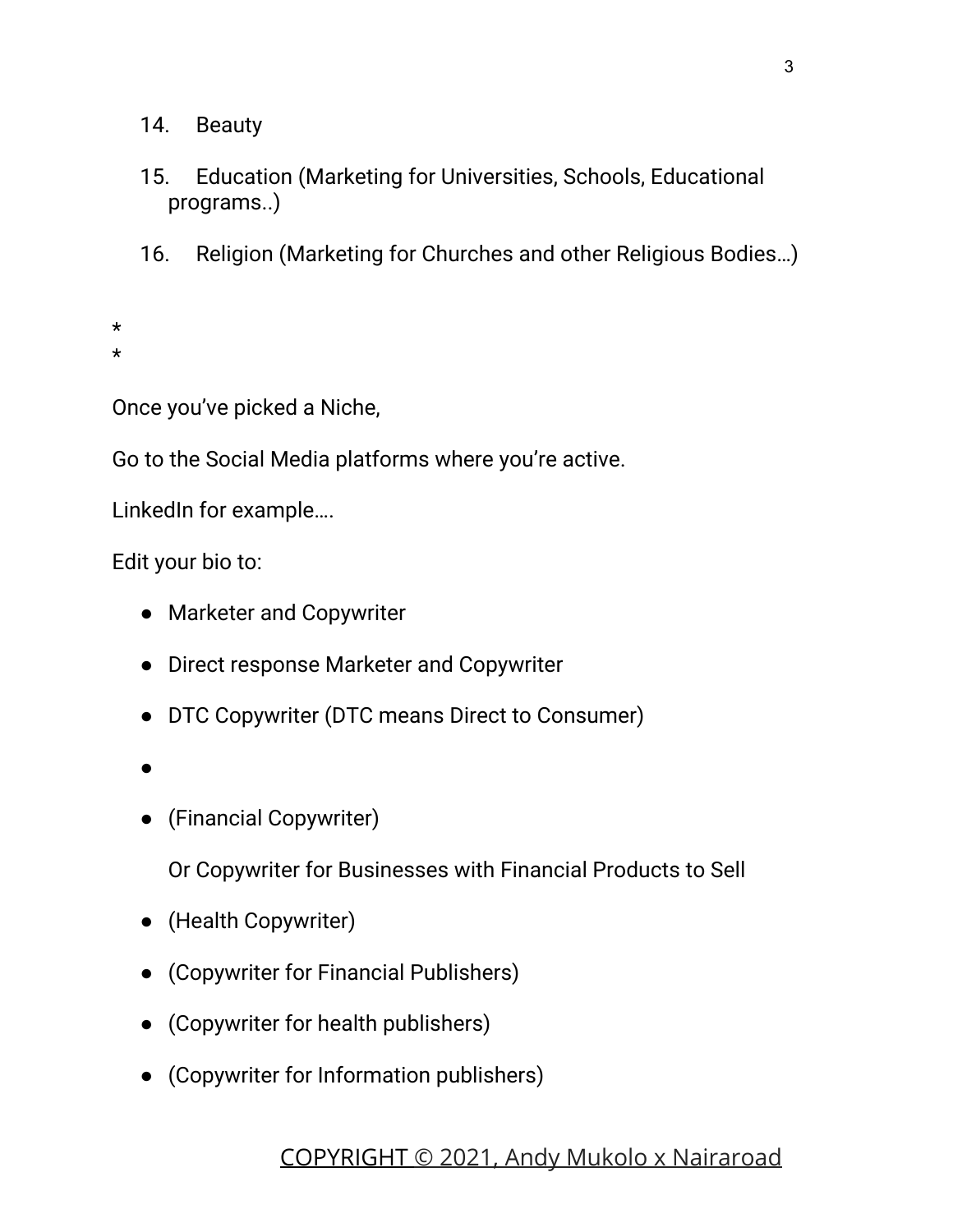NOTE: This depends on what niche you decide to settle on.

It is important to niche down when you're just getting started.

Got it?

Next;

#### **How to Search For Prospective Clients on LINKEDIN**

Go the search tab

Search:

"Company name or Business name"

Click \*follow\*

Check for SEE ALL Employees ON LINKEDIN

Follow or Connect with the key decision makers.

(CEOs, Copy chiefs, Directors, Marketers, Publishers… etc) NOTE: When you search for a company name on LinkedIn,

When their page pops up, and follow the page....

You'll see something like:

#### **\*\*\*"See all employees on LinkedIn."\*\*\***

Send the key employees a connection request.

Once they accept, send a thank you message.

Also….

Visit their websites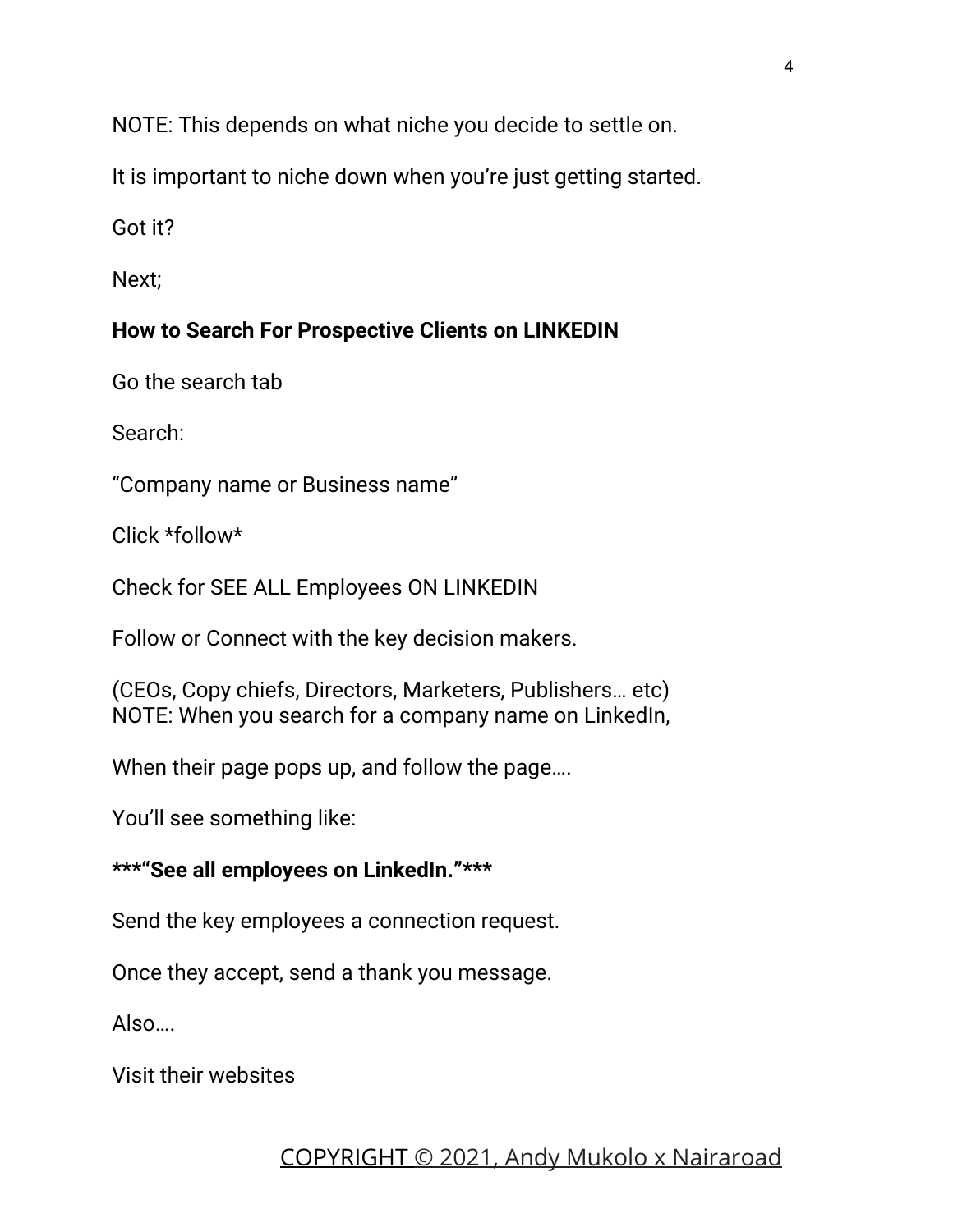(Check the about page for key decision makers)

Take note of their names.

GOOGLE These names.

Visit their social media handles.

Follow them.

Interact with their content.

After a while, you can reach out in their DMs using what you learn from the **pitch any client** section below

\*\*\*\*\*\*\*\*\*\*\*\*\*\*\*\*\*\*\*\*\*\*\*\*\*\*\*\*\*\*\*\*

I'll share something valuable with you in a minute, but first....

#### **Here's a little something I want you to keep in mind;**

I strongly recommend that you focus more ---not on getting clients --- but on being the best at what you *do.*

Use the 80-20 rule…

80% practicing and studying (doesn't matter what your craft is)

20% client hunting.

Getting clients is simple.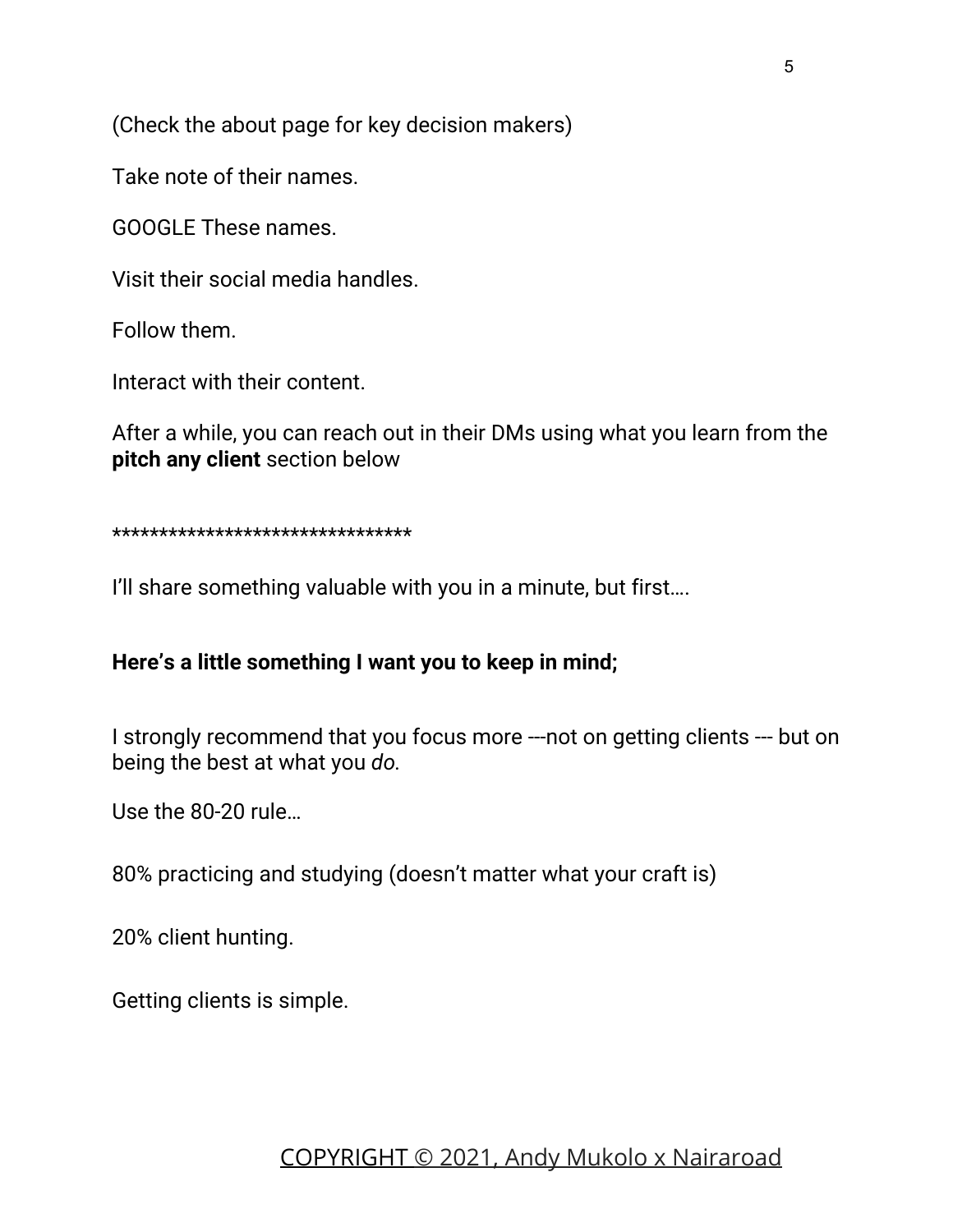But the problem with MOST freelancers, coaches and consultants is they don't spend enough time learning and improving

NOT enough time trying to understand their market

NOT enough time trying to understand who their prospect is, and what their #1 problem is and how exactly they can help this person

Listen…

The MORE you practice, the better *you* get….

The better the quality of your work,

The more value you bring to the table,

The more clients you'll get and...

The more money *you can* charge.

#### **What your Clients Want to Know is:**

- How can you help me get better results?
- How will I experience less frustration, less pain, less hassles?
- How will you make my life better?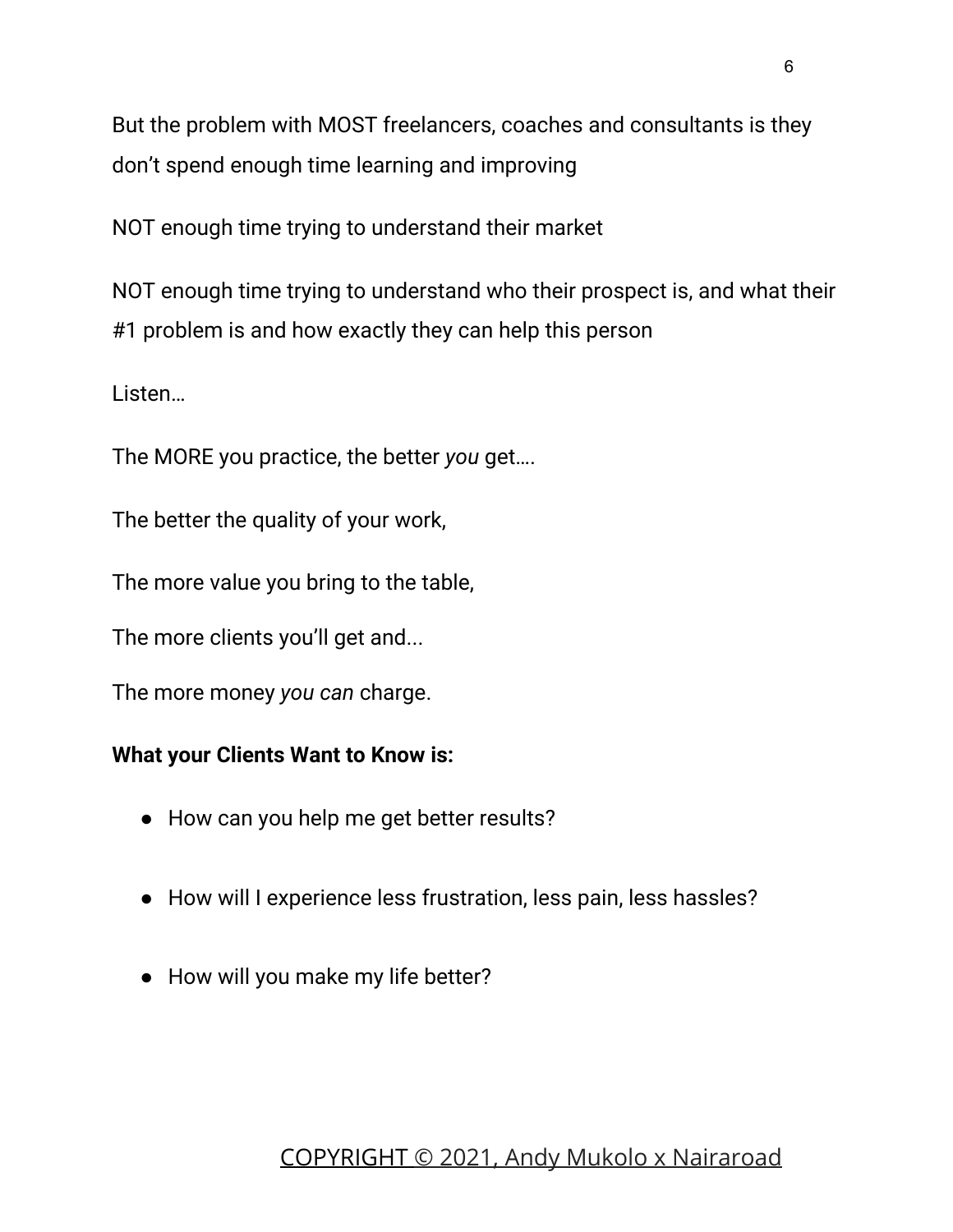- How will my business improve?
- What's in this for me?

So the first thing you should do is figure out everything you can about *your potential client's* business….

Then, figure out how you can pass a compelling message across to them letting them know….

#### **How you can** *help them.*

And it's simple.

Here's why:

Mostly…

Your ideal clients are always on the LOOKout for solutions to their problems.

Sometimes, they don't even know they have a problem

SO you'll have to educate them by pointing out the dangers of the said problem

And how they could be experiencing setbacks because they don't even know they have that problem….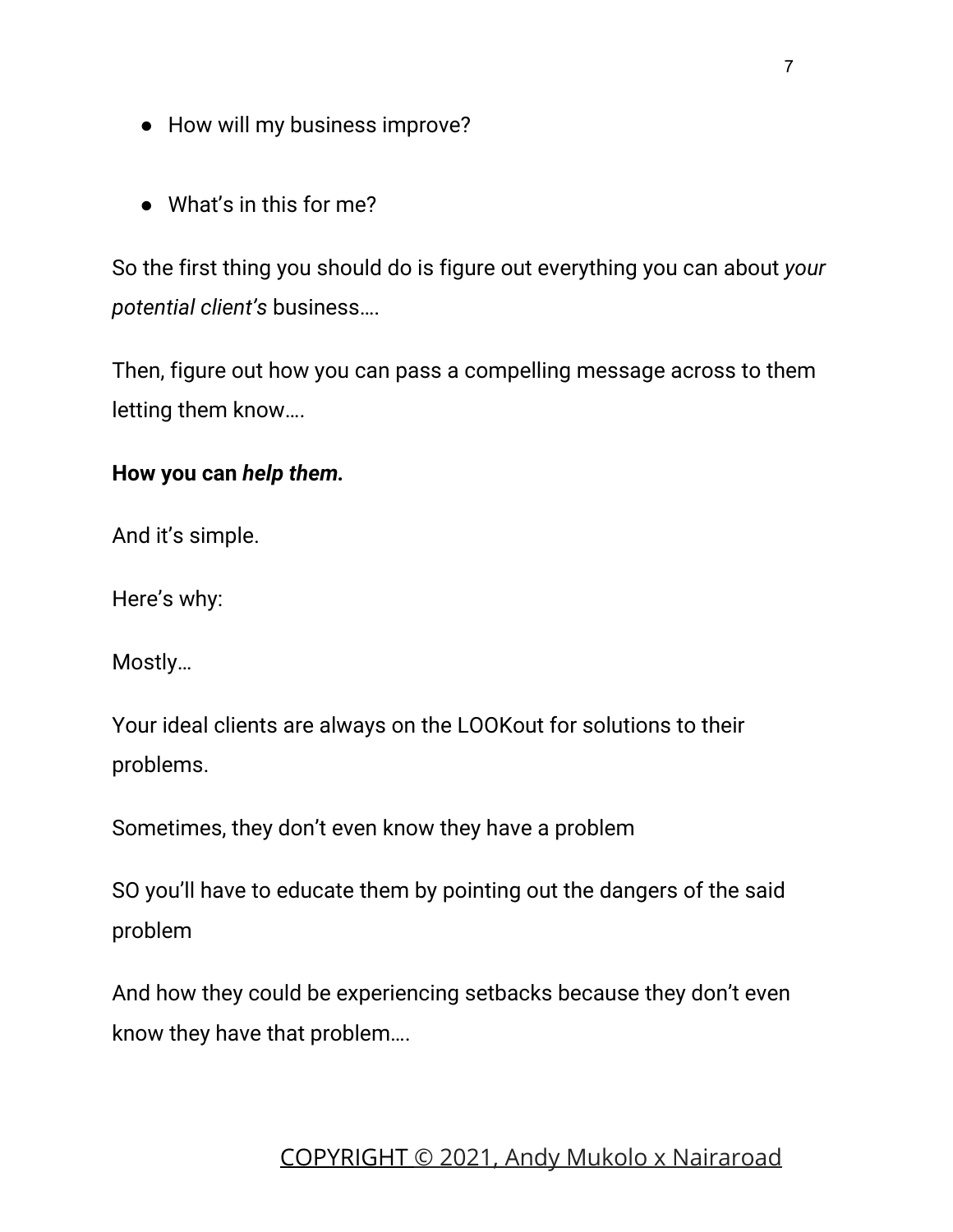OR how they can avoid it altogether.

And from my experience,

The best way to get clients is to EDUCATE them into seeing how you can help them

You can do this using Social media content or Emails or Ads.

A good approach is the problem-solution approach >

After doing your research on your prospective client…

Studying their market,

Studying their business model (Like what they offer, and the problems they solve for their customers…)

Going to their website,

Checking out their social media handles

Studying the competition

What you do is…

You write a list of 5 common problems your prospective Client could be facing. . .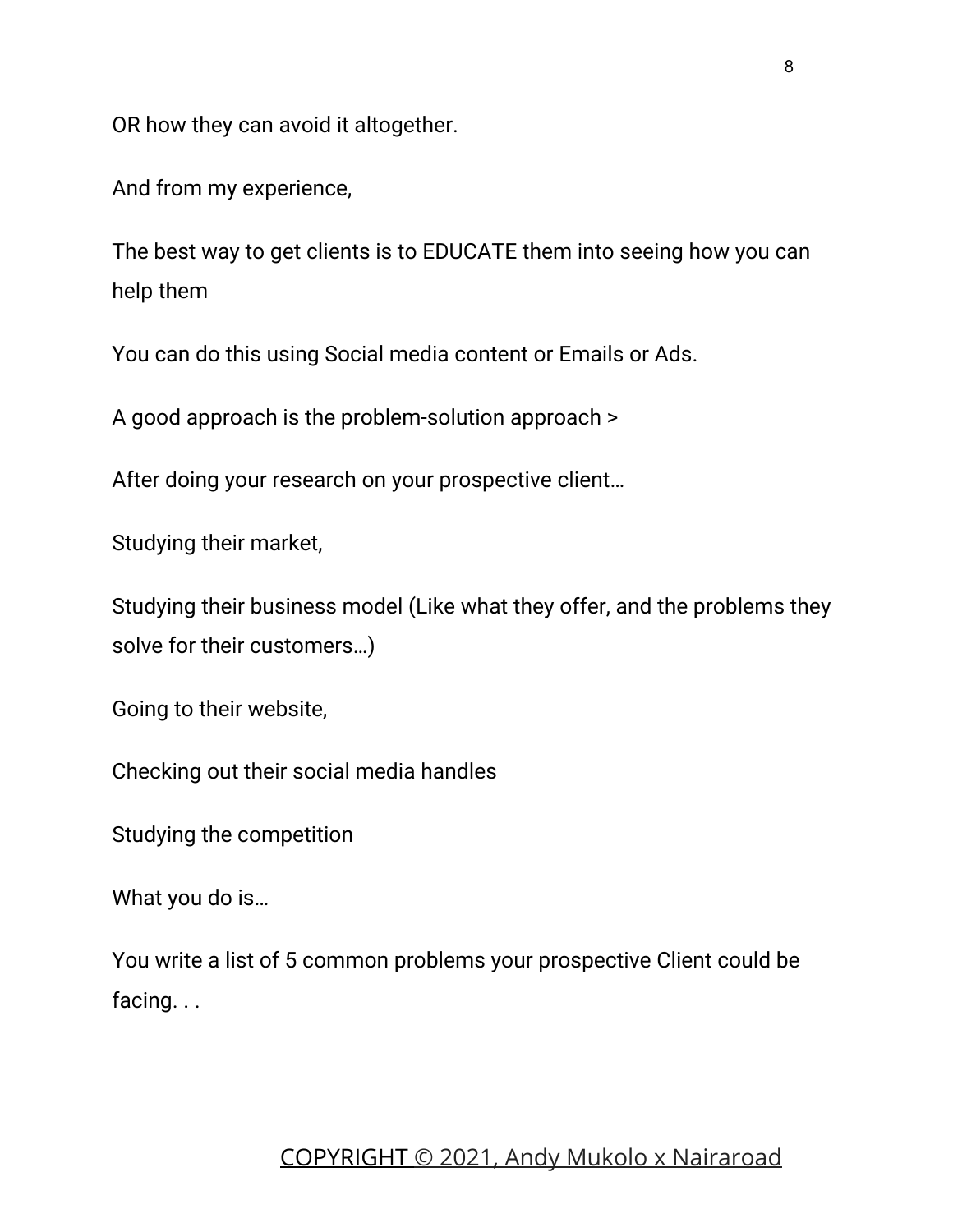Eg: Lead generation, Customer retention, low conversions from COLD Traffic etc >

Then, take a top 2 or 3 problems and create short (and easy to understand) content addressing each of these problems.

It could be a short video, or email or social media post

#### Example:

- How to use short Facebook stories to Increase Conversions from COLD TRAFFIC
- 3 simple ways to get more quality leads from LinkedIn
- Why 90% of Real Estate companies Struggle to Sell Properties in VGC… and how you can sell yours.
- ETC

All you have to do is share value.

Teach!

Give value.

Share something interesting!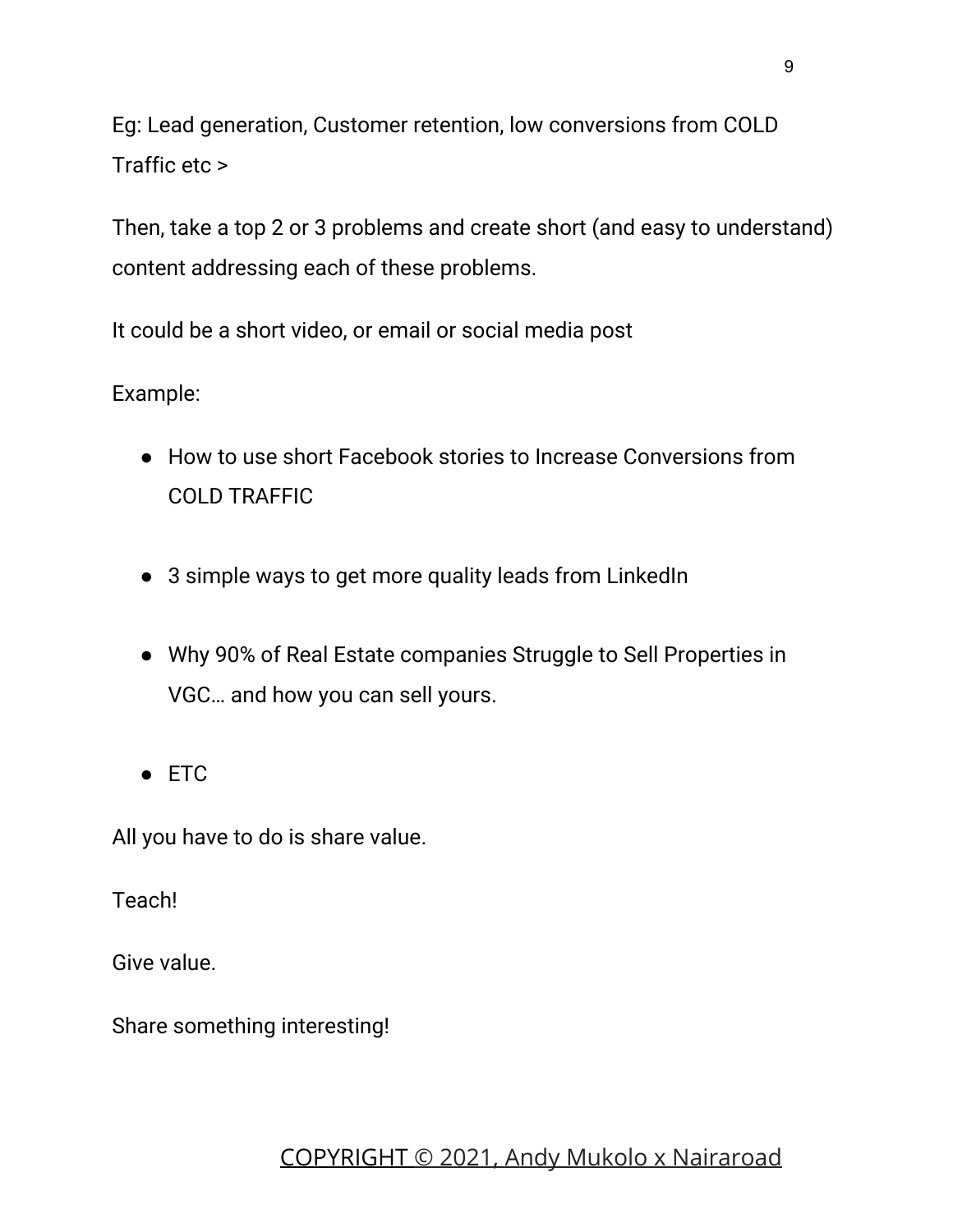Then you can close by saying something like:

- *● If you need help, click the LINK below*
- *● If you need help, send me a DM*

QUESTION: But if I give too much value, my prospects will have so much information, they probably won't see the need to work with me

#### WRONG!

99% of the time, they are so wowed by the value you've given,

They want you to help them implement what you've shared

People are lazy (including thee and I)

I can dictate something to you from A-Z and you'd still say…

"**Okay please just do it for me"**

**"How much will it cost to have you do this for me?"**

**"WOW, this is interesting, so how can I get started?"** (*but i just gave you all the info you need to start!! LOL!)*

That's how we're wired as human beings.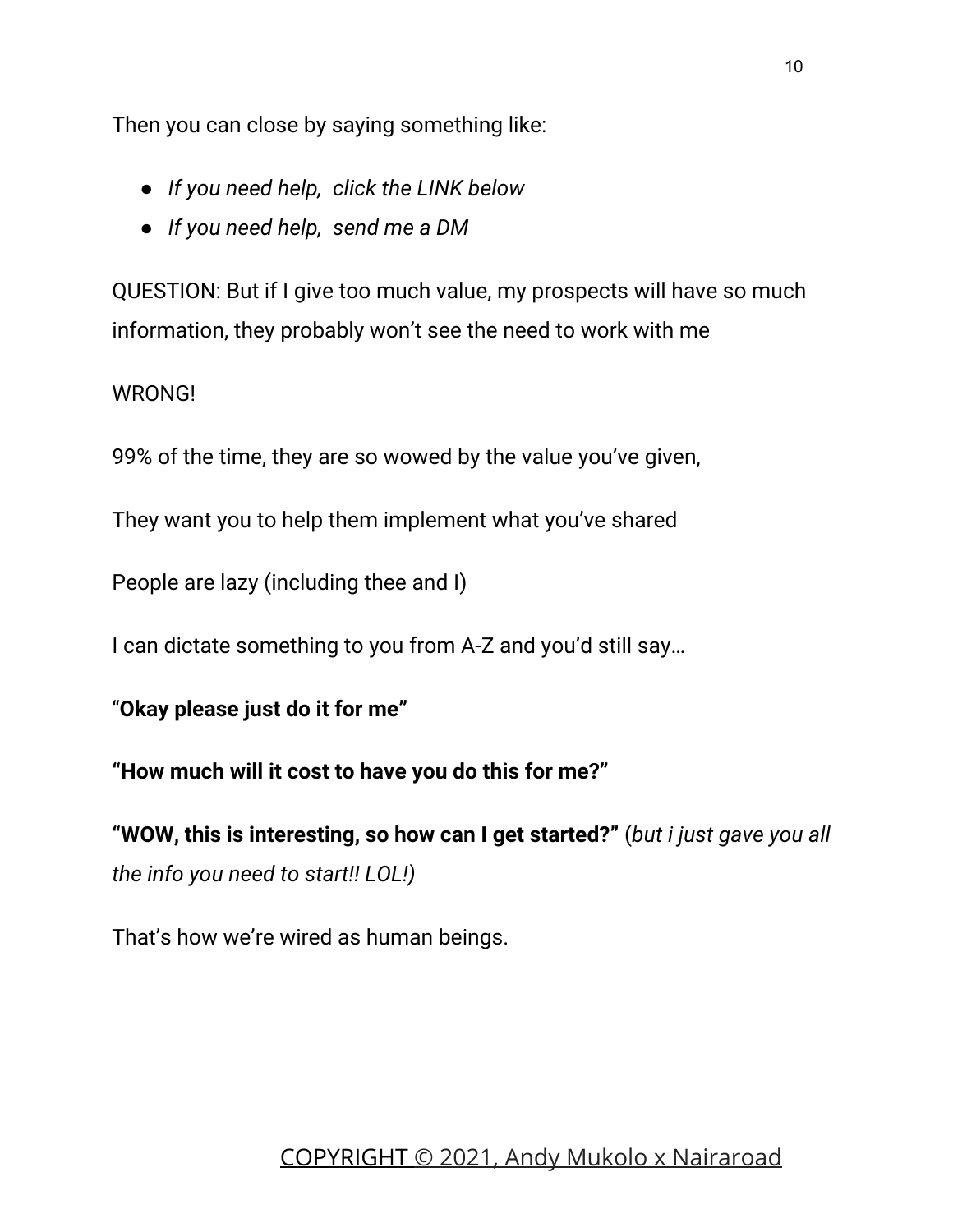### **ON REACHING OUT TO CLIENTS!**

NOTE: *It helps* to at least know something about the person you're pitching your services to..

- Their FULL name
- The nature of their business
- What product/services they sell
- What kind of people their *business* caters to
- Their current struggles (or the common struggles of your ideal client)

**MOST CLIENTS** are bombarded daily by the same type of annoying cold pitching messages.

Messages that are very self-centered.

No value.

Nothing to even suggest you really know what the hell you're talking about.

You just want them to hire you out of pity.

So if you'll reach out to clients,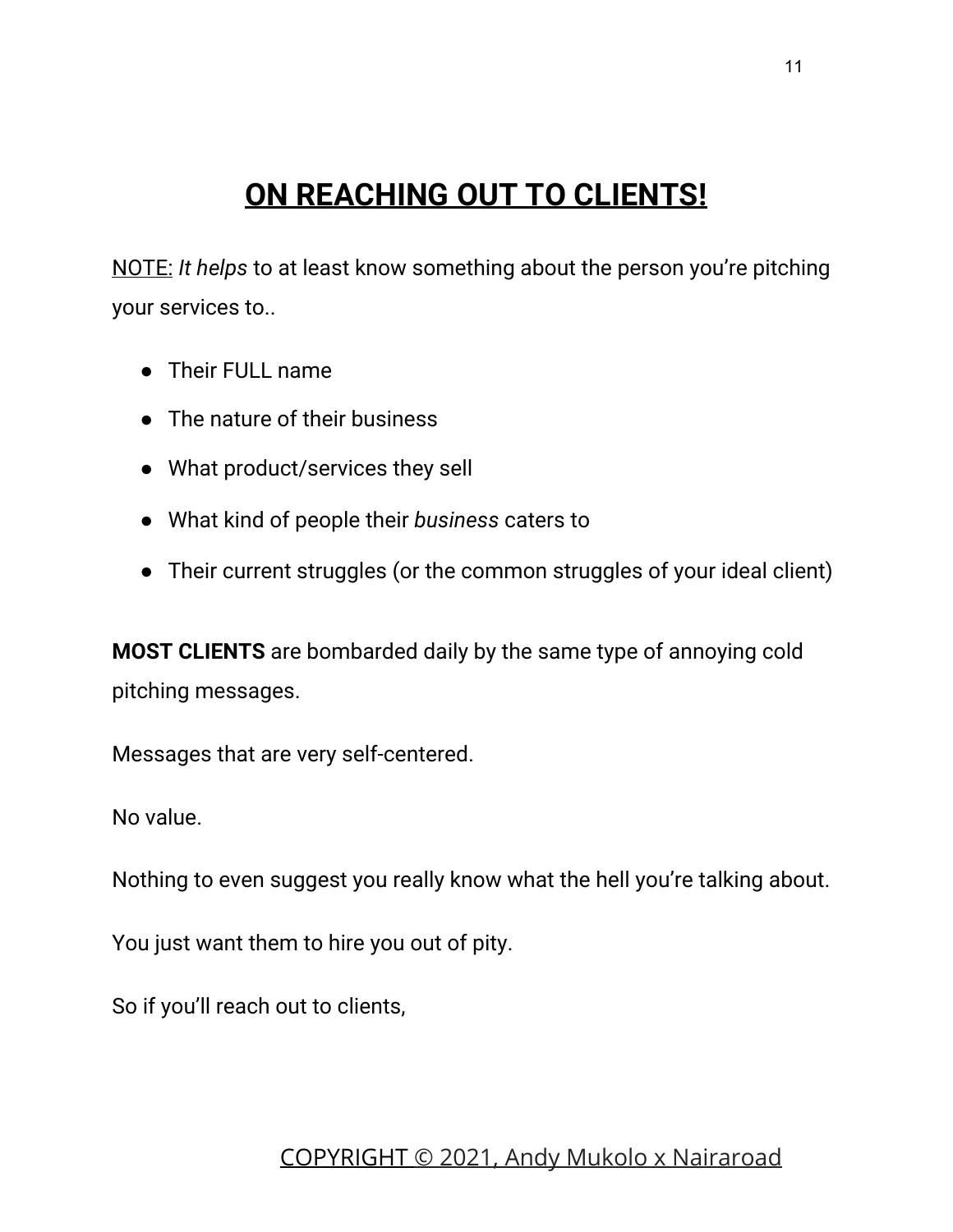You want to make damn sure you're doing the exact opposite of what they're used to. (BURN THIS INTO YOUR BRAIN!)

So how do you stand out from the crowd?

Well, it seems to me that you should...

- 1. Address your client by their first name
- 2. Share VALUE!

You don't even need to pitch them on anything in the first 3 to 4 messages you send them (If you structure your valuable content well, they'll probably even ask you how you can work together)

- 3. Keep your message straight to the point
- 4. Write with authority and self-respect… *don't beg!*
- 5. As much as possible…. *s*ay something about their business that lets them know you've done your homework…

And you can't do this if you don't take the time to study their business website or profile. A simple Google search does the trick)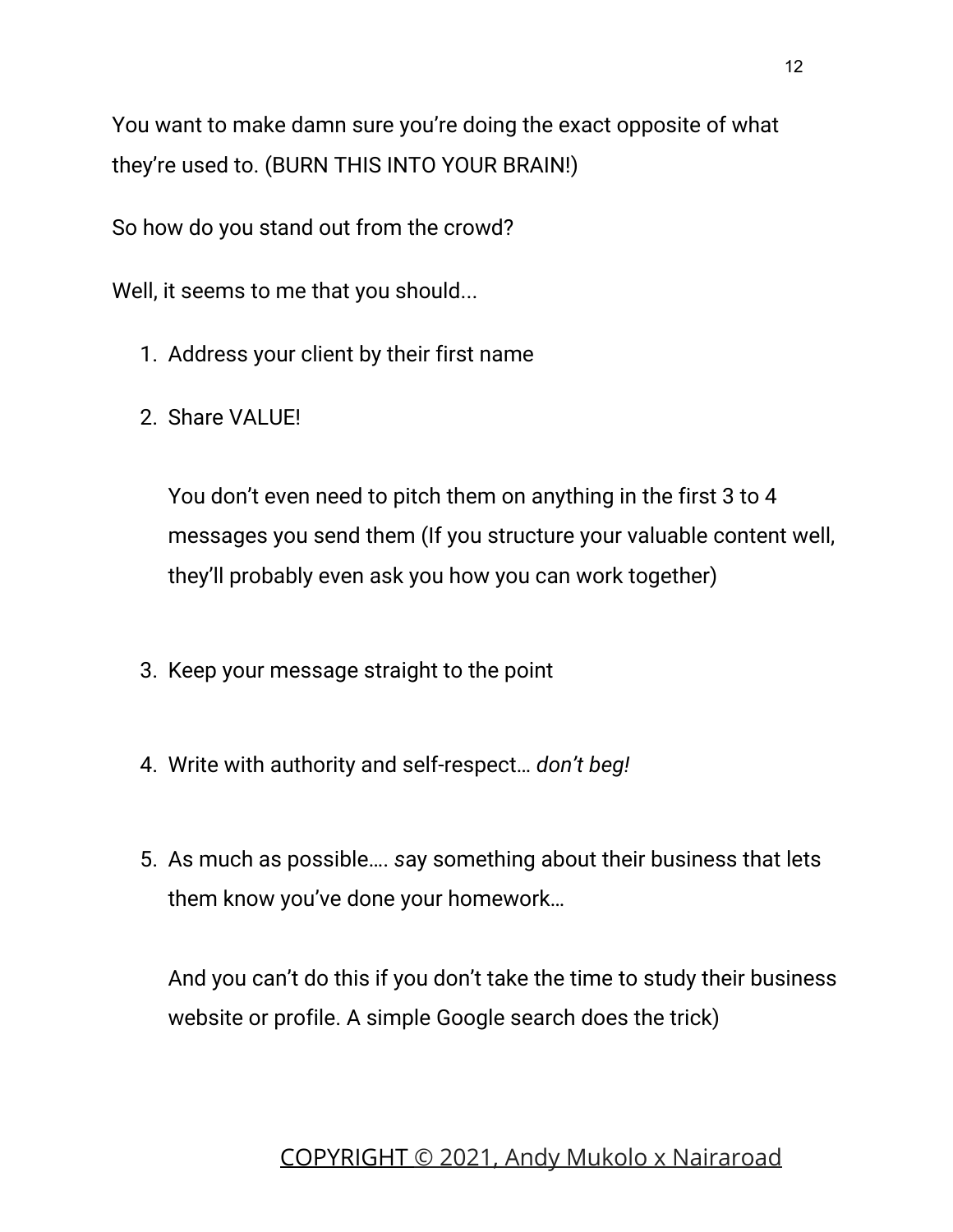- 6. Make the client feel comfortable reading your message, don't over-hype yourself
- 7. Put your name at the end of the message…
- 8. Tell them how they can reach out to you if they're interested in working with you...

Here's a curious story:

Once I reached out to a Client and after he responded and we closed a deal

He later told me that after reading my message,

#### **He actually looked me up on the Internet….**

From Twitter to LinkedIn to Facebook….. And of course, GOOGLE.

And he said one of the reasons he was blown away by my offer was because I sounded confident and I seemed *like* I knew what I was doing.

Are you beginning to *understand* why I keep saying you should focus more on sharpening your skills? And less on getting clients?

Please don't get me wrong….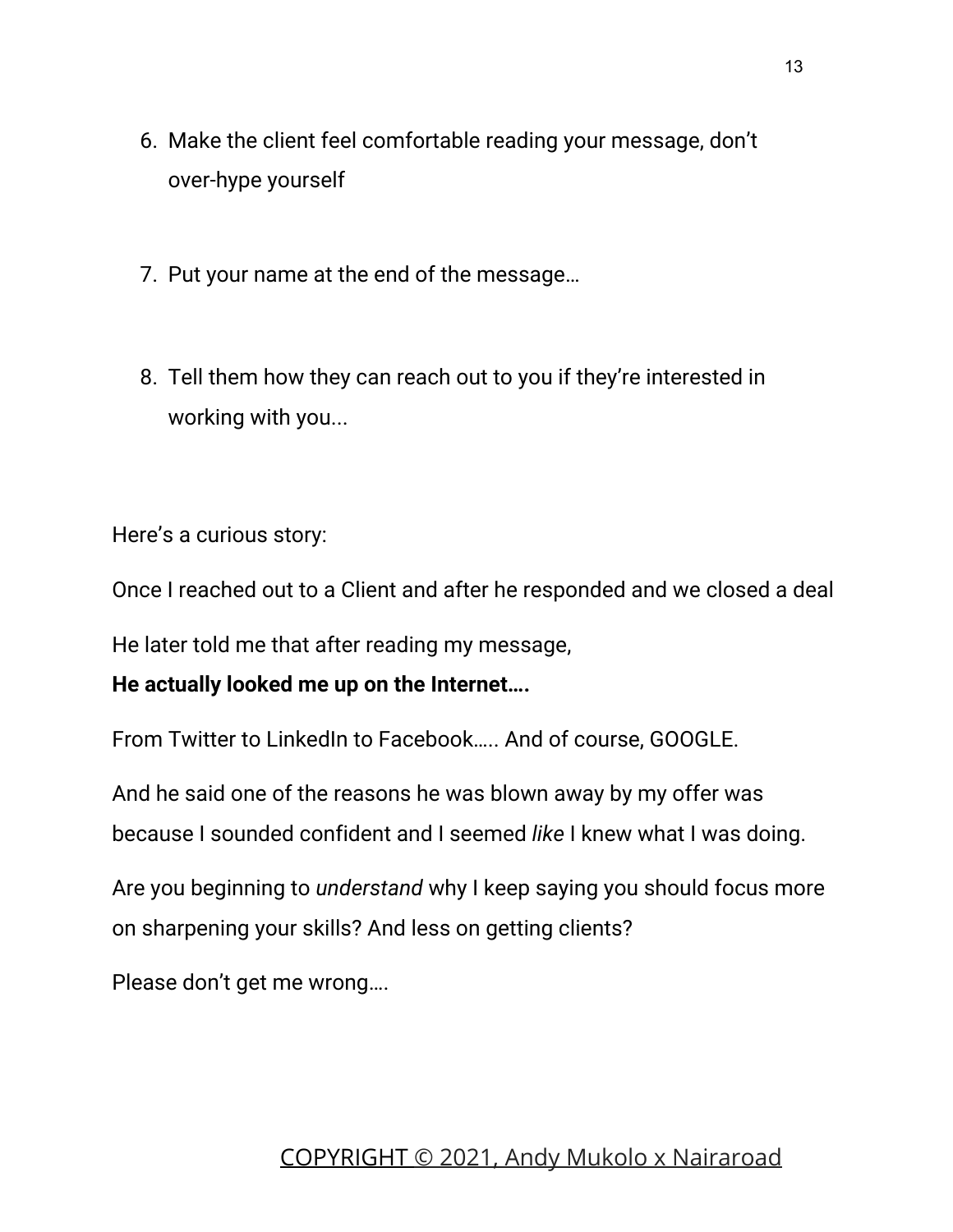*You should* network and promote yourself… *but don't forget* that many people… especially your potential clients… are only interested in working with the best….. *Or at the very* least….

#### **Someone who knows what he's Doing.**

There are many morals here….

But keep these two very close to your heart….

- 1. Do what you can to keep a profile that resonates with who you say you are.
- 2. Focus on sharpening *your* skills. Practice. Read. practice. Read. Do this *forever.*

That makes sense doesn't it?

### **"How to Get Clients On** *Social Media Platforms,* **Even If You Don't Have Thousands of Followers."**

(NOTE: These practical tips have worked for me, they have worked for my proteges,my friends, my clients….. and I believe they will work for you too if you use them consistently)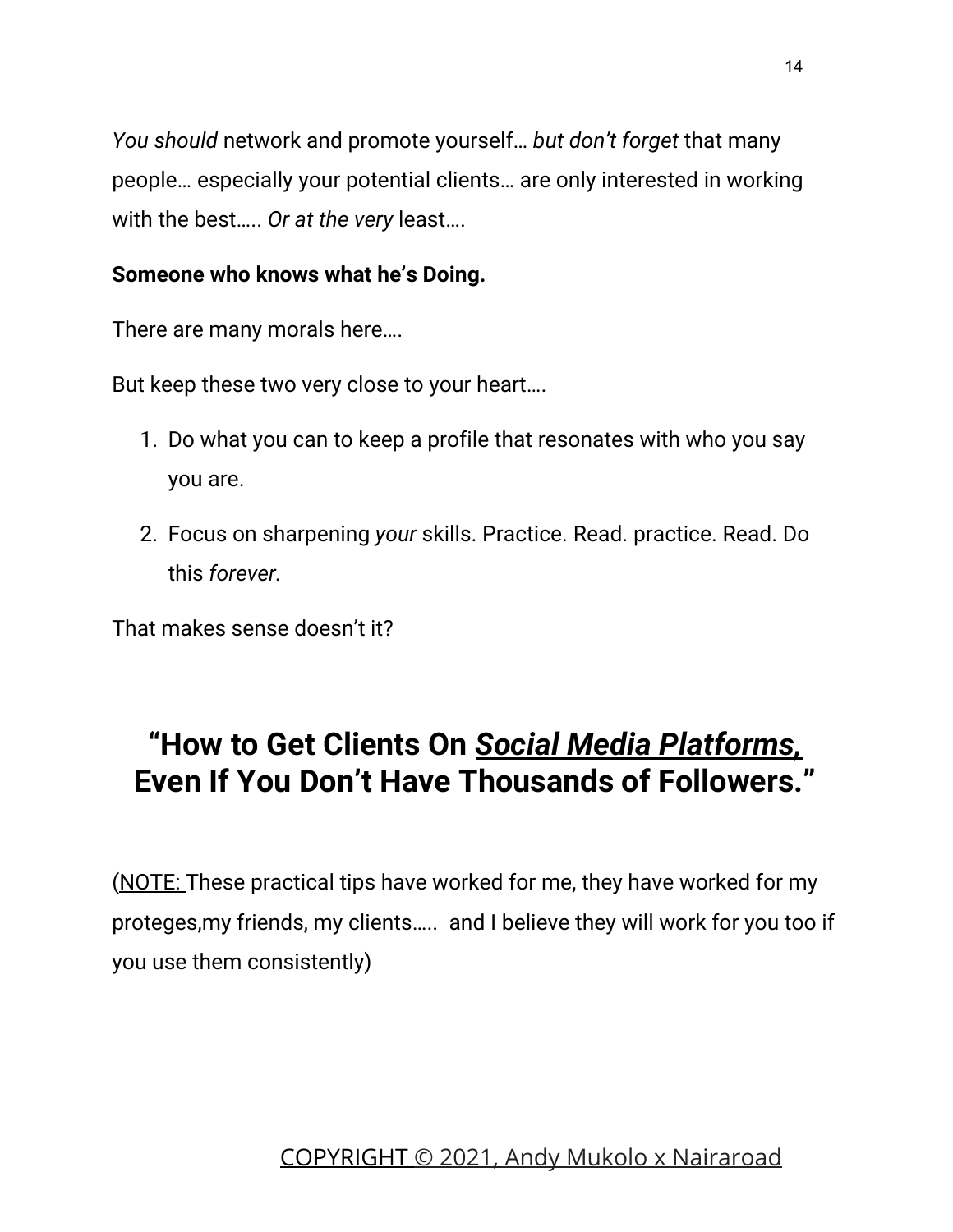(NOTE 2: Although, I have focused on how to implement them EFFECTIVELY on Twitter, they are ALSO applicable on LinkedIn….. as well as Facebook.)

When I was actively taking on Clients,

95% of my clients came from Twitter.

Funny when you consider *I don't even have several thousands of followers.*

The secret is simple:

#### *"I provide valuable content that demonstrates I know what I'm doing"*

And I'm not necessarily concerned about having thousands of followers ---*(that's what freezes most people, they think they need thousands of followers, but it's just not true)*

What I'm concerned about is attracting an audience that's interested in the kind of content I share.

So people read my tweets or threads on Copywriting + Marketing….

They love it……

…..and perhaps, something I said resonates deeply with a current marketing challenge they're having.

#### **What do they do?**

Very simple.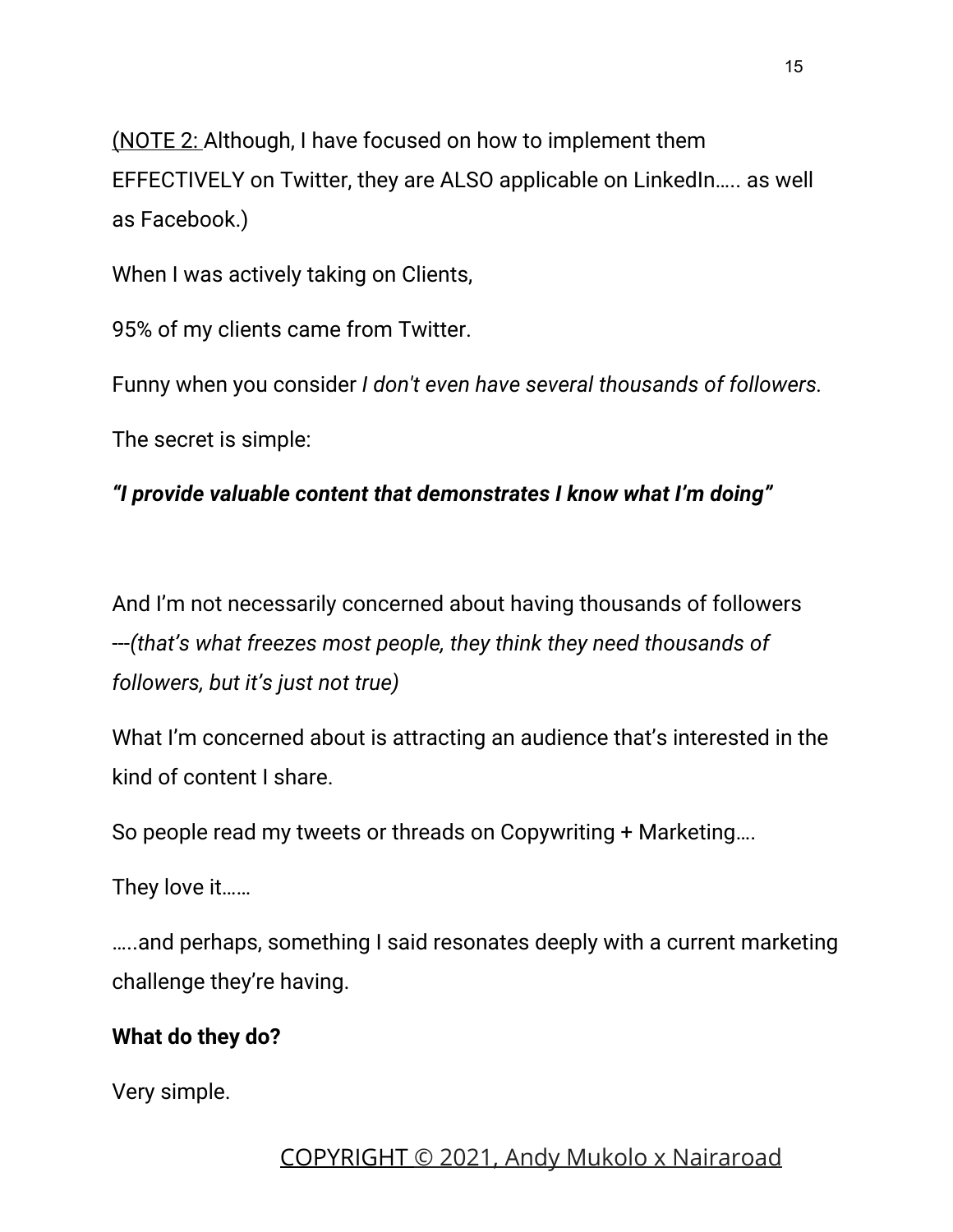They send me a DM asking if I can take a look at their marketing funnel and point out how they can do better.

Or if I'm available to handle a particular marketing project for them.

As you probably already know,

I've done quite a number of threads that got great engagement

(*This has nothing to do with going viral or getting thousands of RETWEETS AND LIKES…. Just enough attention from the people who are likely to need your services)*

#### **From one single Twitter thread alone** ----

I received over 10 DMS from business owners who loved the content and were ready to pay for my services.

#### **Just One Thread!**

And at the time….

I had less than 200 followers (I just checked now and its 8,000+)

So my point ---if there's any--- is this…..

You don't need thousands Of Followers to get Clients On Twitter or any Social Media platform *for that* matter.

**You Just Need To Understand How to Attract The Perfect Clients Who Will Gladly Pay For Your Services!**

---> Here's something you should keep in mind;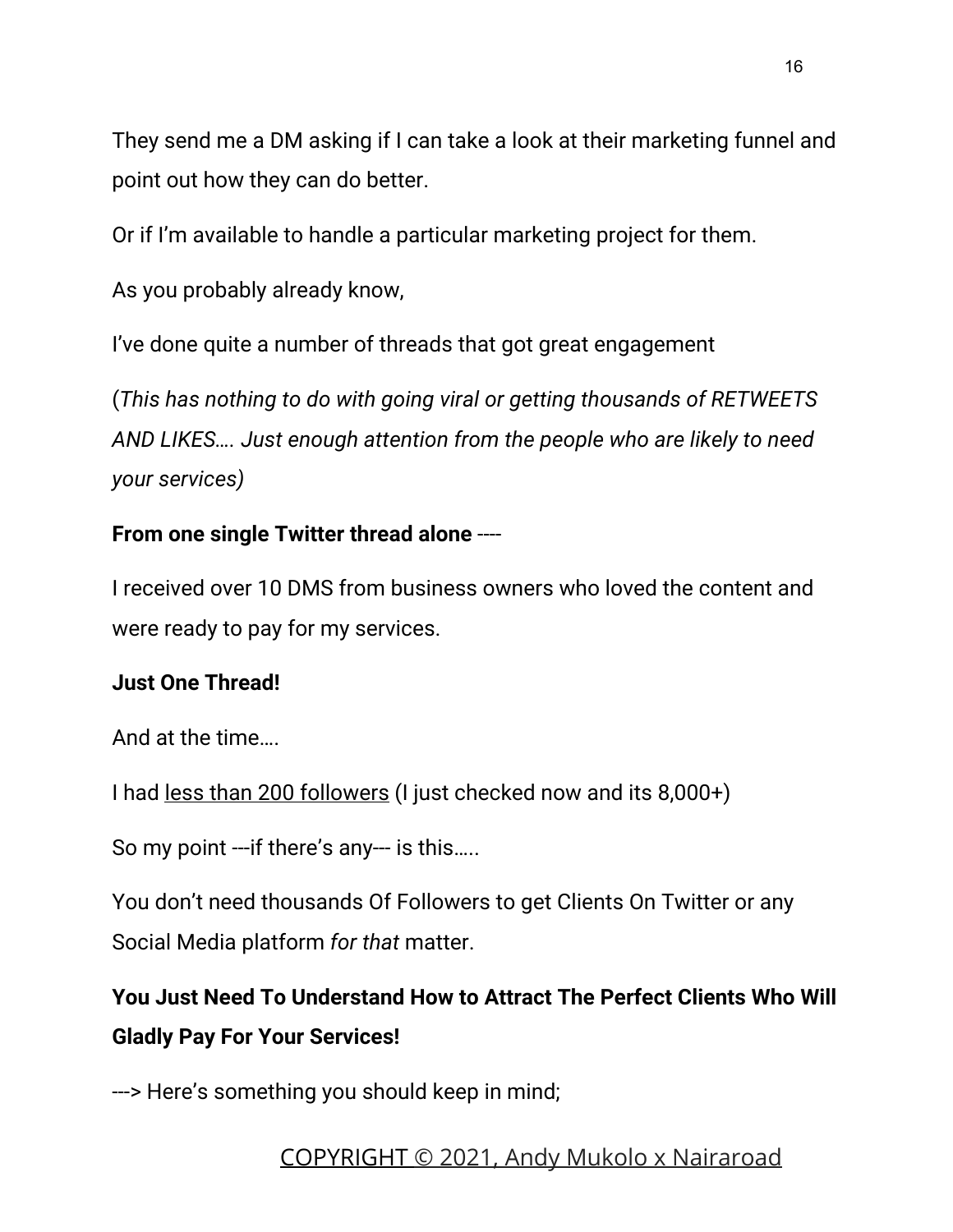- 1. I'm not very-very active on Twitter....
- 2. I tweet only a few times a day
- 3. *Some days* I don't tweet at all
- 4. I hardly comment on people's Tweets.....
- 5. *I don't* ask people to RETWEET my stuff….
- 6. *I don't work* with influencers….

Yet, I manage to get…..

### **….Dozens of Clients Reaching OUT to me on Twitter Every WEEK! (Even if, I'm currently not taking on NEW Clients)**

I've said this deliberately…..

To put you in the best possible mindset and to make you believe that if I could do it with less than 1,000 followers…

…...Then you too can use the simple steps/strategies below to get clients for yourself.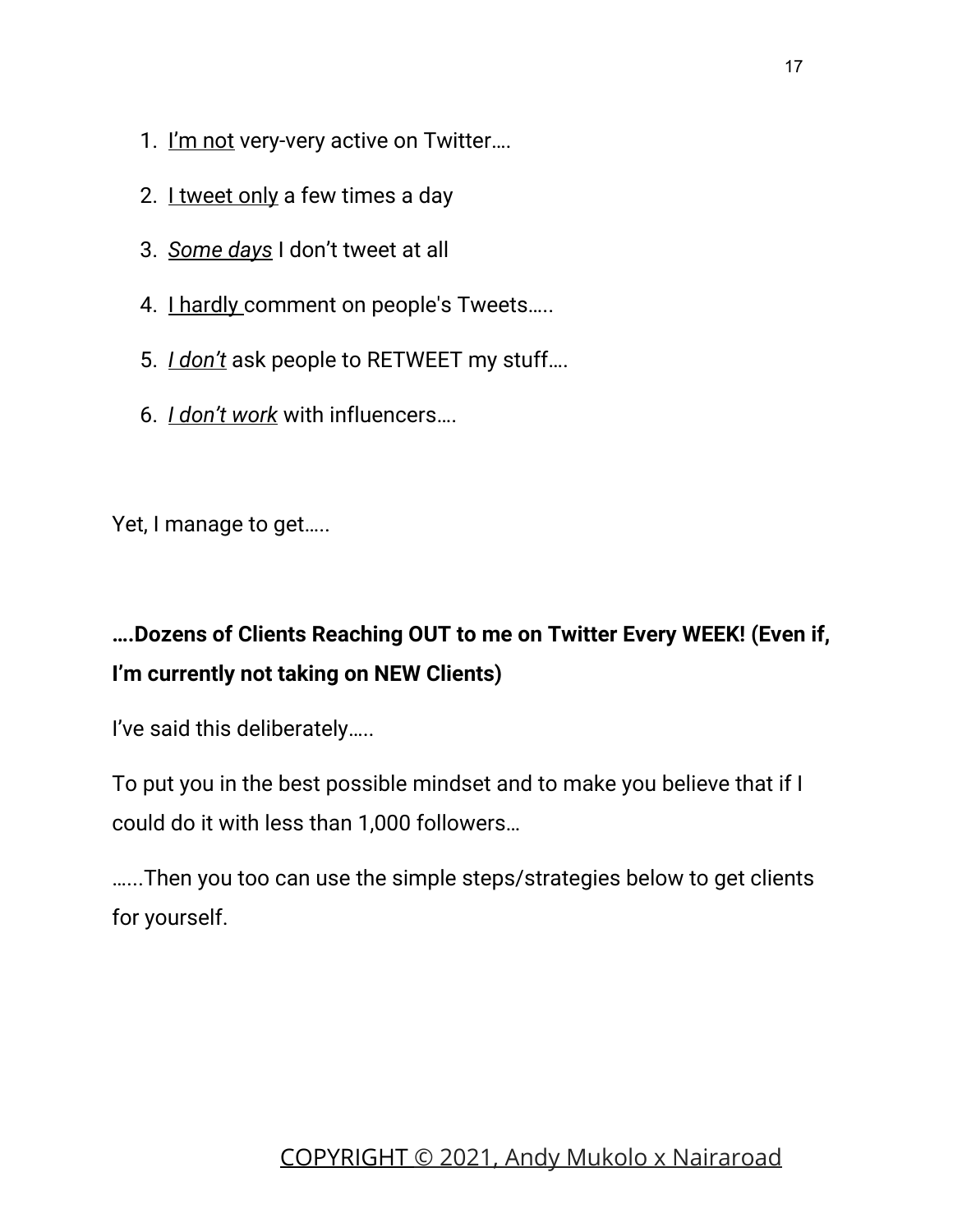# **The Secret**

The first thing I want you to keep in mind is this -----

It's a game of value and personality.

From your bio,

…..to your tweets, retweets, and everything else on your timeline…..

There should be a corresponding theme of value that ties in perfectly with your personal brand (personality)

 $SO<sub>2</sub>$ 

If you say you're a Copywriter…..

And you send me a DM pitch to hire you…..

#### **What's The First Thing You Think I'll Do?**

I'll go through your timeline….

From your bio to your tweets…. and threads and replies…..

I'll look at every single thing there is to look at....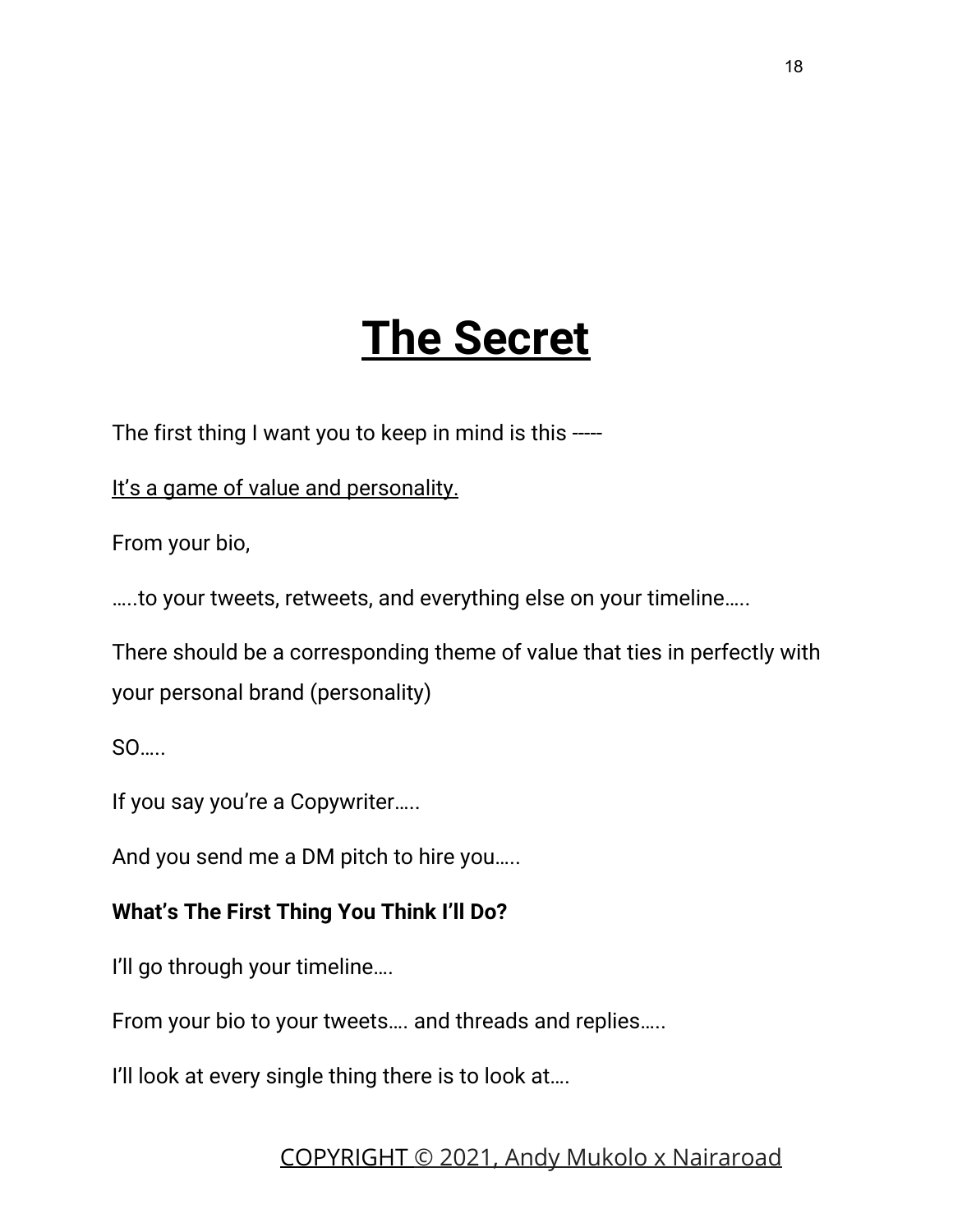…………...and my decision to respond to your DM will be based primarily on perceived value.

**And these are some of the questions that will be running through my head...**

- *1. Who the fuck is this guy?*
- *2. Has he demonstrated with the content on his timeline ----that he knows his craft?*
- *3. What does he say in his tweets?*
- *4. Is he always talking about salesmanship, marketing, entrepreneurship?*
- *5. Does he post inspiring stuff?*
- *6. Does he have a "consistent presence" on Twitter?*
- *7. Is he always "fighting and arguing?"*
- *8. Can I trust him?*

Listen….

We're talking about money here.

And If anyone is going to hire you to work on a project…. *They want to make damn sure* they're not hiring…

#### **A Major Jerk!**

So first things first.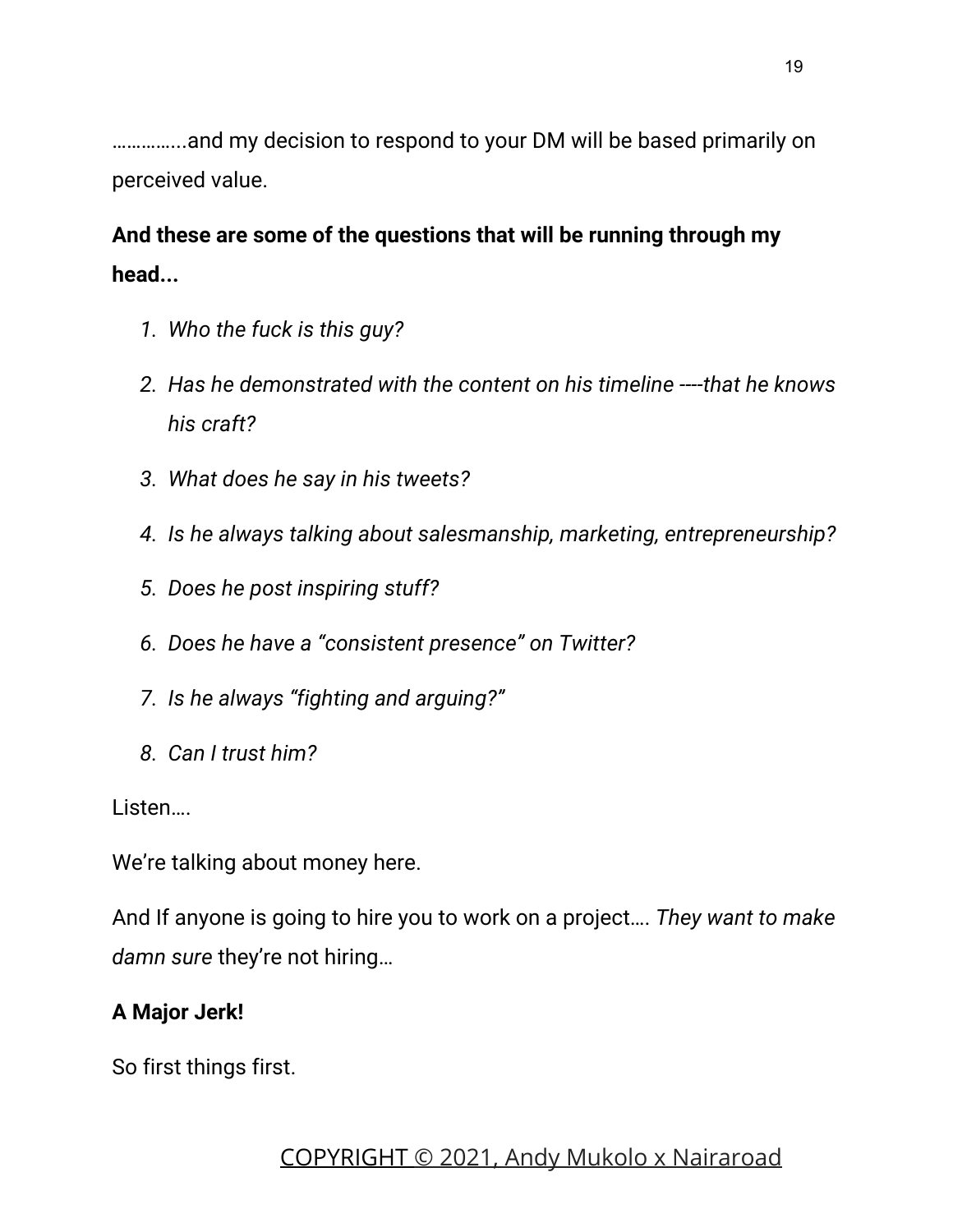Work on your bio.

QUESTION: What do you do for businesses?

Example: When you take a look at my Twitter bio…..

#### **What do you see?**

It says…

Direct *response Marketer & Copywriter*

Nothing more.

Simple and straight to the point.

And then….

When you go through my timeline -----from my pinned tweet to everything else in there…… the kind of content you see is…..

#### **99% consistent with who I say I am!**

Got it?

So start from your bio.

FOR Example:

If you're a Copywriter who's very knowledgeable about health topics, or who specializes in writing for businesses in the health niche

--- you can simply say…… *Health Copywriter.*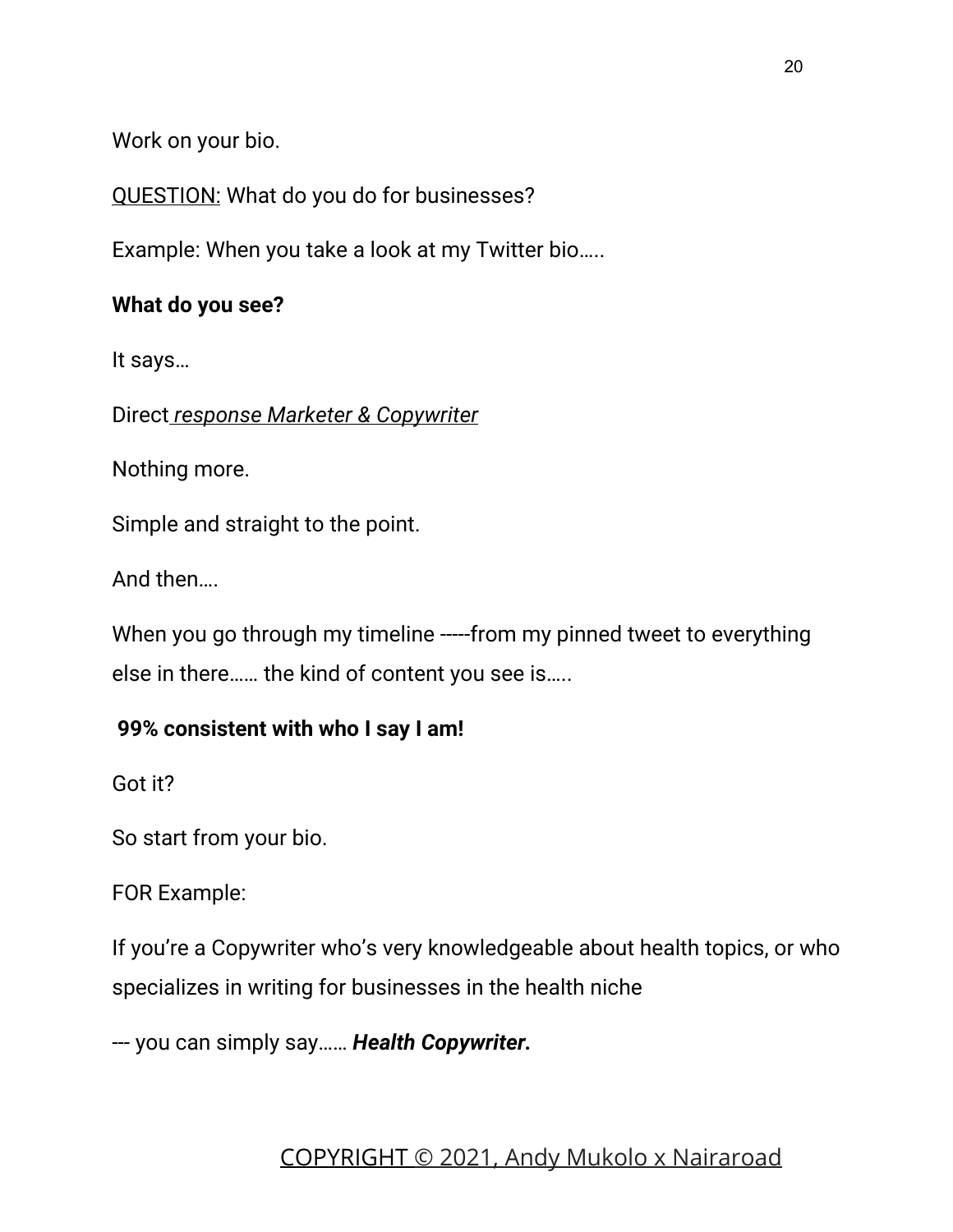Same as real estate --- **Real Estate Copywriter.**

Same as beauty ----- **Beauty Copywriter (or Copywriter Selling Beauty Products)**

Men's health ---- **Men's Health Copywriter.**

Financial -- **Financial Copywriter**

Video Sales Letters --- **VSL Copywriter**

Remember, this makes it a lot easier for you to get your ideal clients interested in working with you.

**NOTE:** The reason I can afford to use the generic--*Direct Response Marketer & Copywriter---* is because I've been around for a while, and there's hardly a niche I've not written for.

I have worked with clients across almost any niche you can mention, and this makes it possible for me to handle any project regardless of the niche since I have the experience.

Okay….

Apart from sending DMS.

There's another way to get clients.

Little Known…… but very effective since….

### **You Don't Even Have to Send DMs….**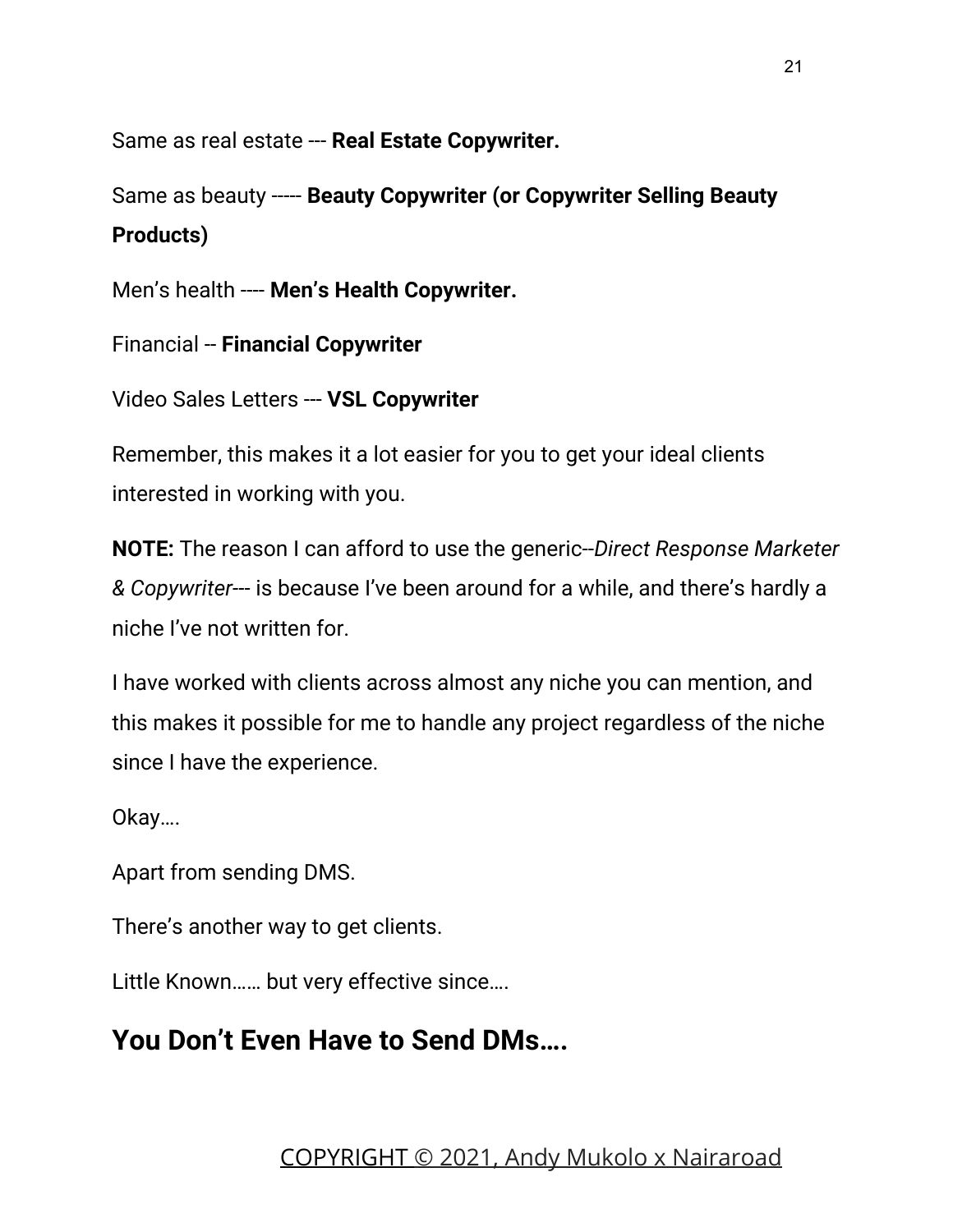*You Just Use Your Timeline to Attract Clients Who will happily Pay For Your Services.*

#### **But Andy, How Do I Create Such Content?**

Here's the kind of content that can fetch you the attention of potential clients.

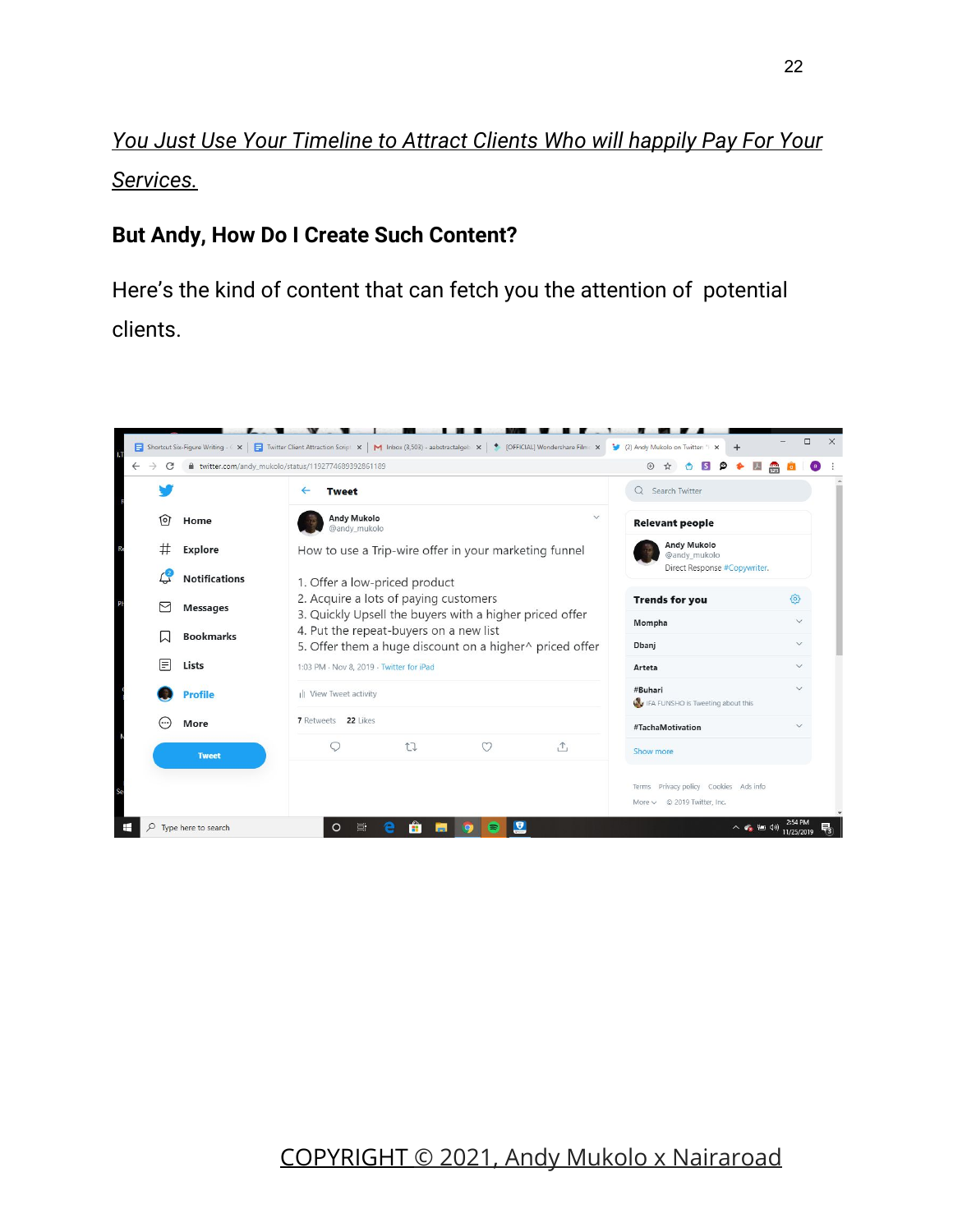

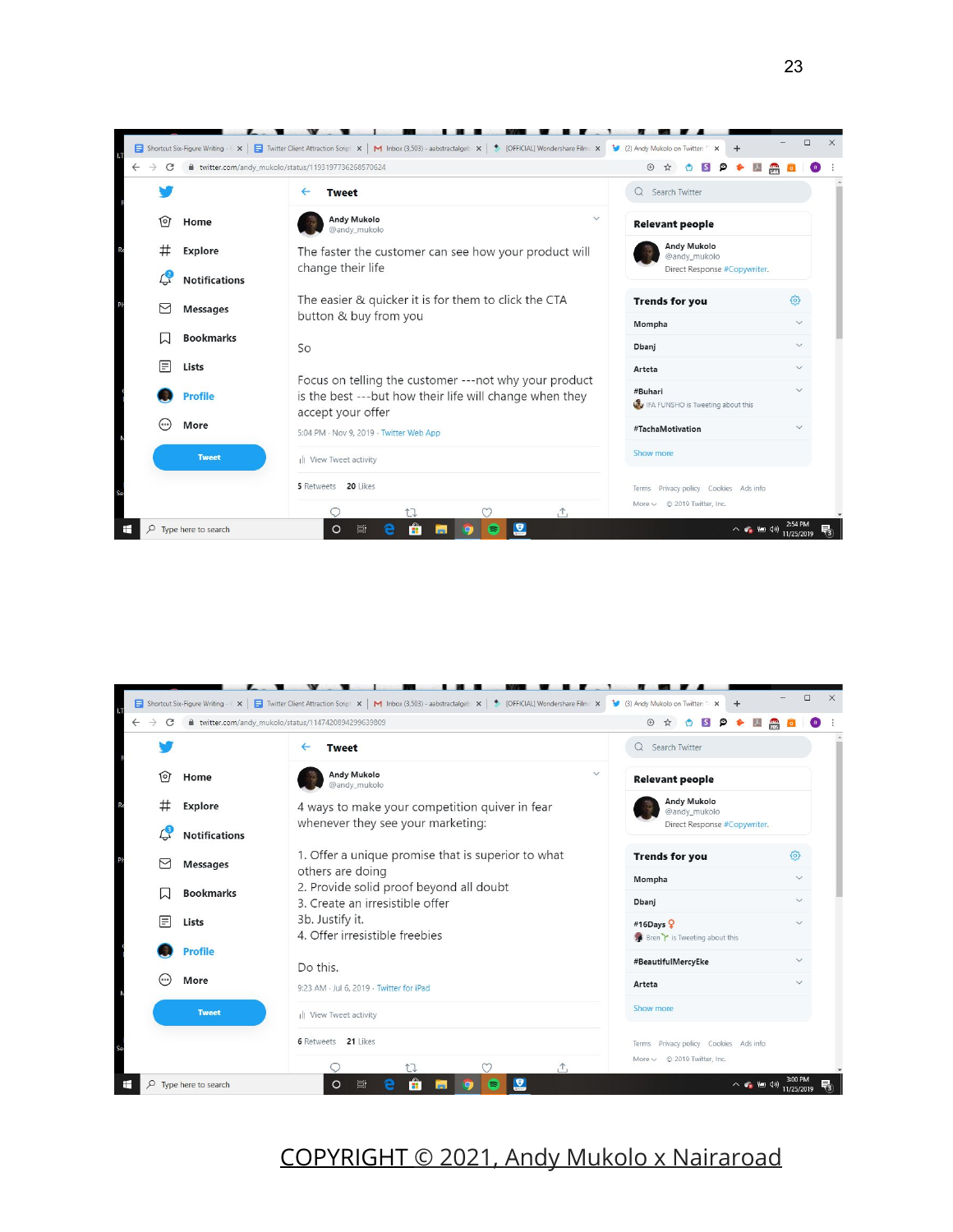

#### **This THREAD below** got me hundreds of followers and lots of clients.

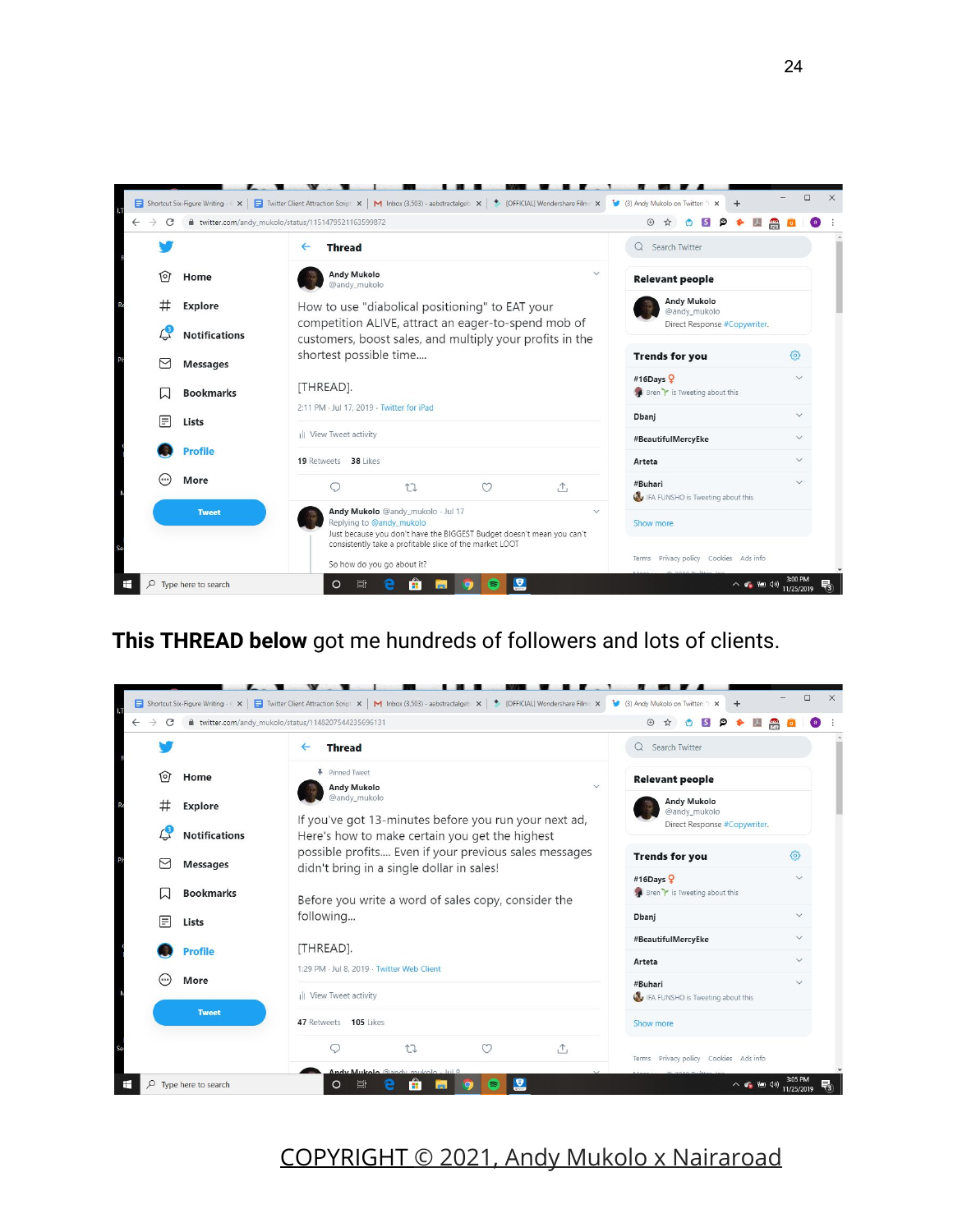#### See?

I didn't need to go viral.

I didn't need to ask an influencer to promote my tweets.

I didn't have to run Twitter ads.

Just simple tweets and threads once in a while.

#### **And Oh…..**

I don't spend more than 1-hour a day on Twitter....

Plus, before I come online,

I already have a thread or a number of Tweets I want to post for that day.

And you can do the same too.

I know, at first, you'll think you can't….

But I'm telling you, *YOU CAN DO THIS!*

*...just start.*

#### **AND the truth is….**

The more value-filled tweets you put out…..

*And the more THREADS you create…..*

The more confident you get,

The more authority you build…..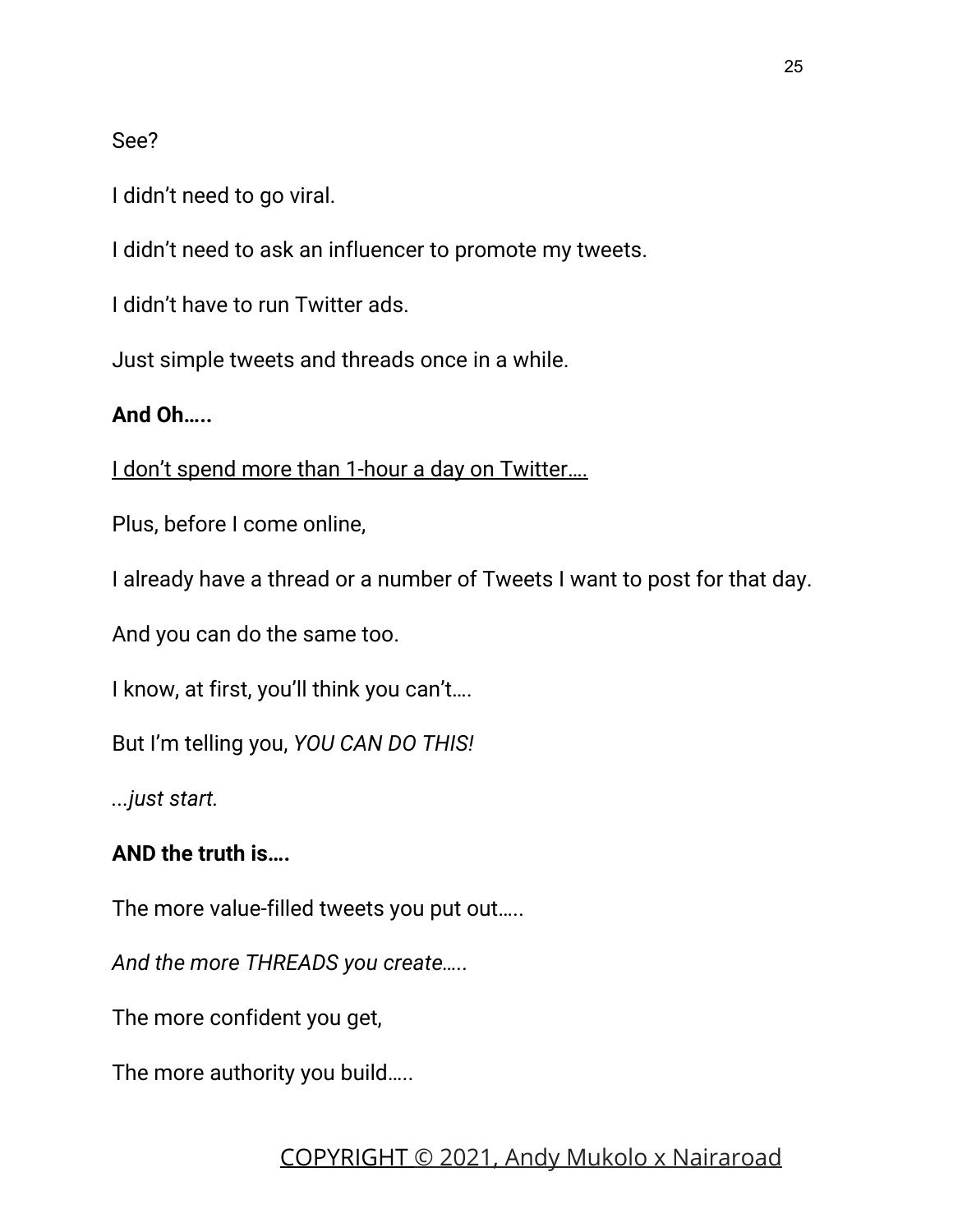The more people start referring to you as a thought-leader in your niche…..

#### **…... and ABOVE ALL…..**

The more attention your tweets will get from clients who'll be interested in working with you on a mutually beneficial basis.

**NOTE:** Remember these strategies don't just work on Twitter alone…. *You can apply them on Facebook and* Linked*In* too… (with a few tweaks here and there)

Read on.

### **HOW TO GET IDEAS FOR GREAT CONTENT THAT WILL FETCH YOU CLIENTS.**

YOU need to **spend quality time** reading or studying stuff about your CRAFT!

That way…..

…...**your brain is overflowing with ideas** and you always have something valuable to say in your content!

Maybe you're reading a book or watching a video on YouTube and you come across something insightful you think can help your clients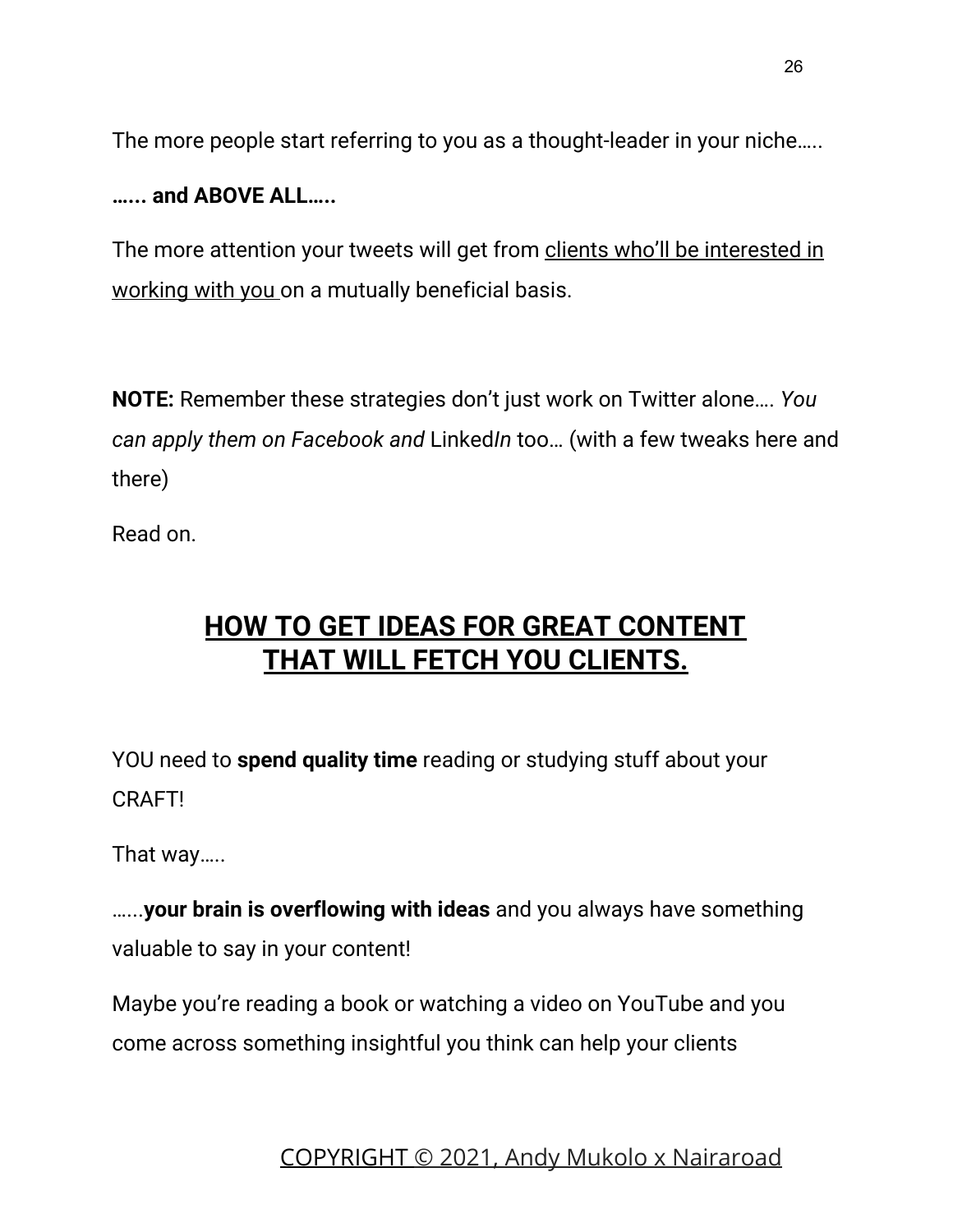You can screenshot it…..

…...and then much later,

Overlay it with your own thoughts to create something unique (Post, Tweet or Thread) that your audience will love and appreciate.

#### **You say it makes sense?**

Great!

Same here.

In that case….

#### **Here's how you can go about it.**

- 1. **Always….** read books and watch YOUTUBE videos on your craft
- 2. **Read** TOP websites in your industry
- **3. Follow thought-leaders in Marketing and Copywriting (Eg: Todd Brown, Justin Goff, Stefan Georgi, Craig Clemens, Russell Brunson etc . . ) \***

You'll see how they're doing their thing, and that helps you get better ideas on what to post or what NOT to post…)

- 4. **Bookmark** highly-engaging content that resonates with you
- 5. Write down any thoughts you have that you think a potential client needs to hear!

Doing this puts you in what I call….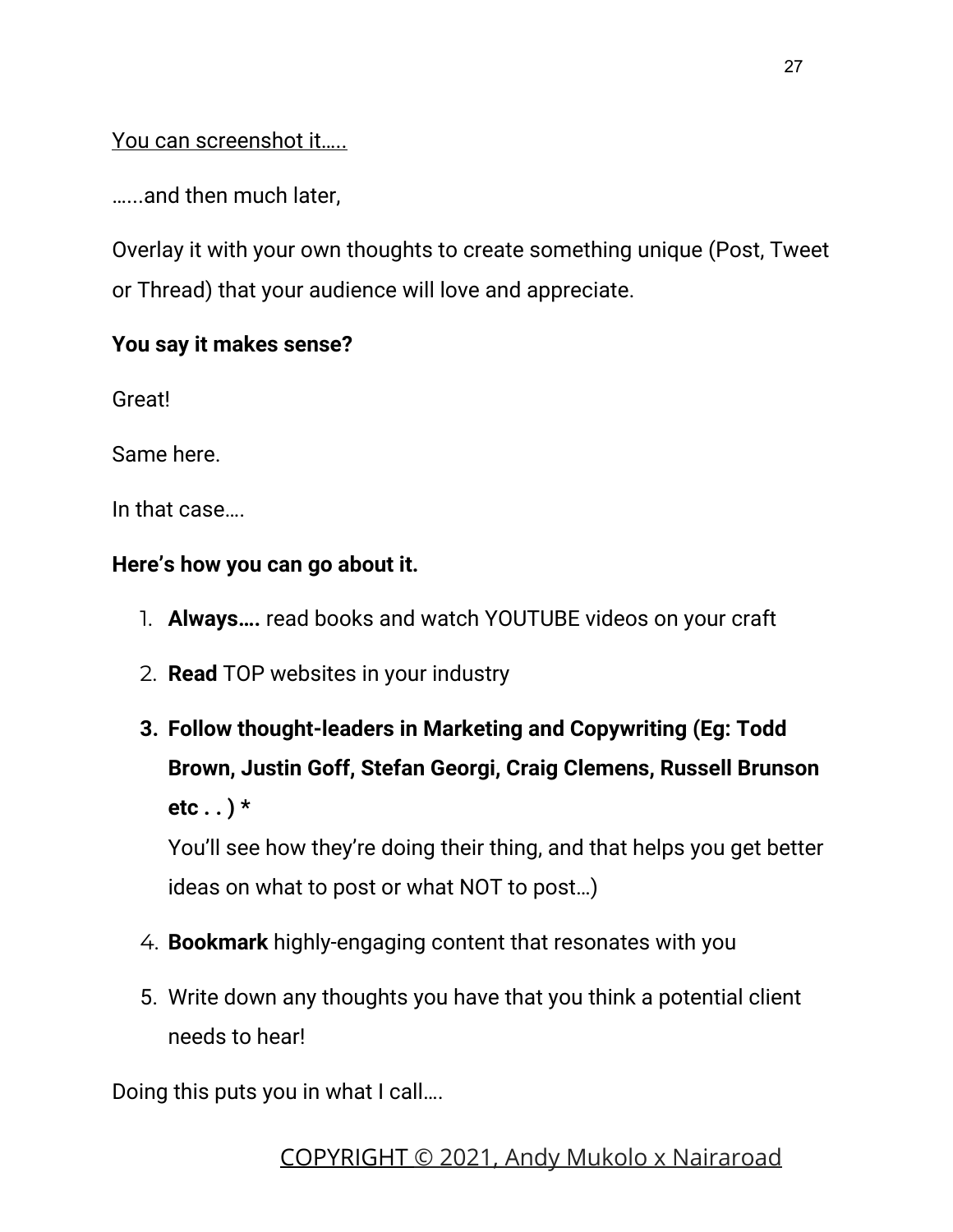#### **The Thought Leader's Mindset!**

You begin to see yourself as much more than just a service provider

…...and you'll never struggle for ideas on what to post.

**NOTE:** Please understand that it is a bad idea to copy and paste what someone else has written.

Always try to overlay it with your own thoughts.

And when you can't, simply give credit to whom credit is due!

# **Using Ads to Get Quality Leads ...who Eventually Become Paying Clients!**

**\***

This is simple.

I can't teach you Facebook ads in this small report.

But what I'll do is give you a strategy on how to use ads to get clients.

● Your ads should be teaching something valuable

Most ads are not teaching anything…

And that's why they are largely ignored!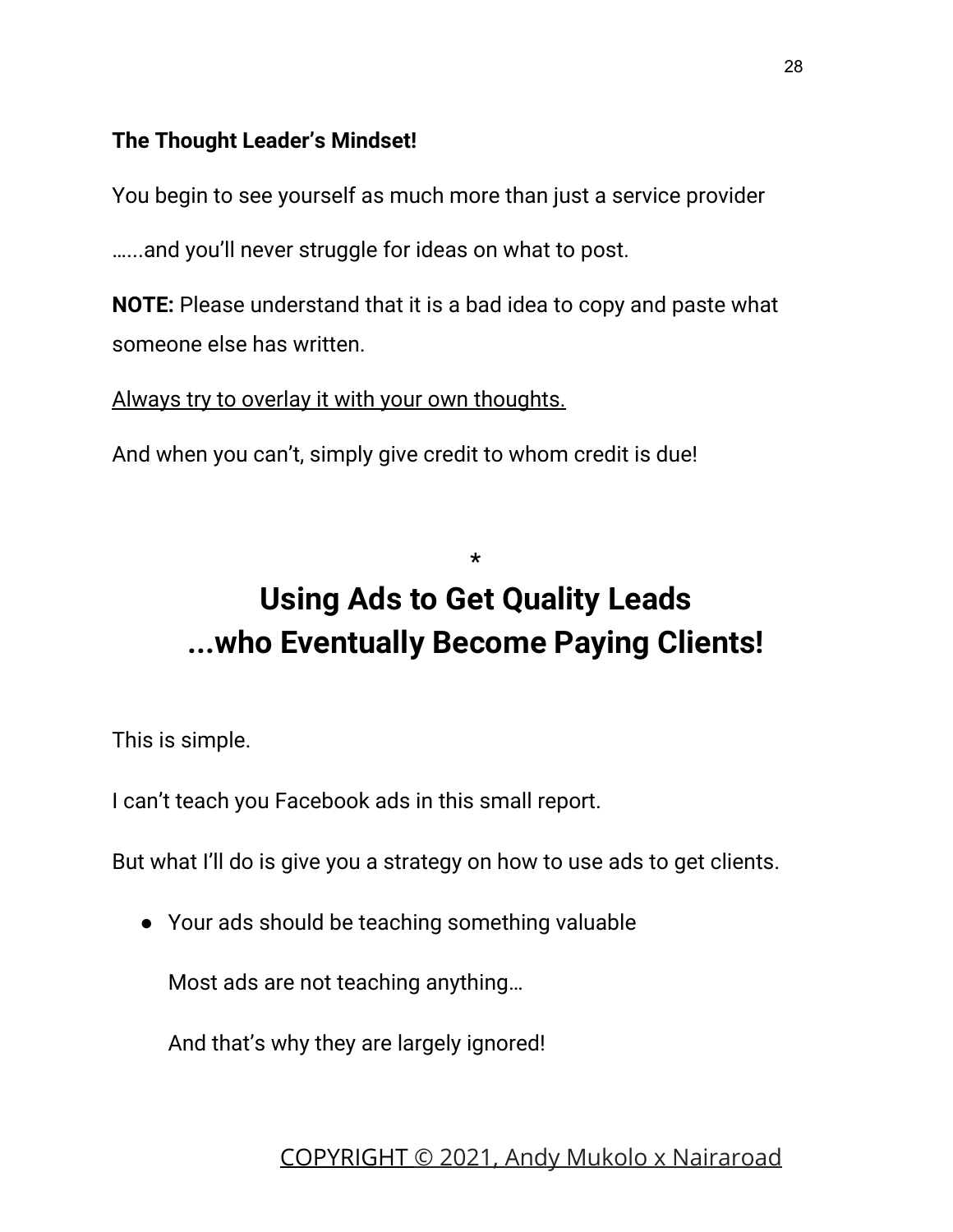If a potential client reads or sees your ad and feels like they've learned something new, don't you think they'll want to learn more from you?

Or at best, leave a positive comment which helps your ad perform better?

● Your call to action should be simple and straight to the point.

*If you need more information on x, please click the LINK below*

*To get started, click the LINK below*

*If you need some personal help doing x, click the LINK below*

*●* Your landing page can either of:

*A consultation page*

*An opt-in page offering them a free report or a free training*

*An article further explaining what you taught in your ad*

WARNING: IF YOU'RE thinking of inviting people to a webinar, or a ZOOM Class where you pitch them on becoming your clients or students

YOU had better teach them something valuable.

Most webinars are fucking annoying and your prospects have attended several of them.

So if they're willing to give you 1-hour of their time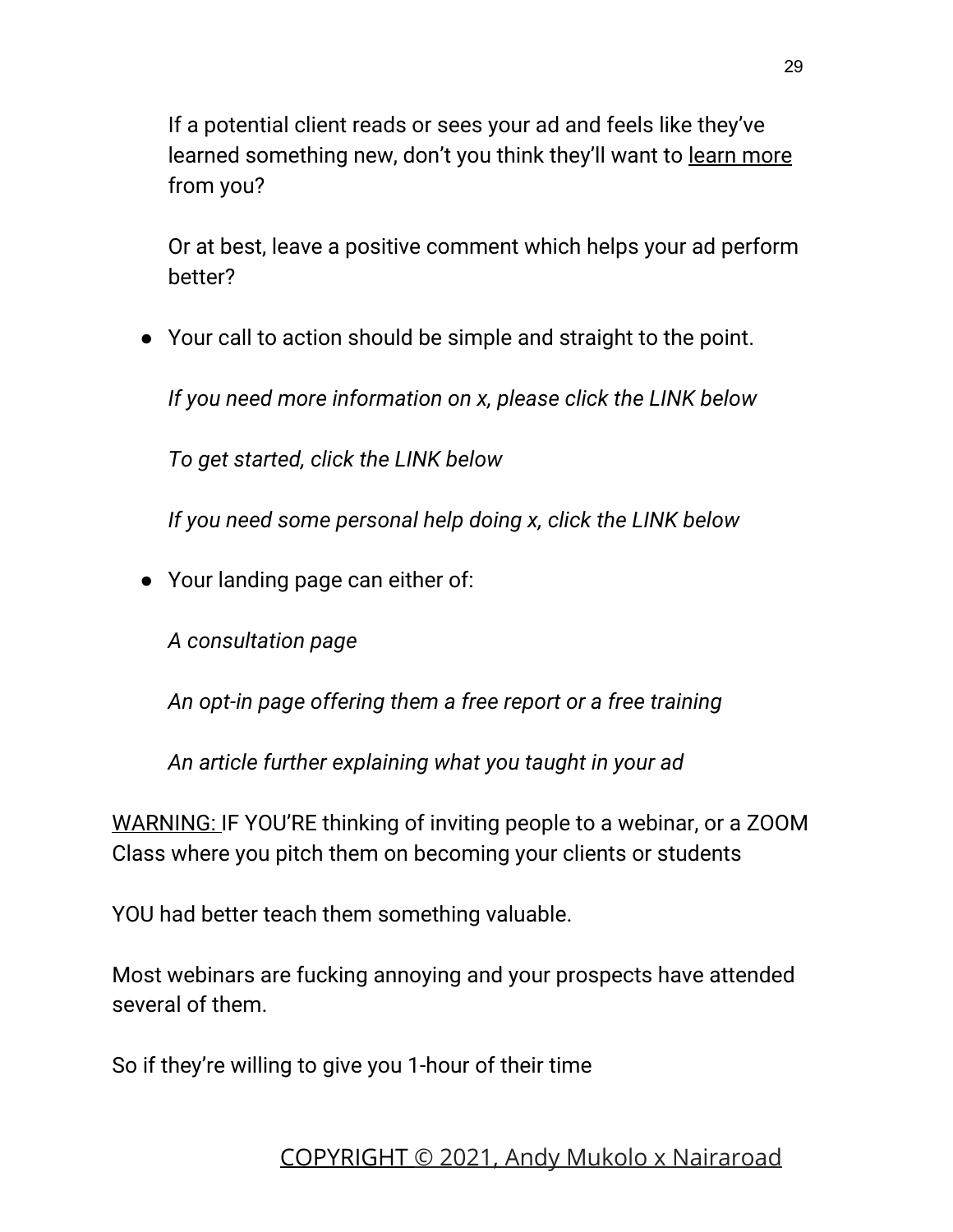They expect that you'll teach them something valuable Yes, they know you're going to sell them something But they want you to teach them something valuable first "*But if I teach them everything, what's left to sell?"* You don't even have to teach them everything Just a fraction of what you know, but it has to be very very valuable They have to find it valuable! They have to feel like they've learned something from you If your webinar or video training is 1-hour Spend at least half that time teaching them something valuable. Tell them what they'll learn. Introduce yourself. Teach. Teach. Show proof that what you're teaching works (testimonials)

More proof.

Teach.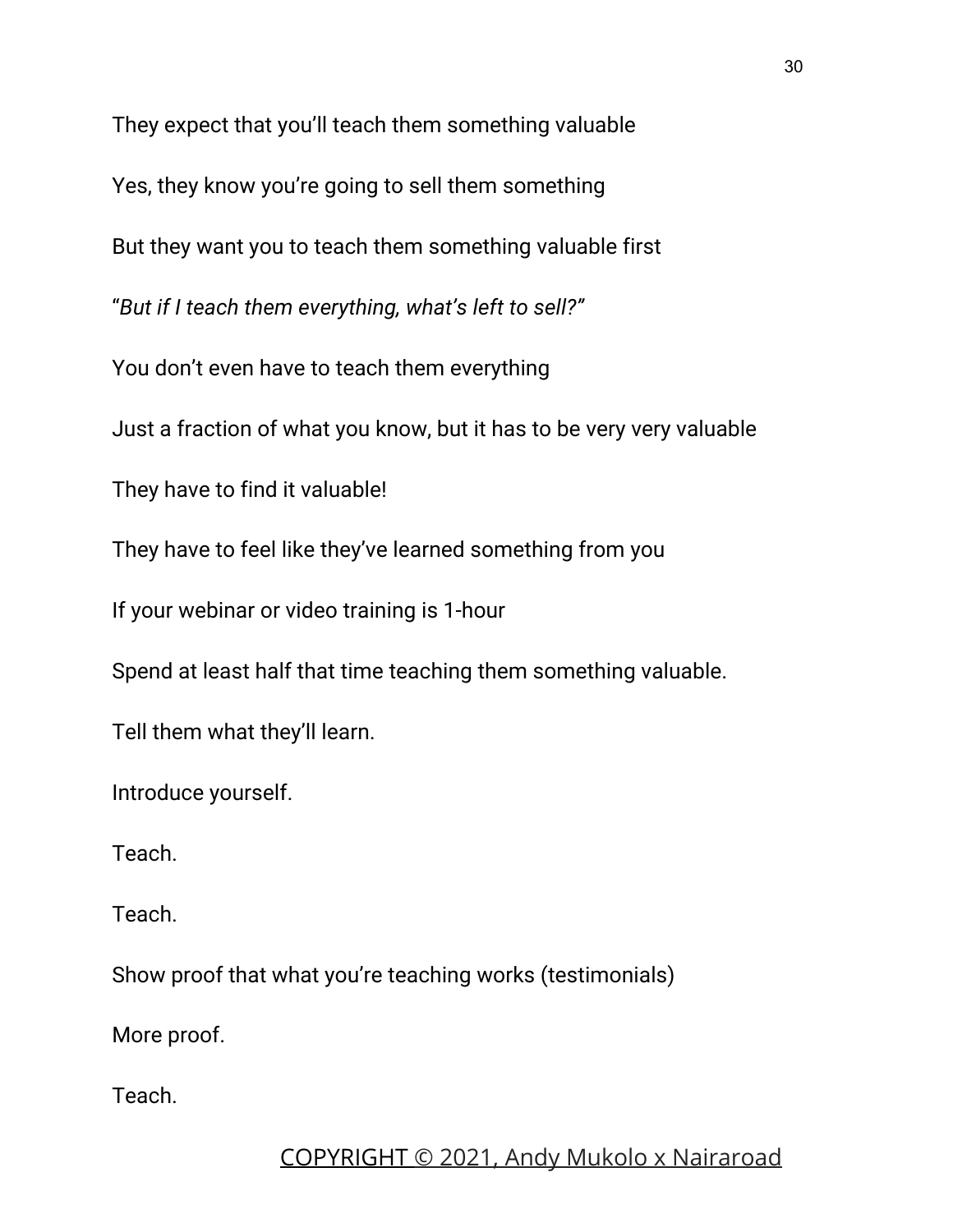Give examples.

Then, at this point, when your prospect is beginning to feel like she got value for her time..

You can make your sales pitch.

Eg: *you can take everything I've shared with you today and implement it right away, I'm sure you'll get results. But if you want to take it a step further…If you want to avoid trial and error, or if you simply want me to help you handle xyz, I have an interesting deal for you…. Bla bla bla...*

You may think this won't work.

But we've tried it several times and it worked wonders.

Perhaps, you should try it and see for yourself how it works.

### **Doing The Math For The Client to Close The Deal**

Let's look at it from this angle:

If a client was truly certain that hiring you would bring them that hefty ROI (Return on Investment) they deeply desire,

Trust me, they'd happily pay to hire you again and again and again

So when it comes to getting clients, rule #1 is:

The math needs to add up in the head of your prospective client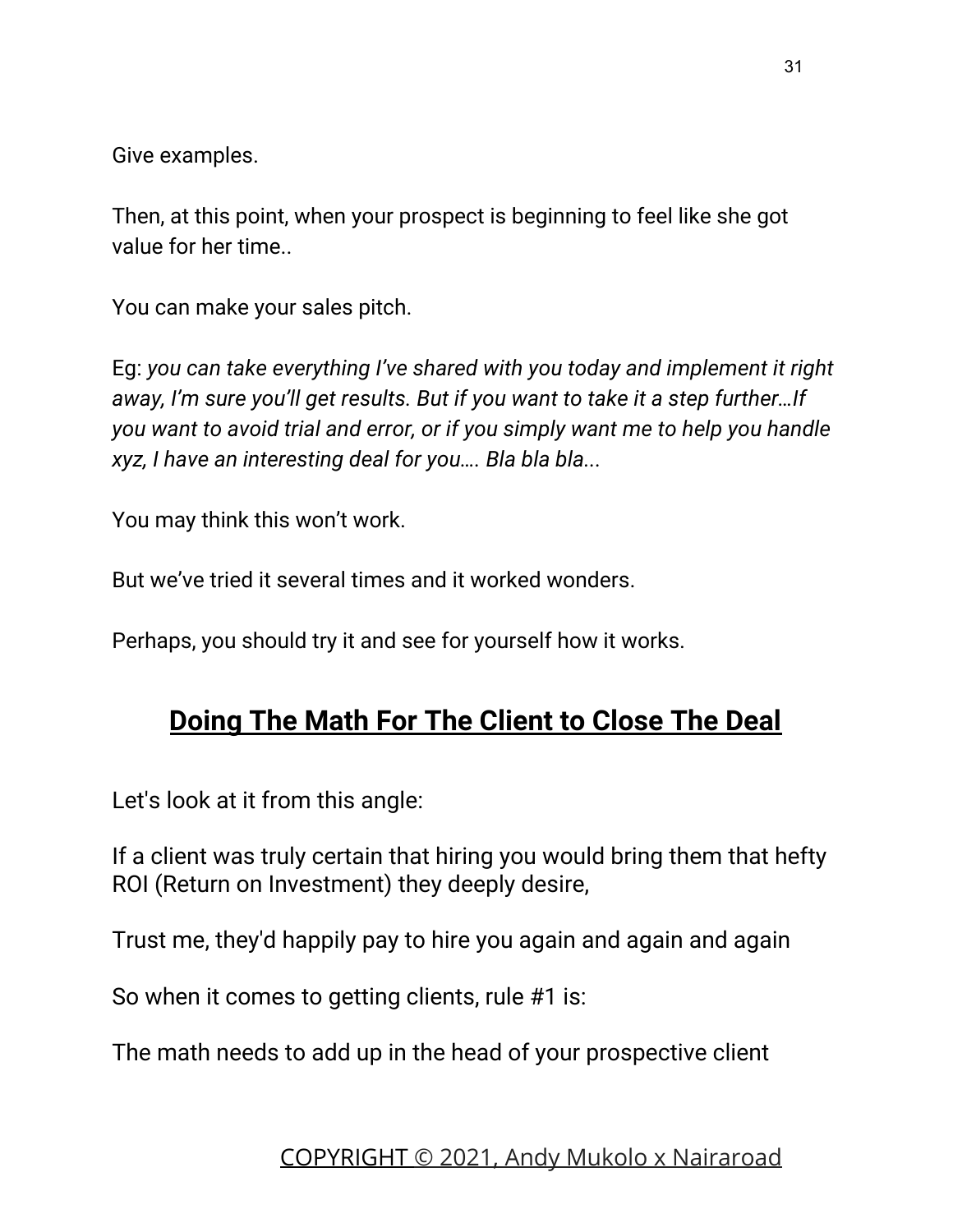Example of what I mean:

If you're charging a client \$5,000 for a project, And the client has a revenue goal of say... \$100,000 ,

With a profit margin of \$50,000

Your job is to show them how \$5,000 in exchange for work that brings in \$50,000 in pure profits is an absolute no-brainer

I didn't say tell them it's a no-brainer

I said show them how it's an absolute no-brainer

Say you want to charge a client \$5,000 for a marketing campaign.

You find out that their revenue goal is \$100,000 and that their profit margin is roughly 30%.

That means if the client hits their goal,

They'll net \$30,000 in profits,

Which is a 6x return on what they paid you."

You need to spell that all out for your prospective client.

Then show them (if you haven't already done so at this point) how you're going to help them hit their revenue goal

Like how you'll create a marketing angle that appeals to their target prospects….. Or how you'll use a 7-part introductory email sequence to nurture leads before a product launch.

And if you have some experience getting great results with clients in the past,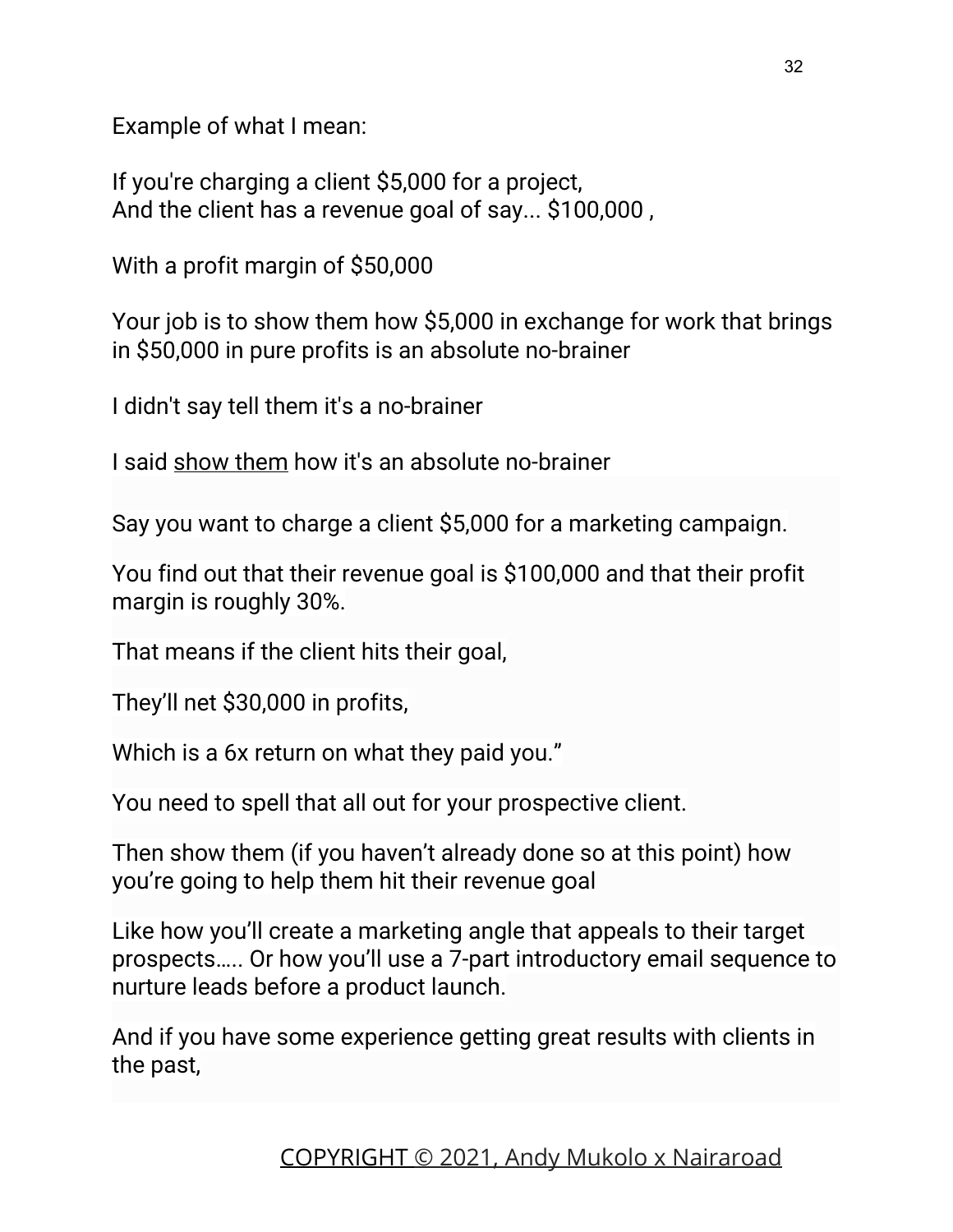You tell them that given your record of helping similar clients get results like these,

You feel confident you can help them do the same thing

Bottomline: Show the client exactly what you can do for them.

Whether that's through testimonials, case studies or something in-between

The idea is to show your clients that you're the perfect fit for their business.

More:

There are 2 major obstacles you could face when you're trying to land paying clients

First, they don't know if hiring you is going to yield a positive ROI,

Second, they don't trust you yet

You can shatter these objections by gifting the client with an immediately usable asset for free.

For example, a copywriter could reach out to a brand with a pre-written email sequence (like 5-emails) . .

As \$700MM Copywriter Stefan Georgi puts it….

"Just tell them you're a fan of their company, and since you're a copywriter, you decided to do an email for them for free (no strings attached) . . .

All you ask is they let you know how it performs. This strategy works because it gets you on the client's radar, differentiates you from the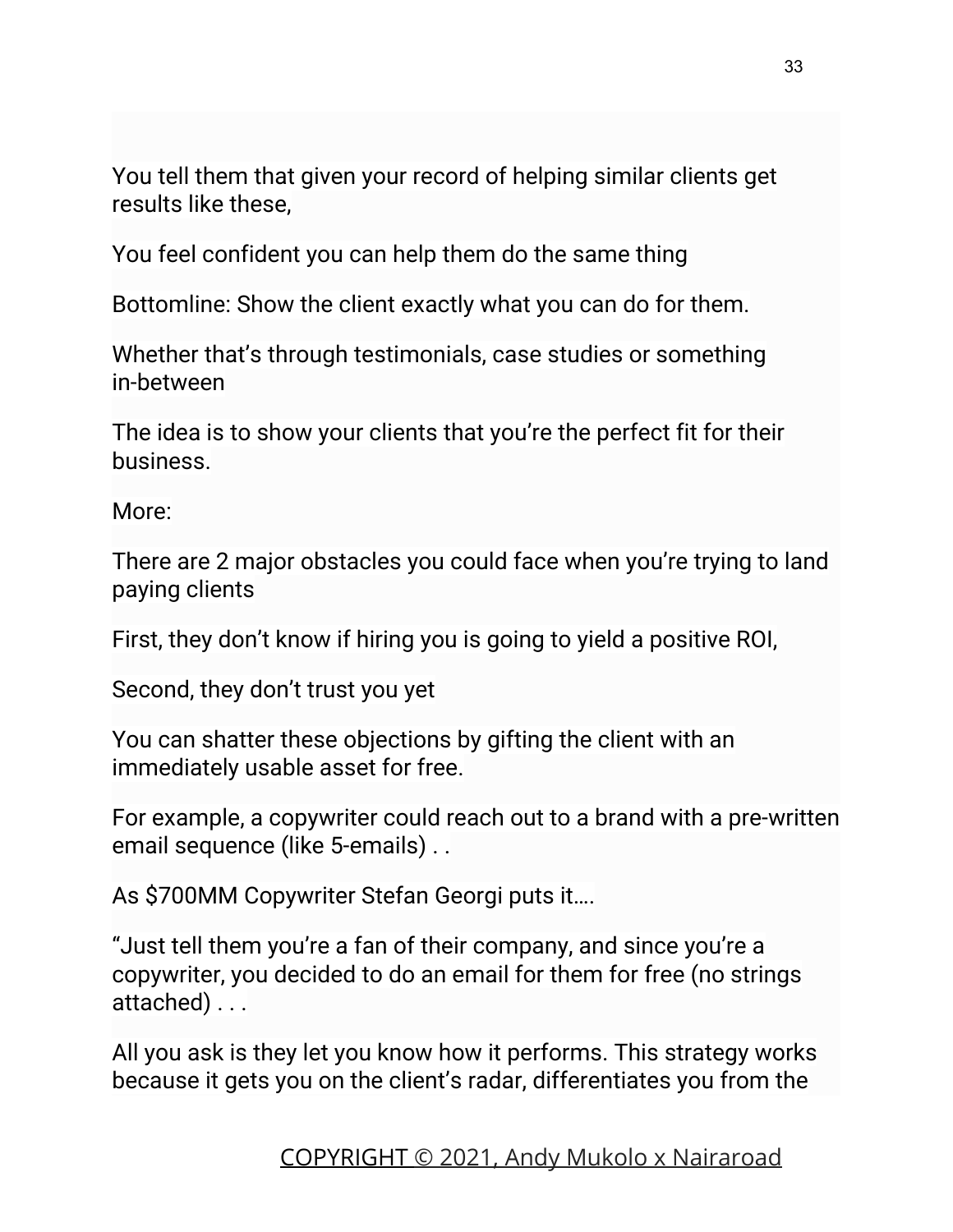competition, and makes it easy for the client to see how working with you could yield a positive ROI.

For your future it is imperative to get data on performance. I am a big fan of measurable results testimonials, where the client mentions a raw number, percentage increase, or time savings"

Make sure you are getting data and feedback from current clients,"

"That way, when talking to new prospects, you can leverage that data. Specifically, you can show the new prospect how you worked with a similar business in the past, and got them excellent results. This increases your credibility and authority in that prospect's eyes."

-Stefan Georgi.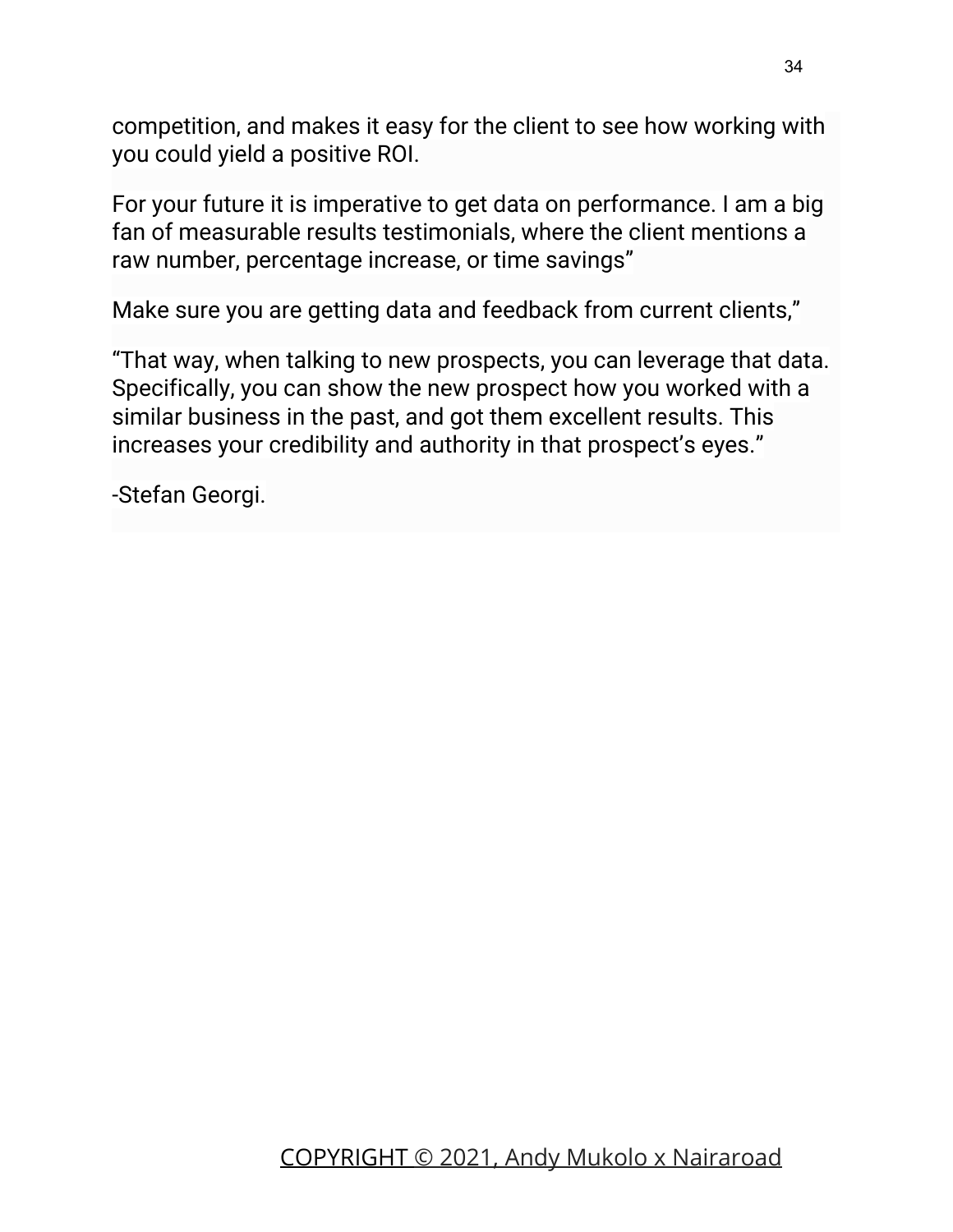### **What to do when YOU have No Testimonials**

When you're just starting out in Copywriting or Internet marketing. . .

And you ain't got testimonials or credibility or a track record. . .

How do you make your prospects believe you can help them even if you have no results to show?

There are 2 ways to do it:

First,

Understand that what people really want is. . .

Y*our* understanding of their pain point and how you can help them get results or what they want.

They do not care if you've been in business for 20 years or just 72-hours

What you do is simple:

Use a bait.

Do you research and aggravate a major problem they're struggling with:

For example: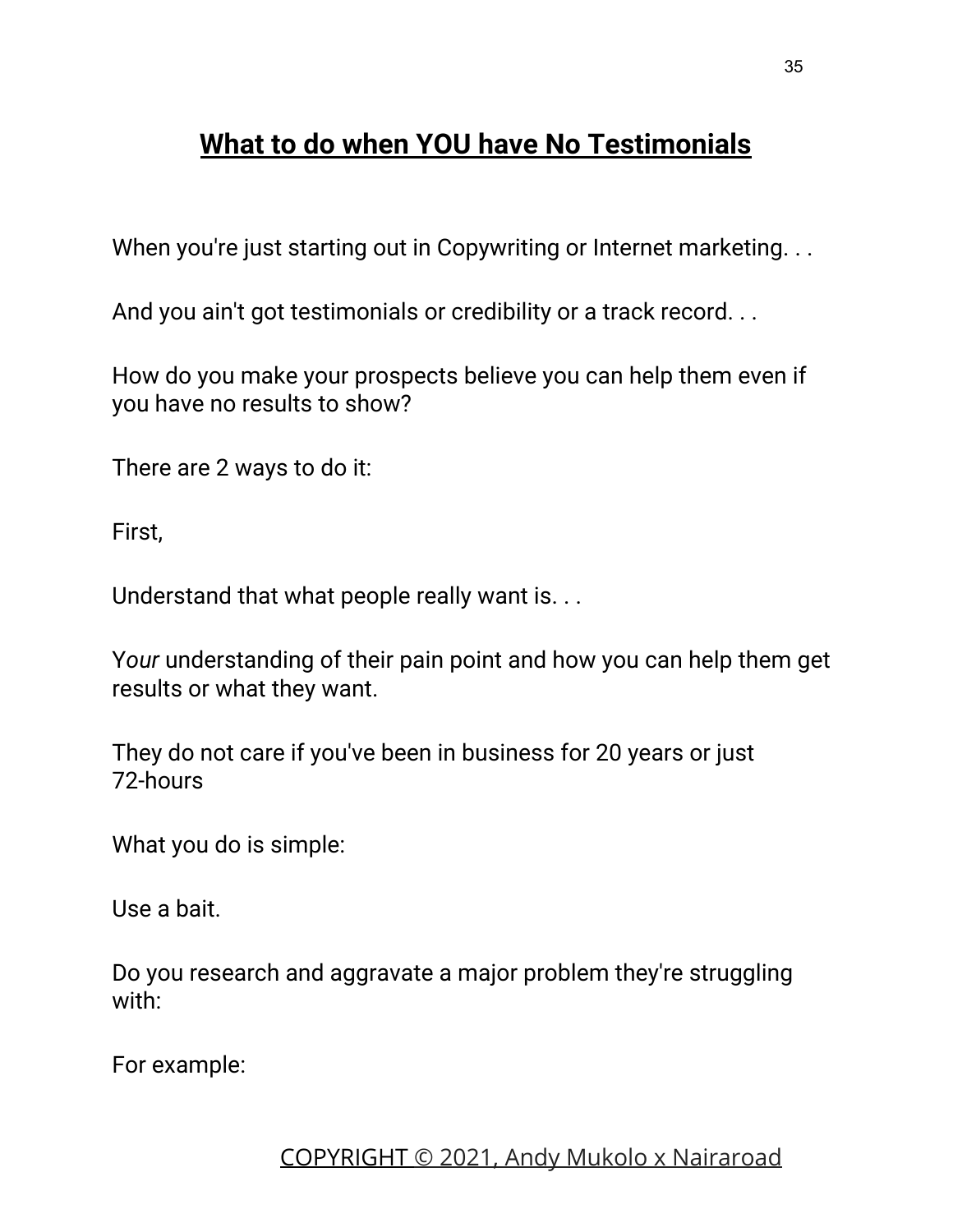Most businesses struggle with Facebook Ads,

And let's say you've been going through Benahili's Comprehensive Skyrocket Facebook program,

And in Module 2,

You've learned that targeting the right audience is the real money-maker,

You simply go on Social media and talk about how NOT targeting the right audience is costing businesses a LOT of money...

Then end with, *if you need help, you can send me a DM.*

You can even do this via email.

The end goal is for your prospect to see you as an expert capable of helping them get results

She doesn't care if you're a beginner or a guru

She simply wants to know if and how you can help her.

And it's the same with Copywriting . . .

Let's say you've been studying one of my materials where I talk about the importance of BIG Ideas in selling . . .

And how using a Big idea can mean the difference between 2 sales a week and 10 new sales every day . . .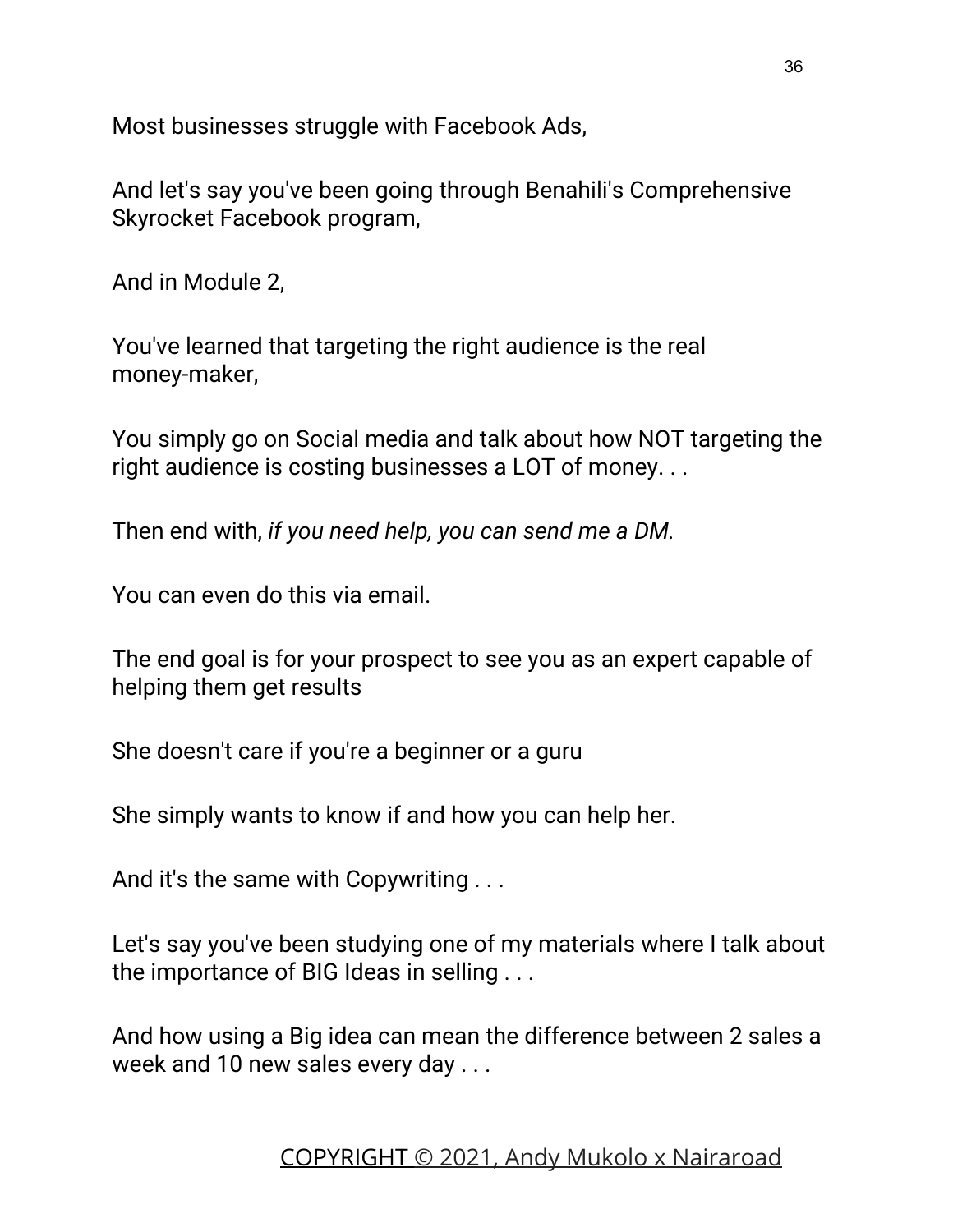You can simply talk about this in your cold emails. . or on Social Media (from the perspective of sharing value. . . NOT selling . . .)

But you must be consistent

You must leave a digital footprint of consistent value every day...

Even when you reach out to prospects via emails,

You can simply send one email a day addressing a core problem,

Then, close with

"Let me know if you need help with this"

Many of my clients reach out to me after they've read something I wrote on Twitter. .

Nobody ever asks me for samples of my work.

My point is:

It is easier to make people believe in you when you dissect or aggravate a problem with tact and delicacy . ..

Than when you make laughable promises like . . .

"I can sell anything to anybody"

Even so-called gurus make this blunder all the time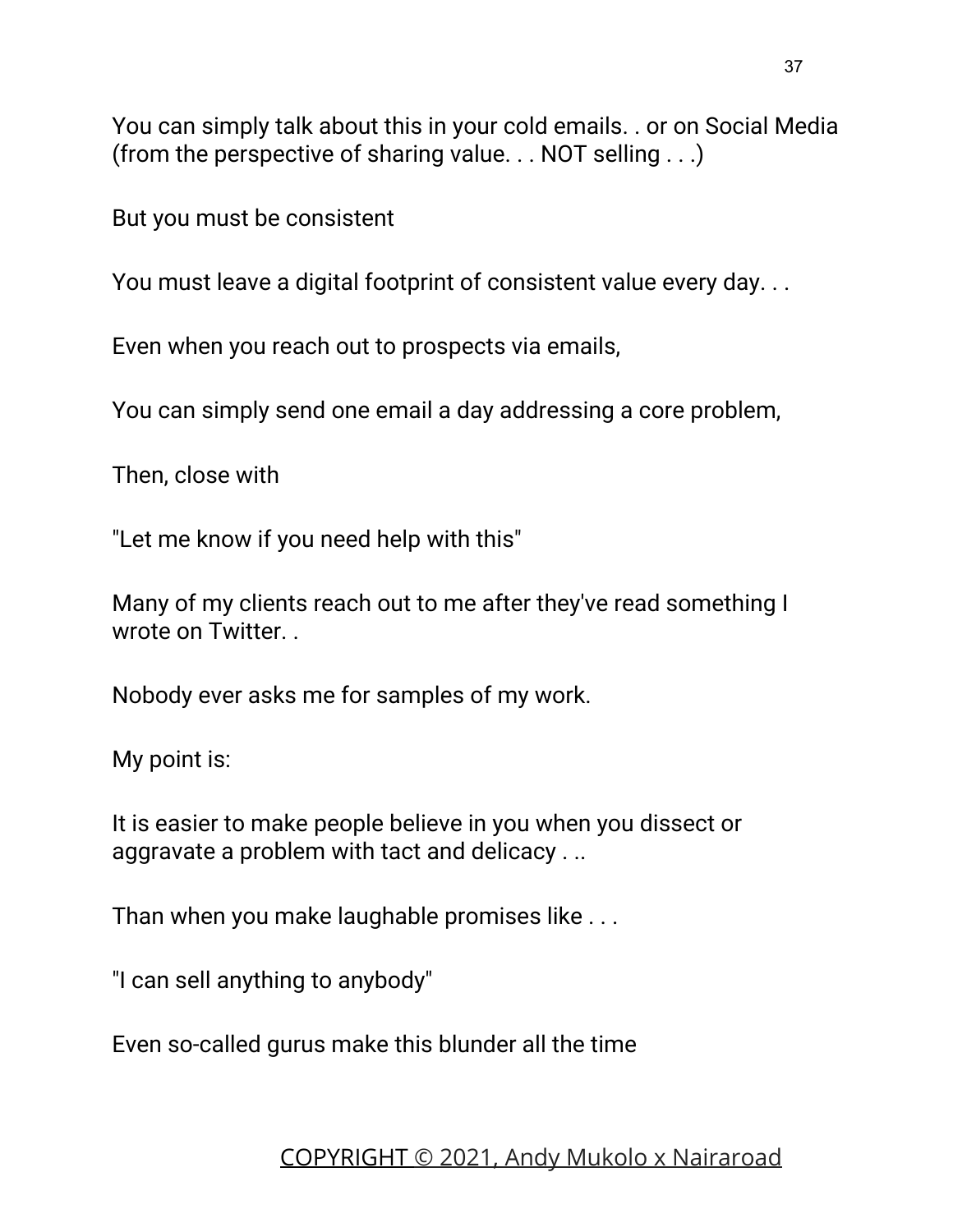Listen you swine, any fool can make bogus claims,

That's why Clients care more about you having a solid understanding of the problem

Versus you telling them you can bring the dead back to life.

And that's where your focus should be when you have no testimonials.

ONE other strategy you can use when you have no testimonials is:

Offer to work for a ridiculously small fee, (Like \$50 or N5,000…. I would have said offer to work for free, but then…. That's something only you can decide for yourself…)

In exchange for testimonials once they see the results of your work.

You can take out one month, do this with 2 or 3 Clients.

Then, once your testimonials are in,

You then use them in your pitch as case studies.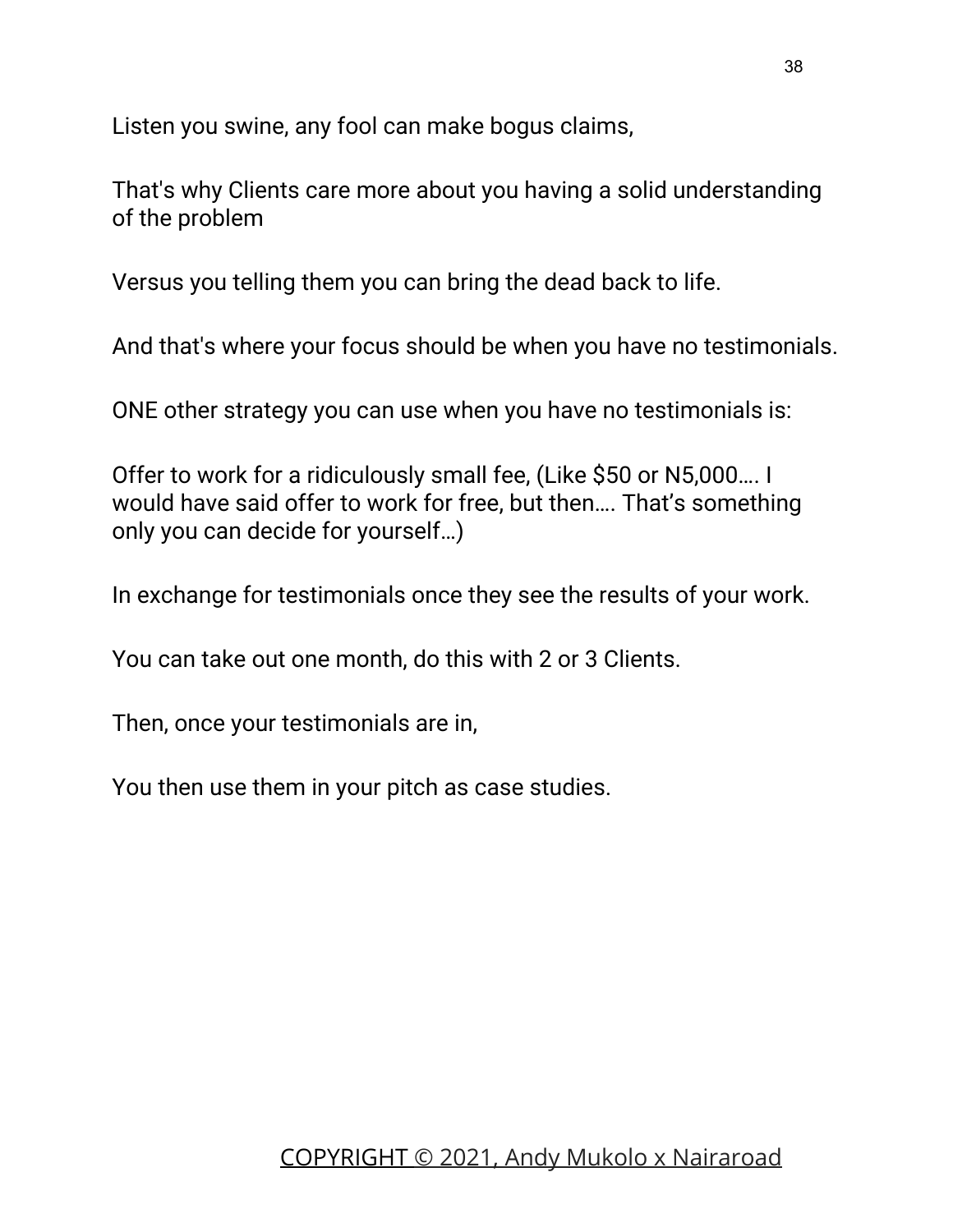### **Gary's Method For Getting Clients >**

This will work very well for you if you already have at least one Client you've gotten results for...

It's a trick Gary Halbert (Legendary Copywriter) often used to get clients running in his direction.

I use it.

My clients use it.

Some of my students use it.

Now understand this:

Gary's fee for a project was \$15,000 UPFRONT

At N460 to \$1,

That's over N8Million Naira

PLUS, a healthy percentage of the back end sales....

Sometimes it was up to 5%...

BUT that 5% represented so much loot because:

The ad was often mailed (direct mail) to millions of Americans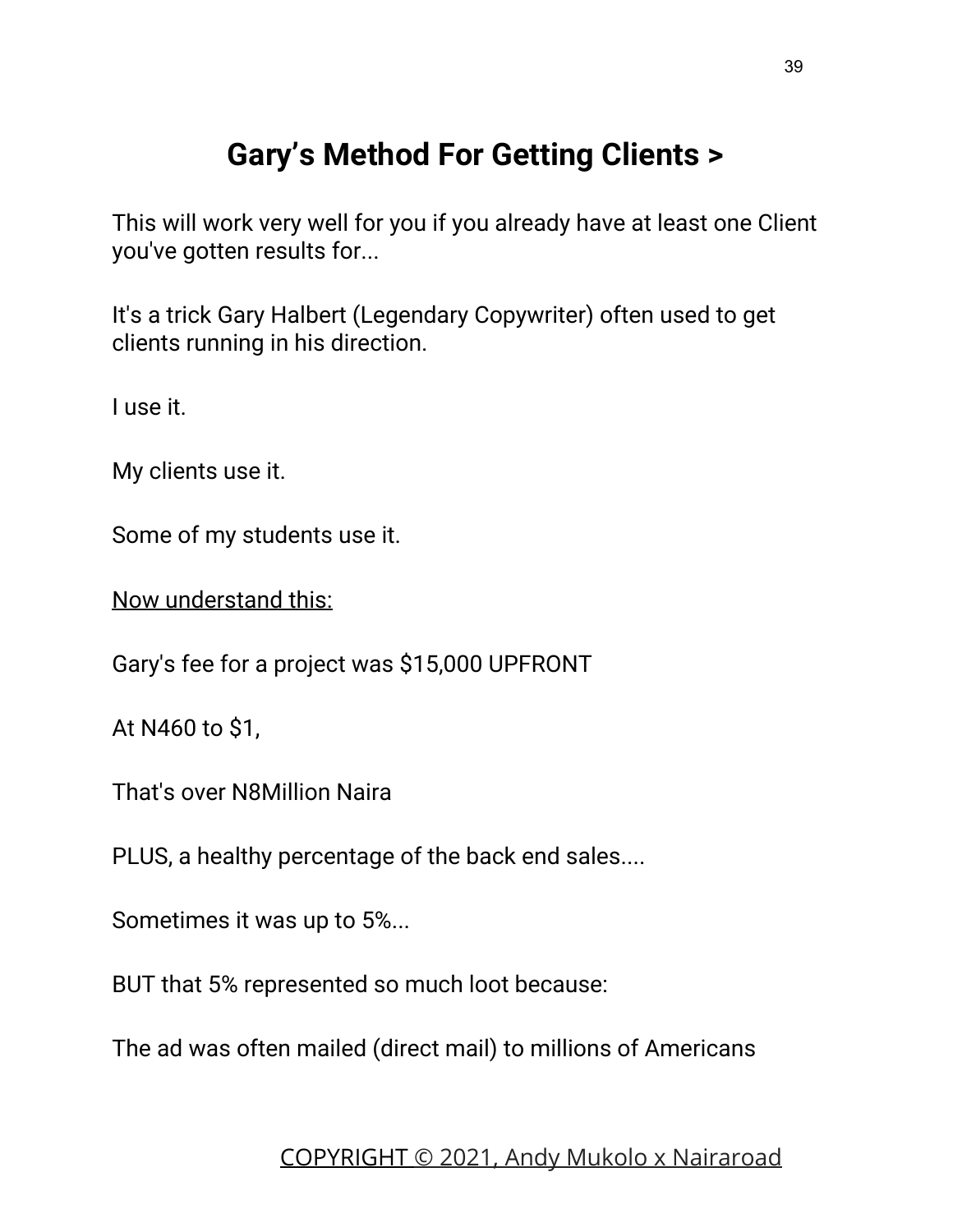And as long as conversions where good...

Gary was making a fortune in royalties.

So whenever Gary felt like catching another BIG Fish (Marketing Code for *Players WITH Money to Spend*), he'd write an I.V AD

I.V means invitation, and here's how he structured the ad

He'd start 20% of the ad by making a BOLD Claim about his abilities to GET business owners mindblowing results…



Then, in the following 60% of the ad,

He'd OVER-defend that claim,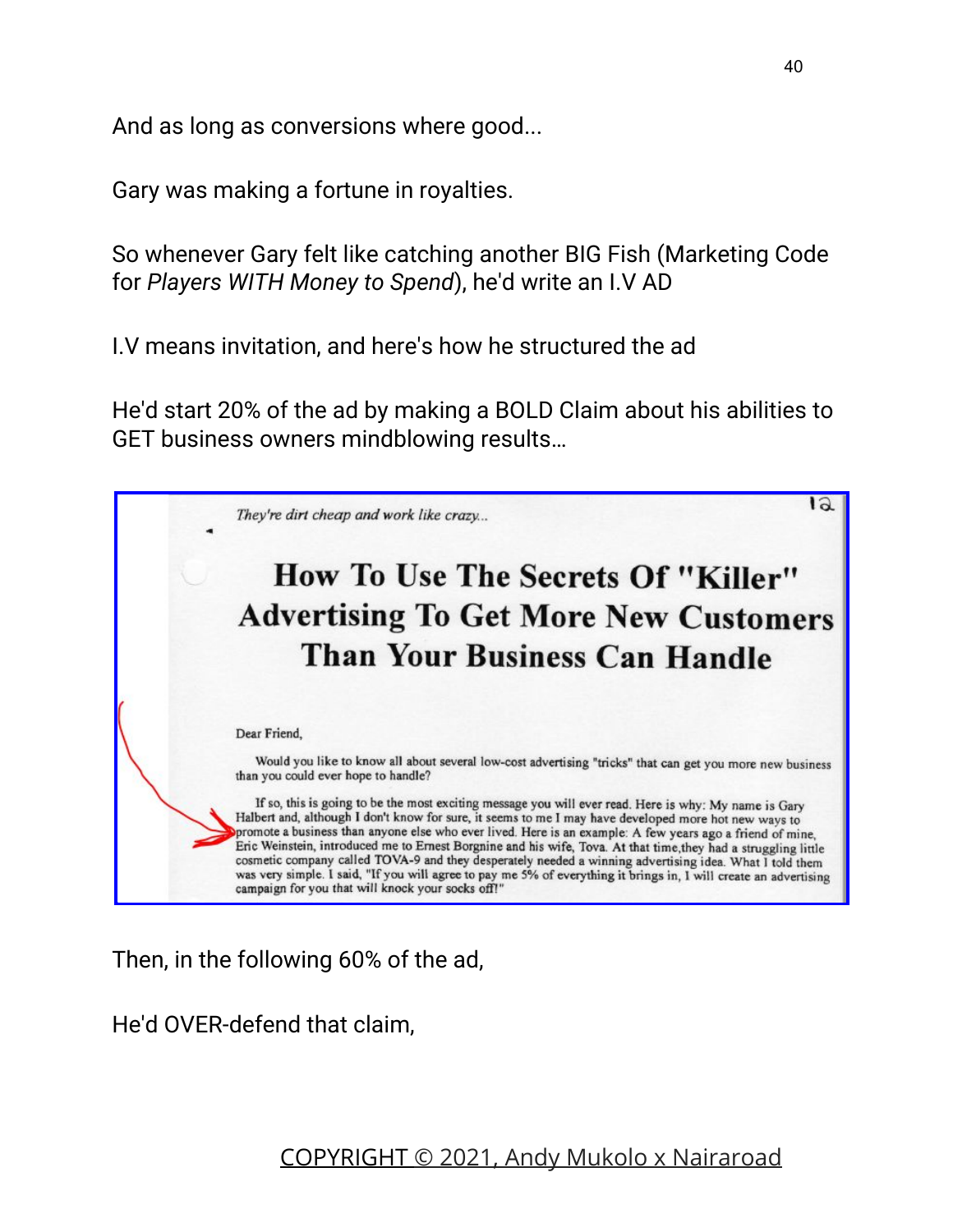Using Case studies upon case studies of his most successful campaigns for both himself and his clients... (Across different markets...)

Then, the remaining 20% of the ad would be an invitation to YOU.

Something along the lines of...

"*If you'd like me to help you create killer advertising that will make you a ton of Money.... All you have to do is reach out to my Assistant Theresa and book a Session with me...."*

It worked practically every time he did it and you know why?

4 things:

- PROOF.
- Authority positioning.
- Confidence.
- A NO B.S compelling promise of what could be for ya....

So how can you replicate that in today's digital world?

Especially of you've worked with at least one client for whom you got amazing results?

It's simple.

SHOW your results.

And make it abundantly clear that you know your ONION!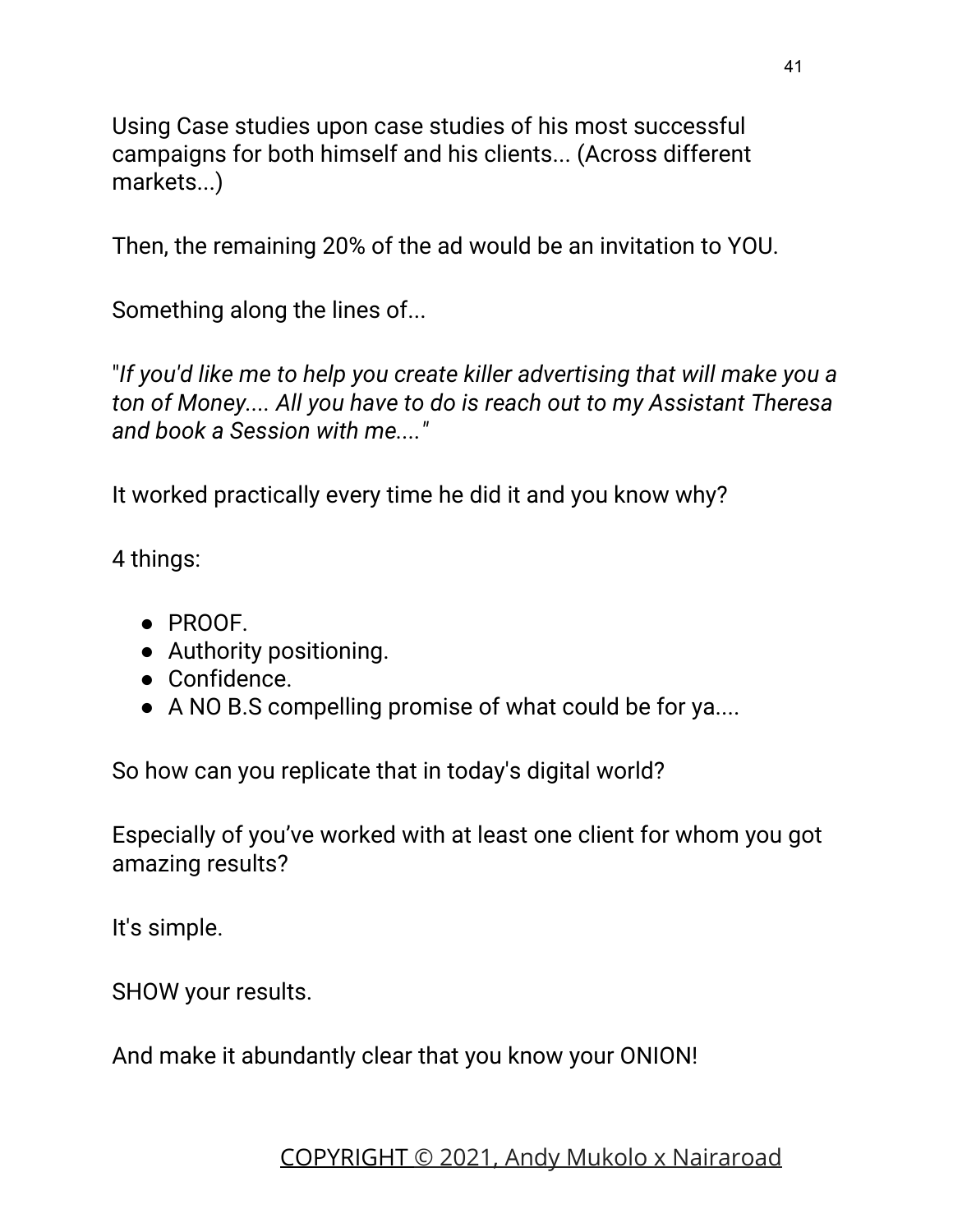My man **Golibe** does this superbly well.

After getting results for a client in a particular market,

He then uses that as a case study on Twitter in one of his threads where he's talking about a Marketing strategy and how he used it to get results...



Then he teases you to reach out if you need help with your marketing.

Bottomline:

Whenever you take on a Client,

Make damn sure you keep track of the results,

And if conversions are good...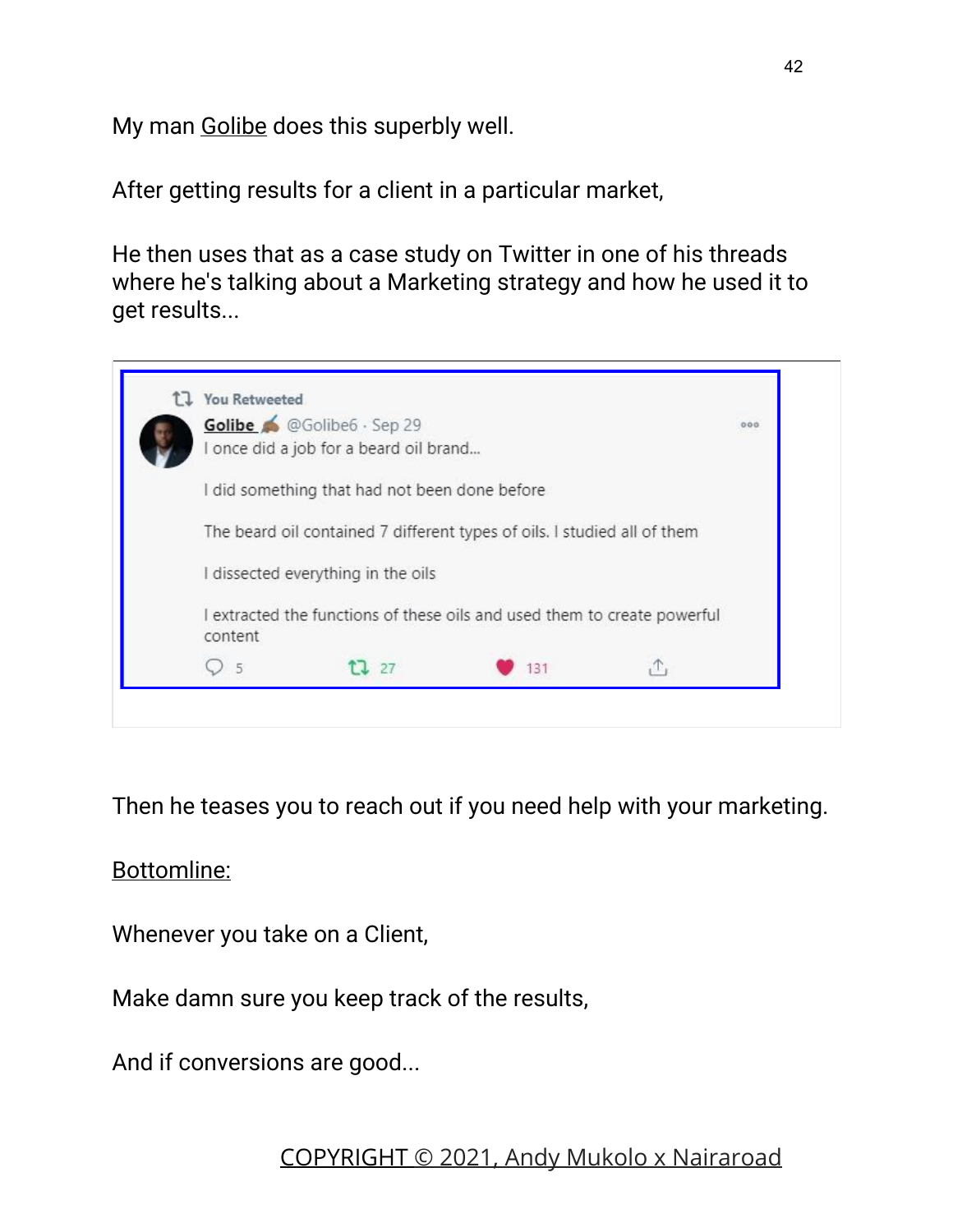Use that as a case study on any Social media platform where you're most active...

If you get testimonials from your clients,

Use them in your posts/tweets/threads/emails...

And always invite Clients to reach out if they need help with their advertising.

PLUS:

If you take on a project and conversions are not impressive,

Of course, you have to step in and fix the campaign

BUT here's the thing...

You can always use lessons from that failed (first attempt) to create threads or content that teaches something valuable...

It's called educative marketing.

Like mistakes to avoid and stuff like that.

And you may not know it,

But the reality is: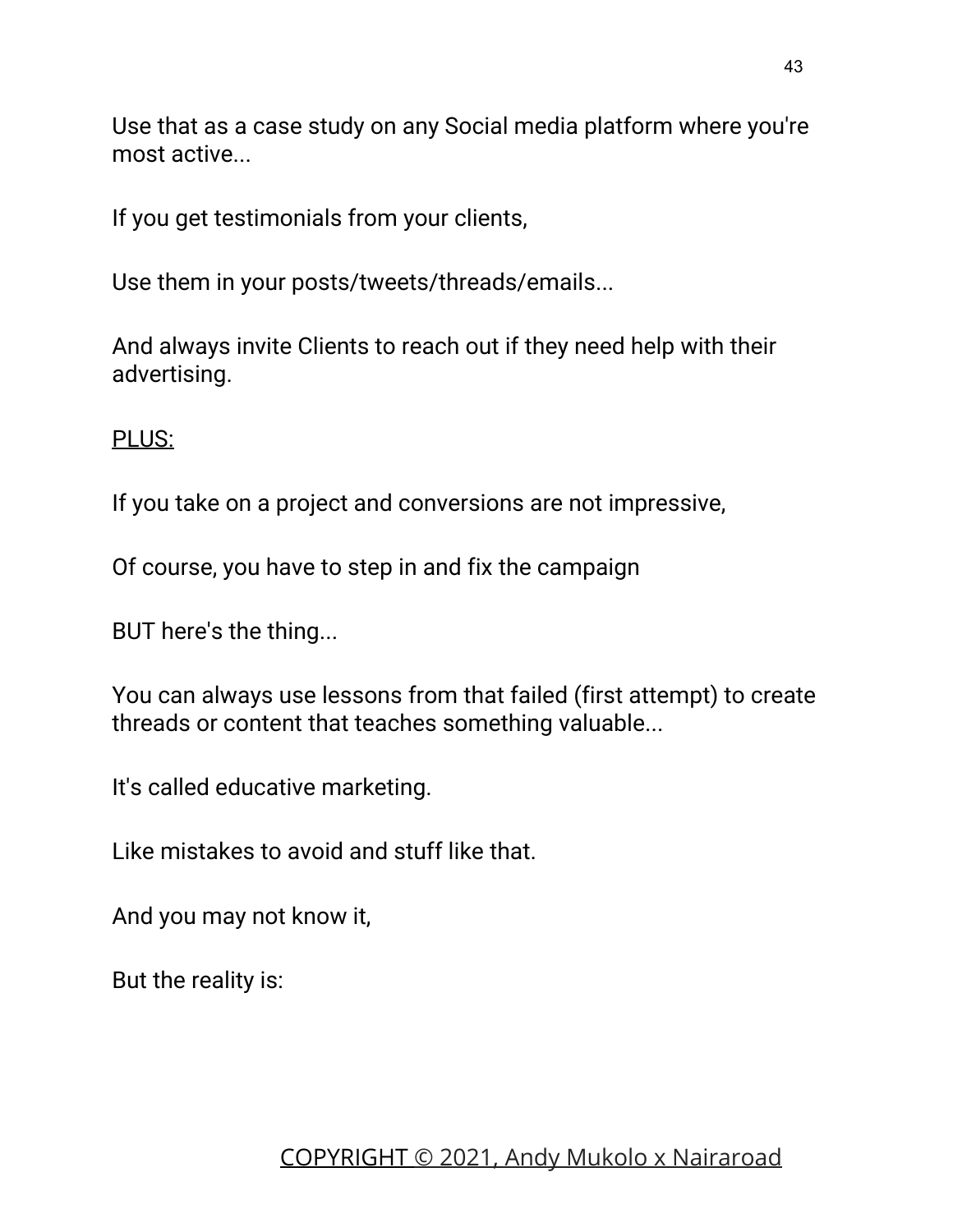Just admitting your campaign failed reflects a raw honesty that very often makes clients happy to work with YOU.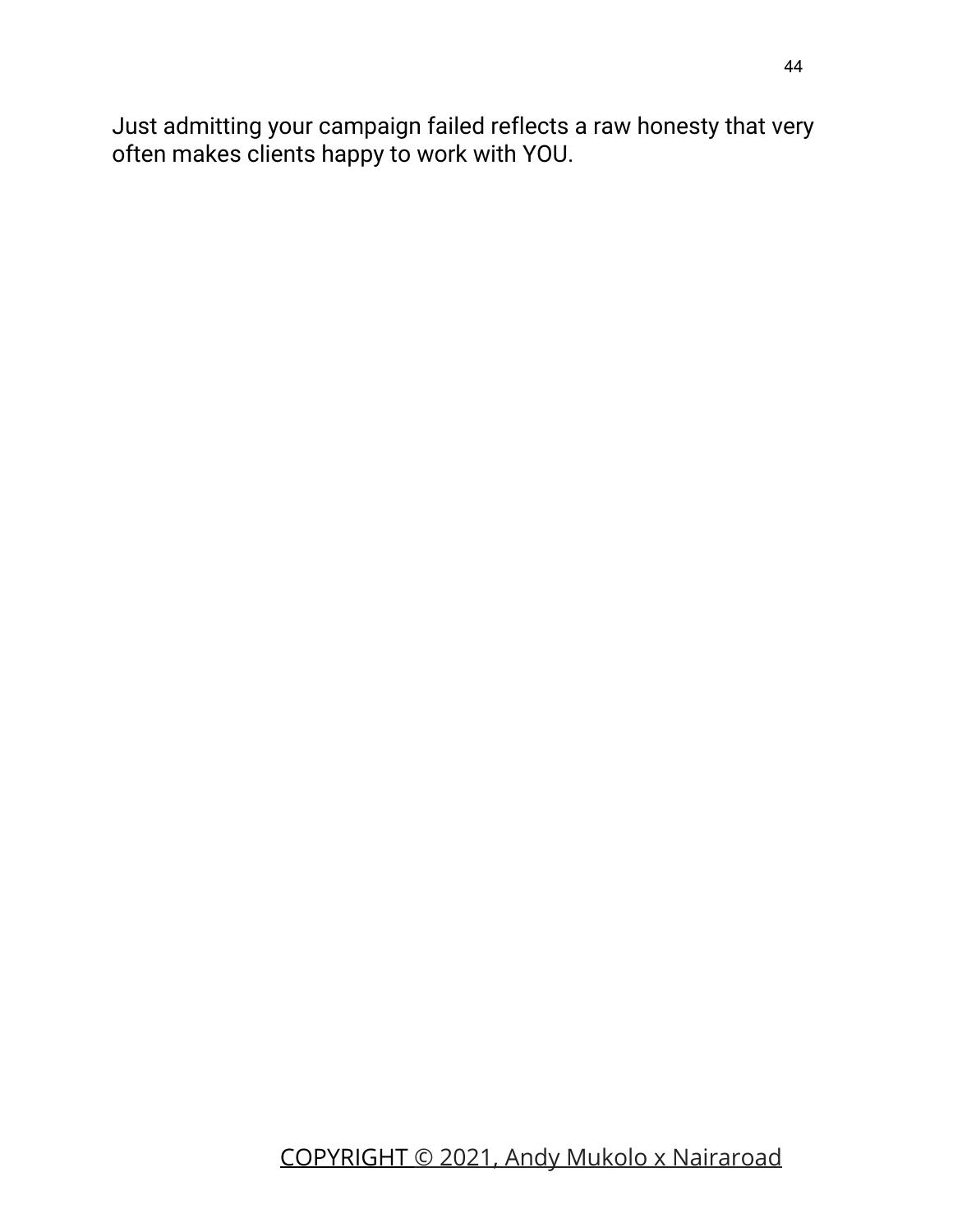### **How to Come up With Enticing Offers That Make Clients Say Yes to YOU!**

Look at it this way:

It's a lot more profitable to sell "marketing"

Than it is to sell " Copywriting"

Said differently:

It is much more profitable to sell a robust "full fledged marketing" offer, than it is to sell "Copywriting"

SO instead of saying ….

*"I'll write a sales letter for you"*

Why not say….

*"I'll create a marketing campaign for you… I'll handle everything from start to finish…. The ad , the landing page, the emails, the Video script etc"*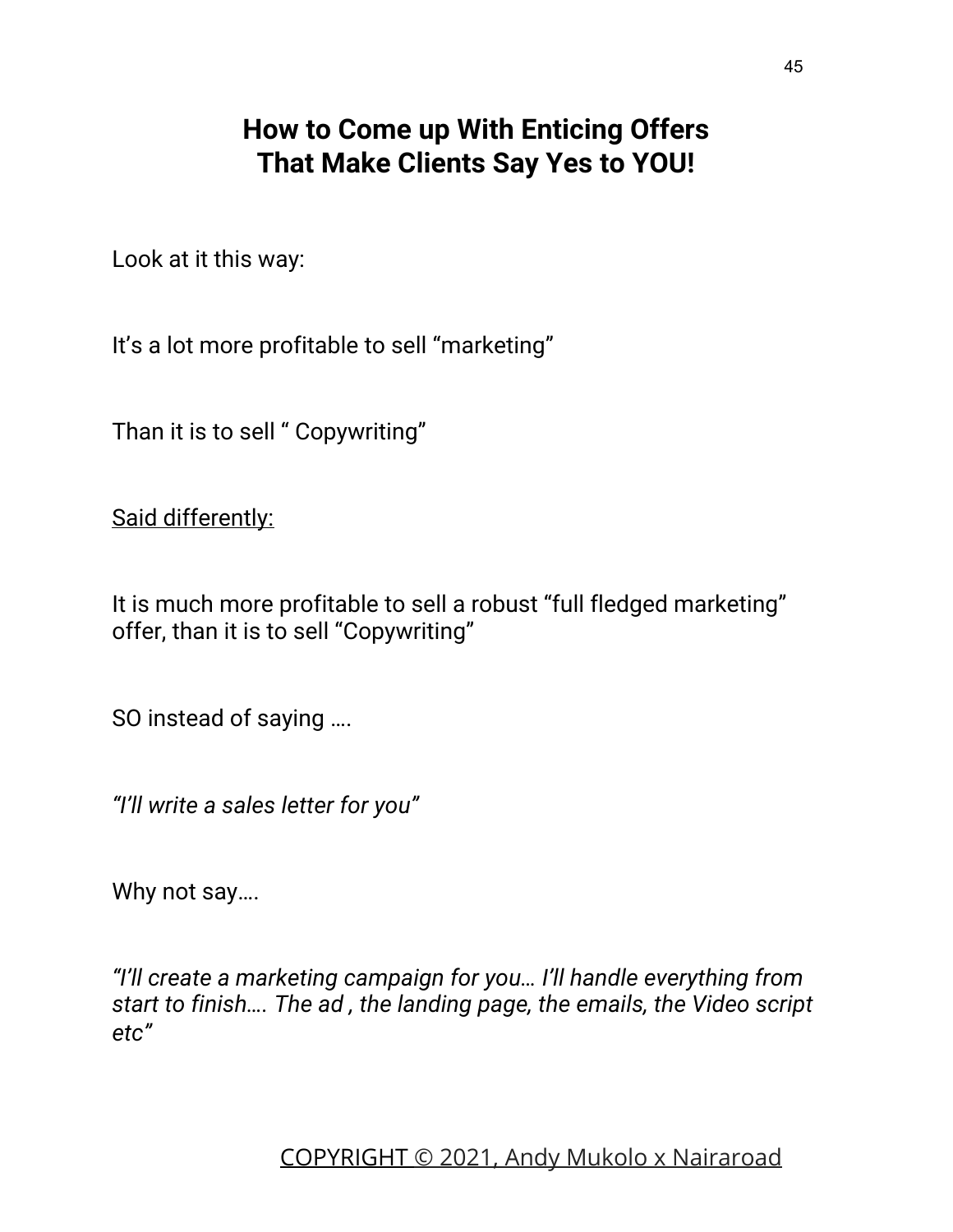You see my point right?

Yes, you're a Copywriter,

But Clients very often fall for fast full-fledged offers…

As against singular offers like "writing copy"

Note: I'm not saying don't offer to write the sales letter if that's what the client needs…

You can, but your chances of closing the deal are a lot higher when you offer a full-fledged package

Like an all-inclusive Done-for-you package.

EG of what I mean:

"*I'll create a Result-Oriented Marketing System that includes*

- *● Facebook Ads . . .*
- *● A Lead magnet*
- *● A Lead-Generating Landing Page. . .*
- *● An introductory email sequence*
- *● A sales page*
- *● A Back-end offer (to increase Average Order Value)*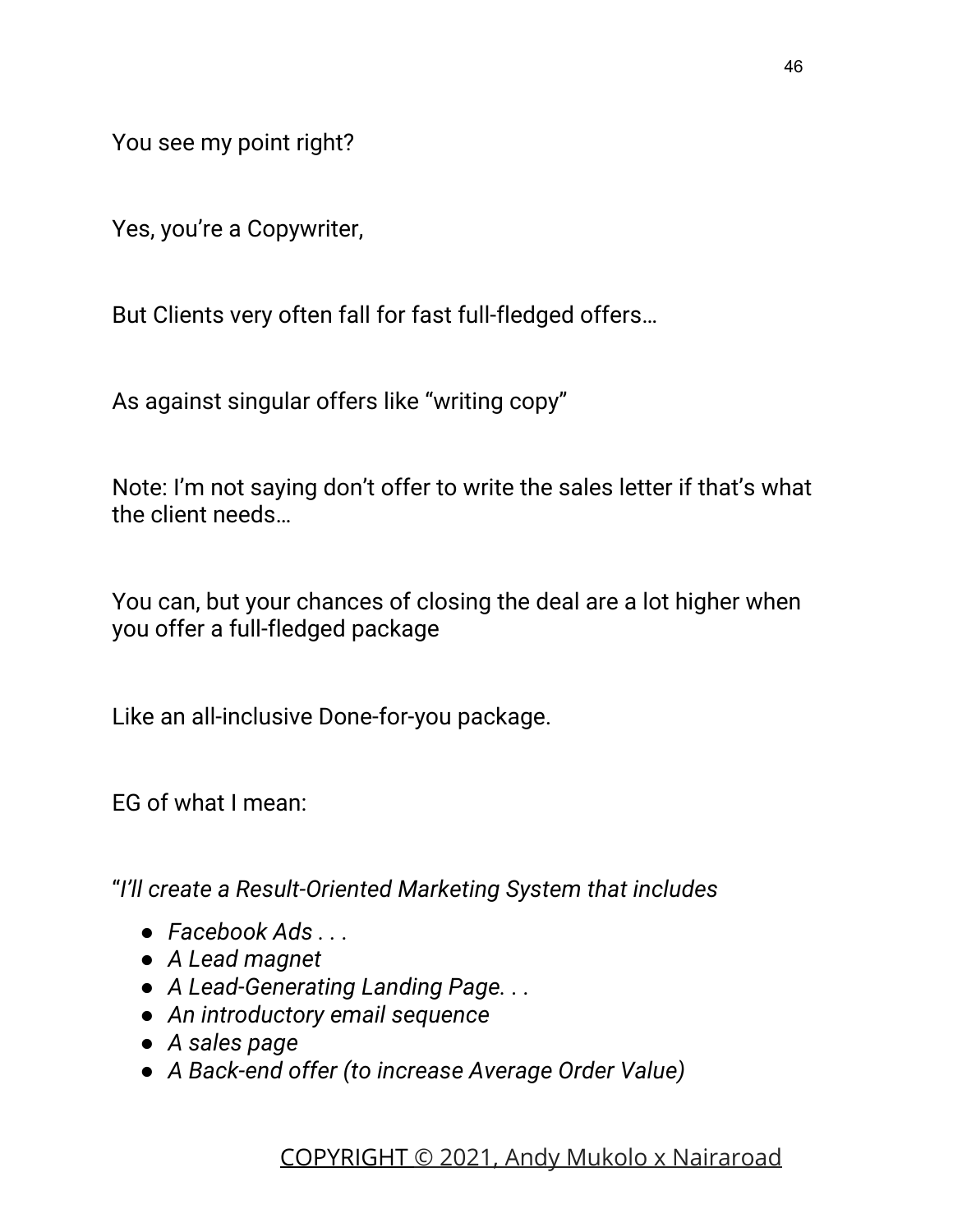What I've just described is a complete **sales funnel.**

For context (and as CrazyEgg puts it >>>):

*A sales funnel is a step-by-step process that allows you to bring your potential customer one step closer to your offer and a buying decision, through a series of marketing actions like automated emails, videos, articles and landing pages that will do the selling for you.*

The whole idea is to build a relationship with the customer,

Take them from **COLD… to WARM… to HOT…..**

Before selling to them.

As against trying to sell too early when you've not gained their trust yet.

Now, the reason this kind of offer has great appeal is because it makes your client feel like …

You're taking all the responsibility off their shoulders (Which is what a lot of human beings want)

And if, after making that sort of offer,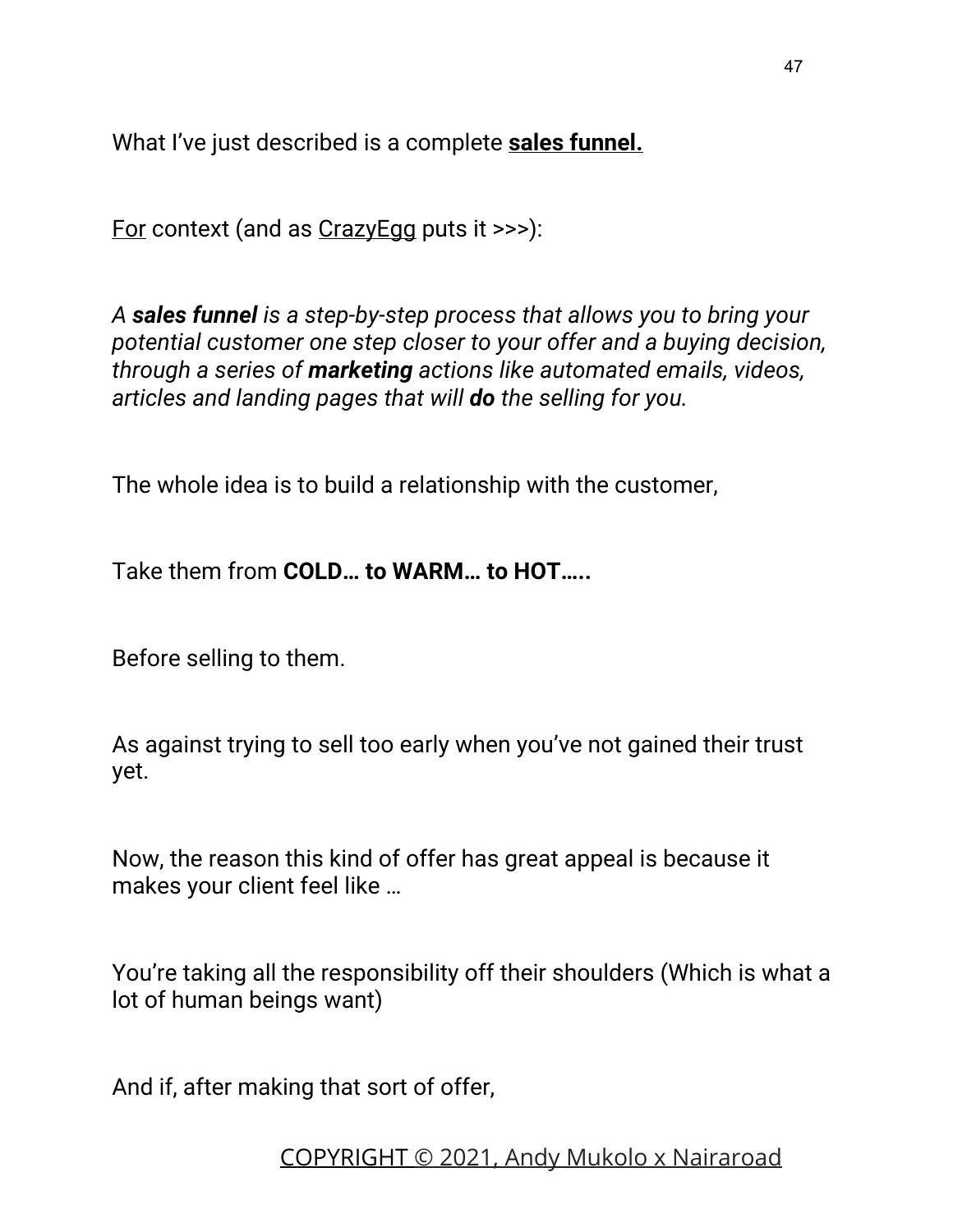The client says that's already being taken care of and you can just handle the sales message alone

Then fine..

You simply bill them for a sales page, or whatever it is they need to get their business bringing in more money for them.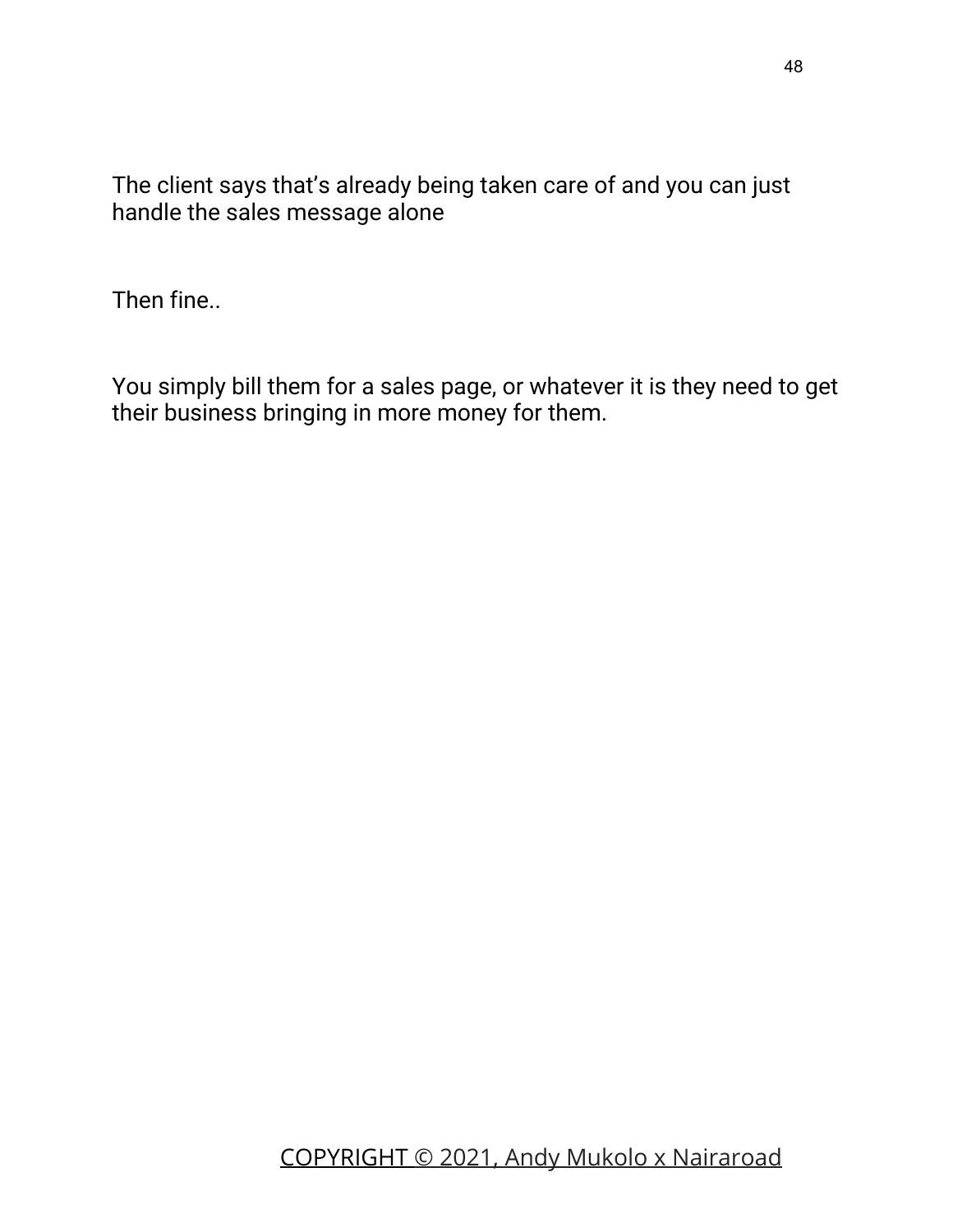### **How Much Should I Charge?**

I can't tell you exactly how much to charge,

But what I can tell you is this:

*Charge what you believe you're worth.*

NOTE: Remember, if you're just starting out, it helps to keep your fees at a level that you're comfortable with.

You could set your fees as you deem fit.

But be honest about it.

If you're just starting out,

You may not have all the social proof and track record to set high rates.

Whether it's 10k, or 20k or 50k, or 100k or 350k or 500k or \$3,000 (that's what I charge now for a single project).

Just make sure you can justify it

If you're just starting out, here's a rough sketch of how much you could charge if you're not sure what your fees should be

Please understand that this is only an example,

The final decision of how much you charge is entirely up to you and how confident you are that you can get results for your clients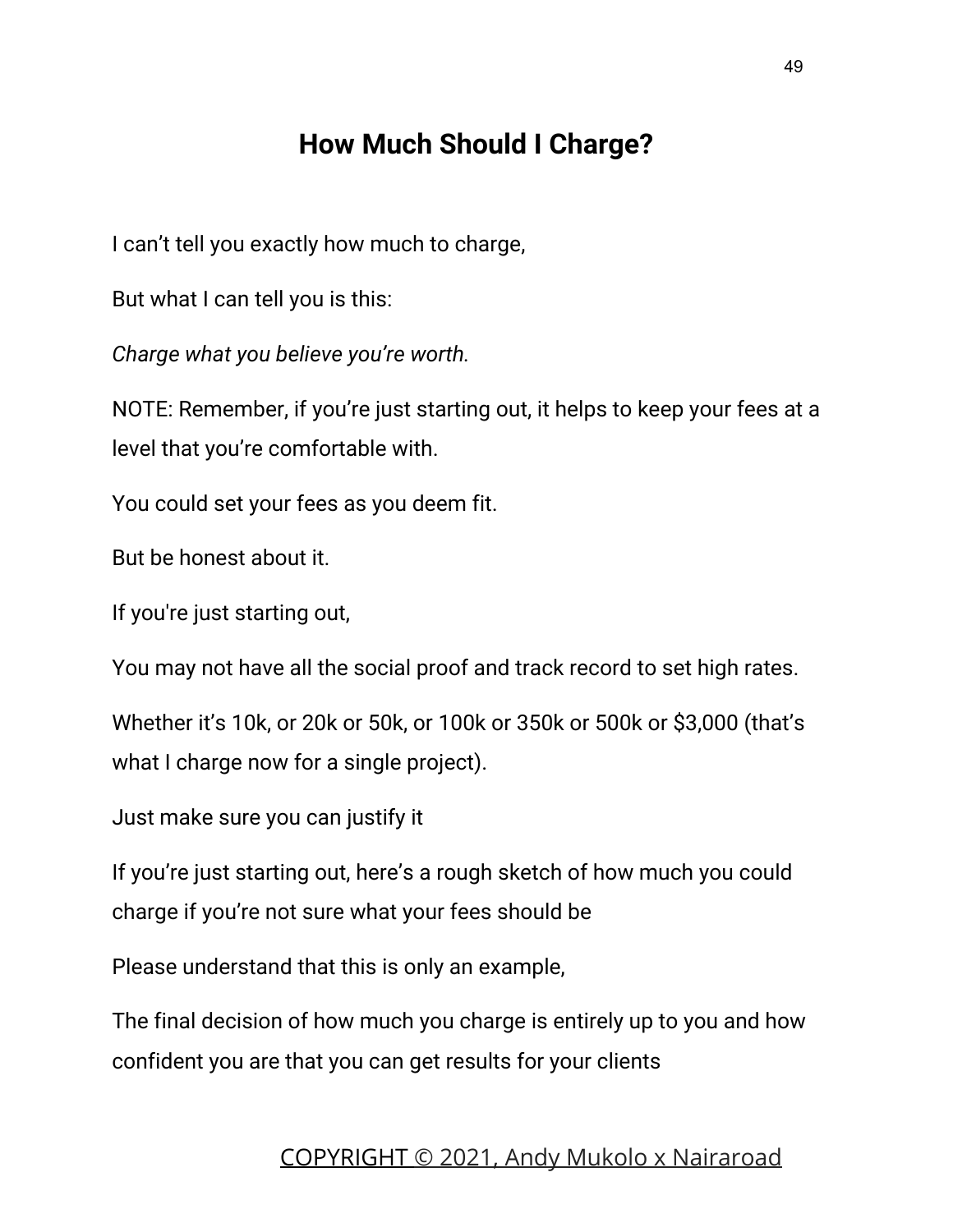### **A ROUGH SKETCH OF HOW MUCH YOU COULD CHARGE IF YOU'RE JUST GETTING STARTED**

#### **For a sales letter**

You can charge between N50,000 - N150,000

(or \$100 - \$1,000 for Foreign Clients)

#### **For a landing page (or home page)**

You can charge between N50,000 to N100,000

(Or \$100 - \$700 for Foreign Clients)

#### **For a 7-part email sequence**

You could charge between N1,000 - N3,000 per email

(Or \$50 - \$100 for Foreign Clients)

#### **For a Facebook Ad Copy**

You could charge between N10,000 - N30,000

(Or \$50 - \$150 for Foreign Clients)

#### **For a Video Sales Letter or a Webinar Script**

You could charge between N50,000 - N200,000

(Or \$300 - \$1500, for Foreign Clients)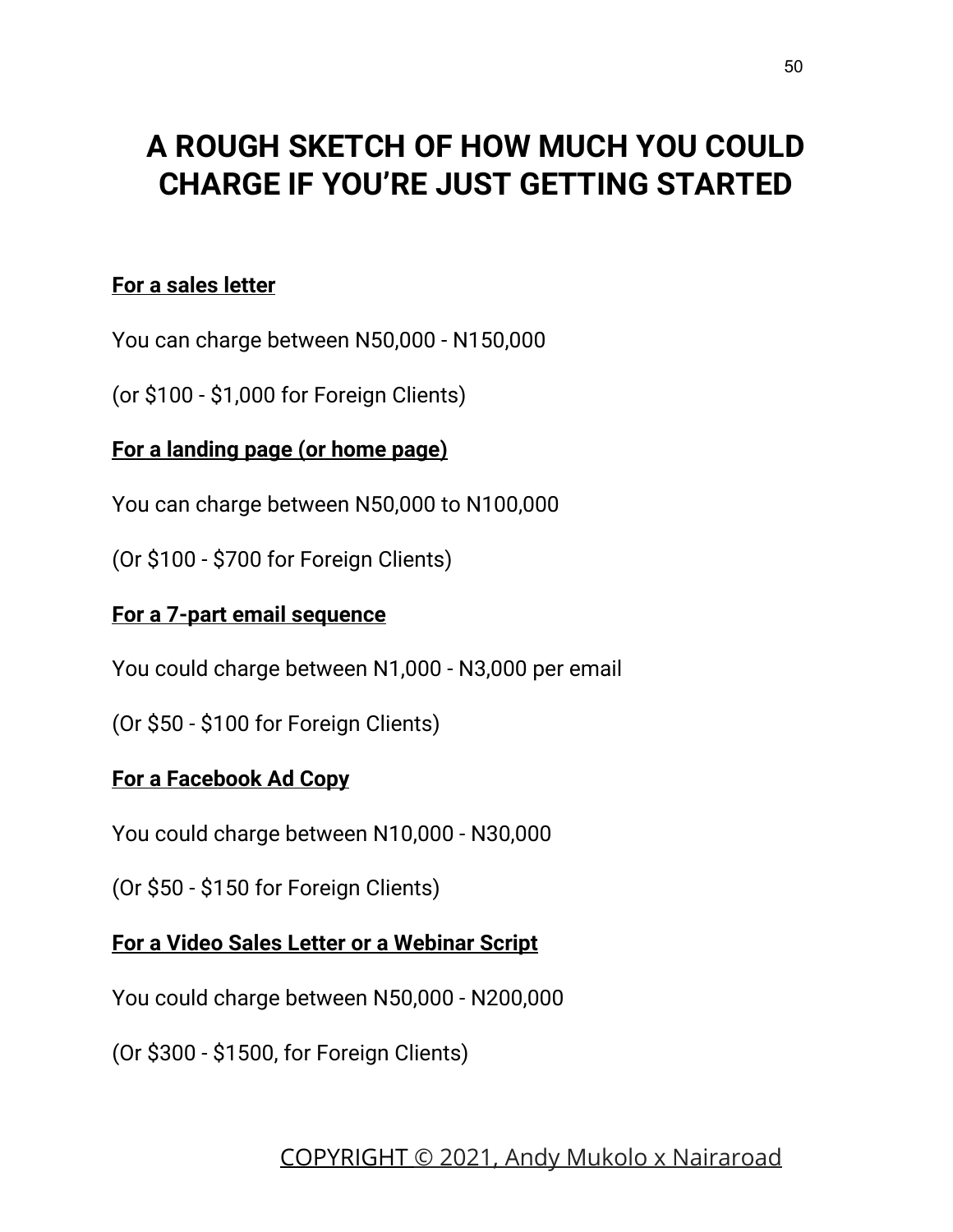### **For a Full-Fledged Marketing Project where you're Creating An Entire Funnel…. (Ad Copy, Lead Magnet, Landing Page Copy, Email Sequence, Sales Page, VSL/Webinar Script etc…)**

You could charge between N250,000 - N500,000.

(Or \$1,500 to \$2,500, for Foreign Clients)

\*

These are the most common projects you'll be working on if you're just getting started.

And it helps to have your price list for everything

So once a client asks "How much is your fee?"

You know exactly what to say and how to justify your fee using what I shared earlier in the "Do the math for the Client to Land the deal" section

Please understand:

If you're just getting started, don't worry so much about how much you're getting paid…

I'm not saying underprice yourself,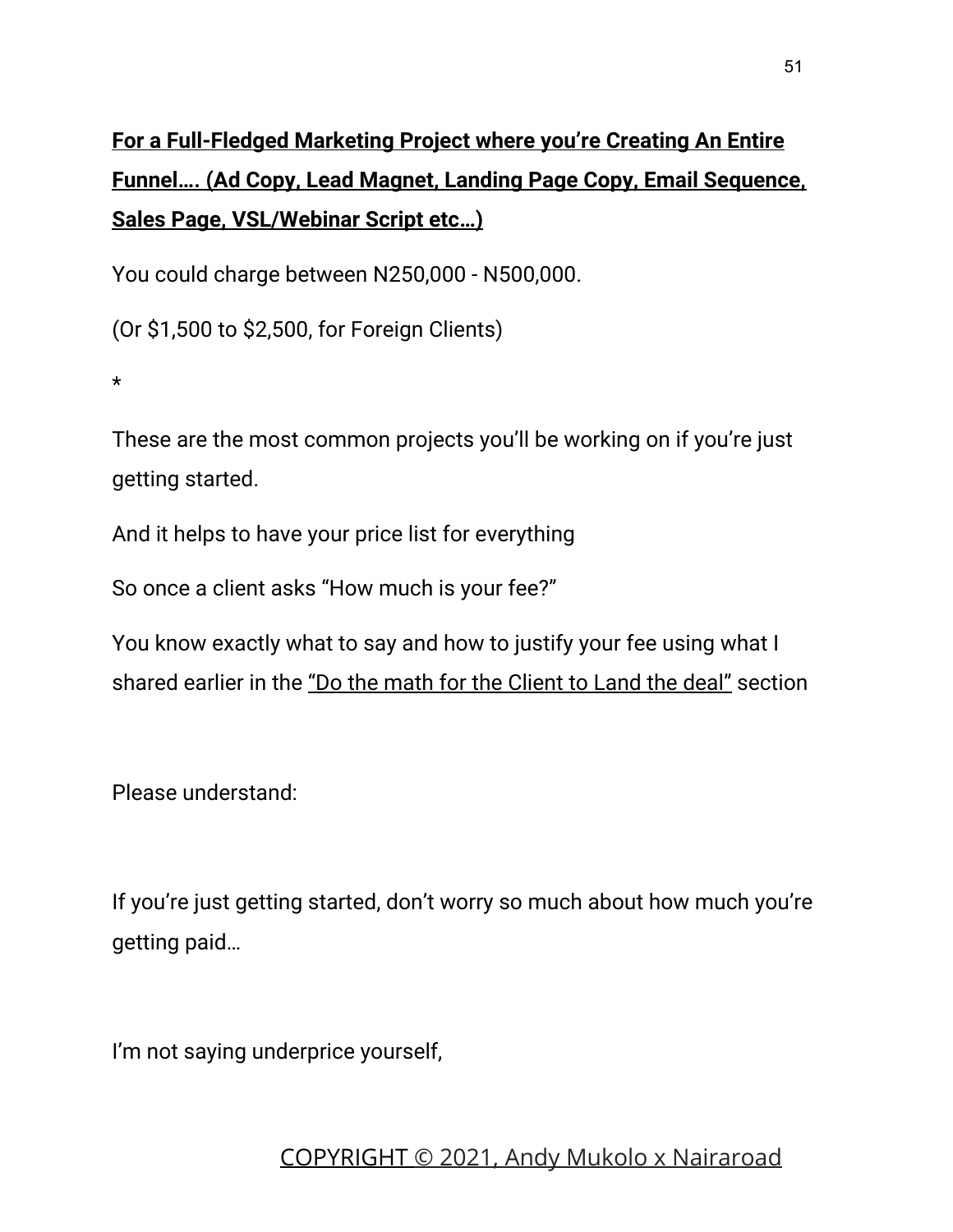What I'm saying is:

Focus more on astonishing your clients.

Focus more on getting results and building your reputation as someone who gets results when hired or brought onboard.

If you charge a client N150,000 for a project, and you over-deliver

They'll consider it a great bargain.

And next time,

When they need *someone to bring in similar results*

Guess who they'll call?

Exactly….. You!

\*

### **The Upfront Rule**

**DON'T** cook anything for any client until you've been paid upfront

Either in part, or in full.

You can set a policy where you don't start the project until you've been paid at least 50% of your fee.

Then, once you're done, you get your balance.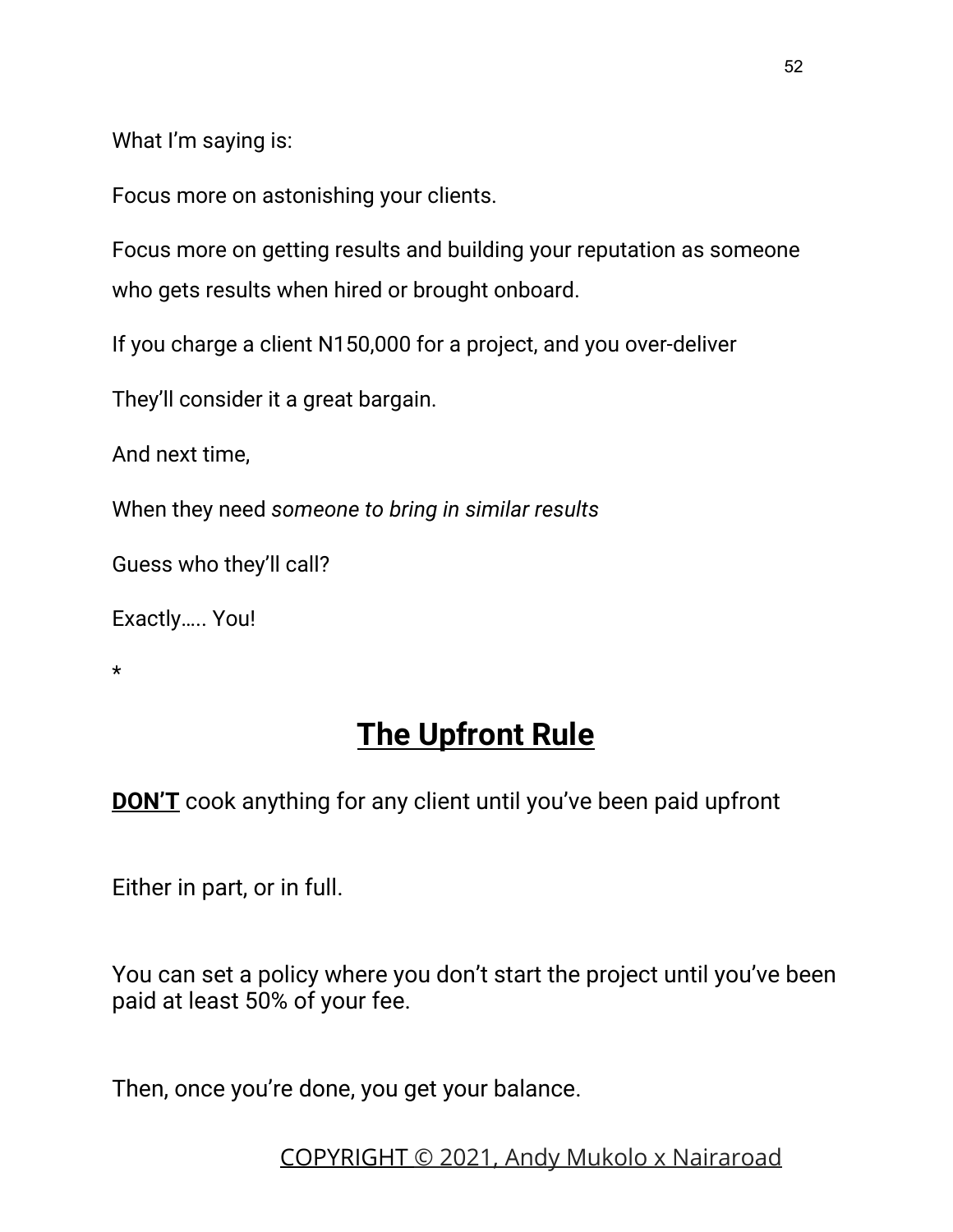### **Should I WORK For Free?**

It's up to you,

I said earlier that you can get something done for a prospective client to earn their trust first.. So they know you're worth your salt before deciding whether or not they want to bring you on board

And this works.

But you can't do that for every tom and dick

Also…

Someone you admire can ask you to write something for them and that you'll discuss *how you* get paid when you're done.

*This can go either way..*

#### NOTE:

I said "with the exception" of someone *you admire* because …

It could be an opportunity for you to get close to them and learn from them and even work with them.

Which means, you only do this once in a while.

I was in that position once….

I said yes!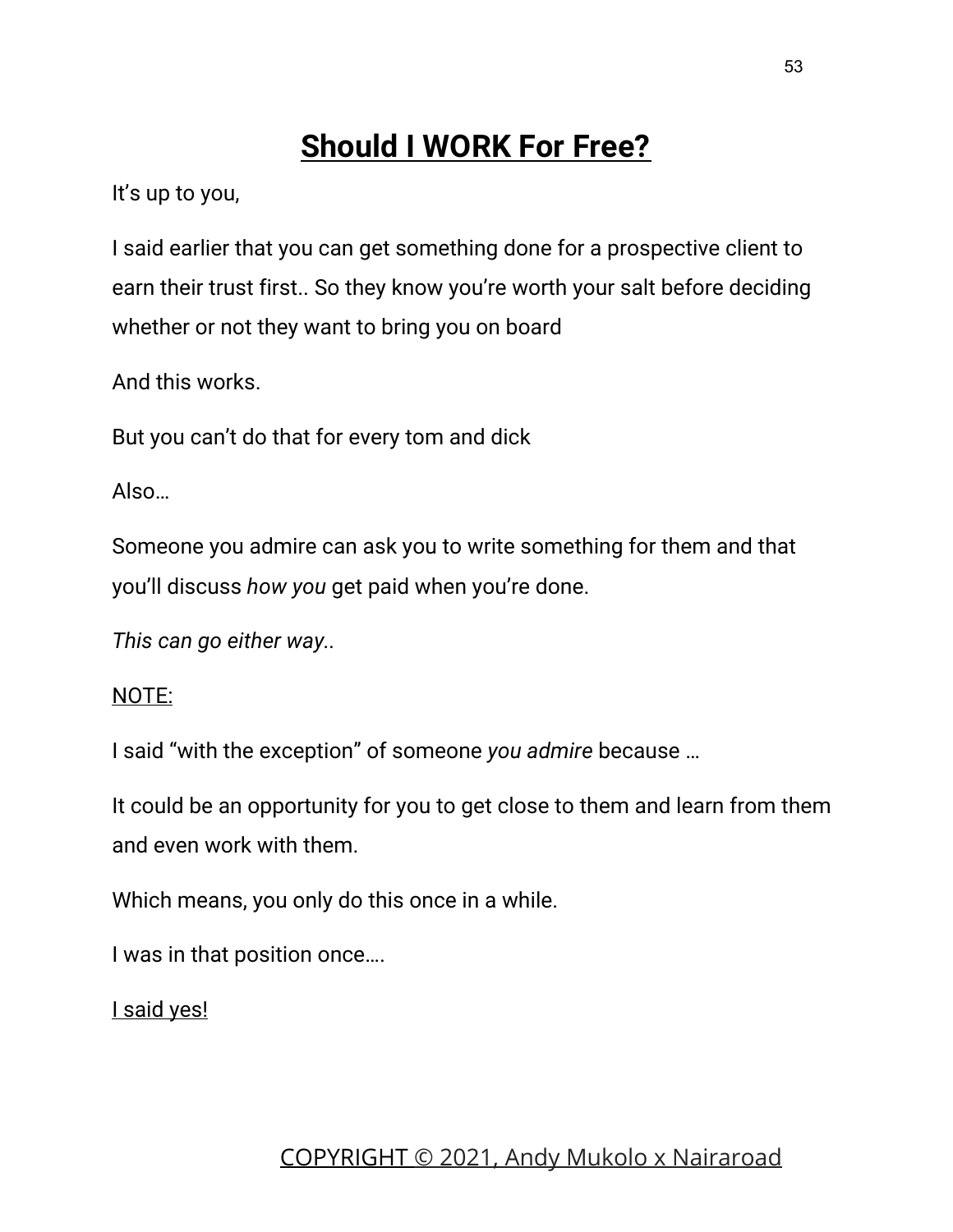…..and eventually I got paid more than I expected and even got several clients through that contact alone.

I can't tell you to say yes or no.

It's best to go with your guts.

Finally….

- ALWAYS DELIVER.
- ALWAYS SEEK TO ASTONISH YOUR CLIENTS.
- ALWAYS GIVE YOUR ABSOLUTE BEST.
- SET HIGH STANDARDS FOR THE QUALITY OF YOUR WORK.

This is how your reputation spreads.

This is how you earn the awe and respect of the FAT CATS.

**NOTE:** Please focus more on improving YOUR skills than on anything else.

- 1. The better you get…
- 2. The more in-demand you'll be
- 3. The more clients you attract and….
- 4. The more money you can charge!

Take it from someone *who* knows….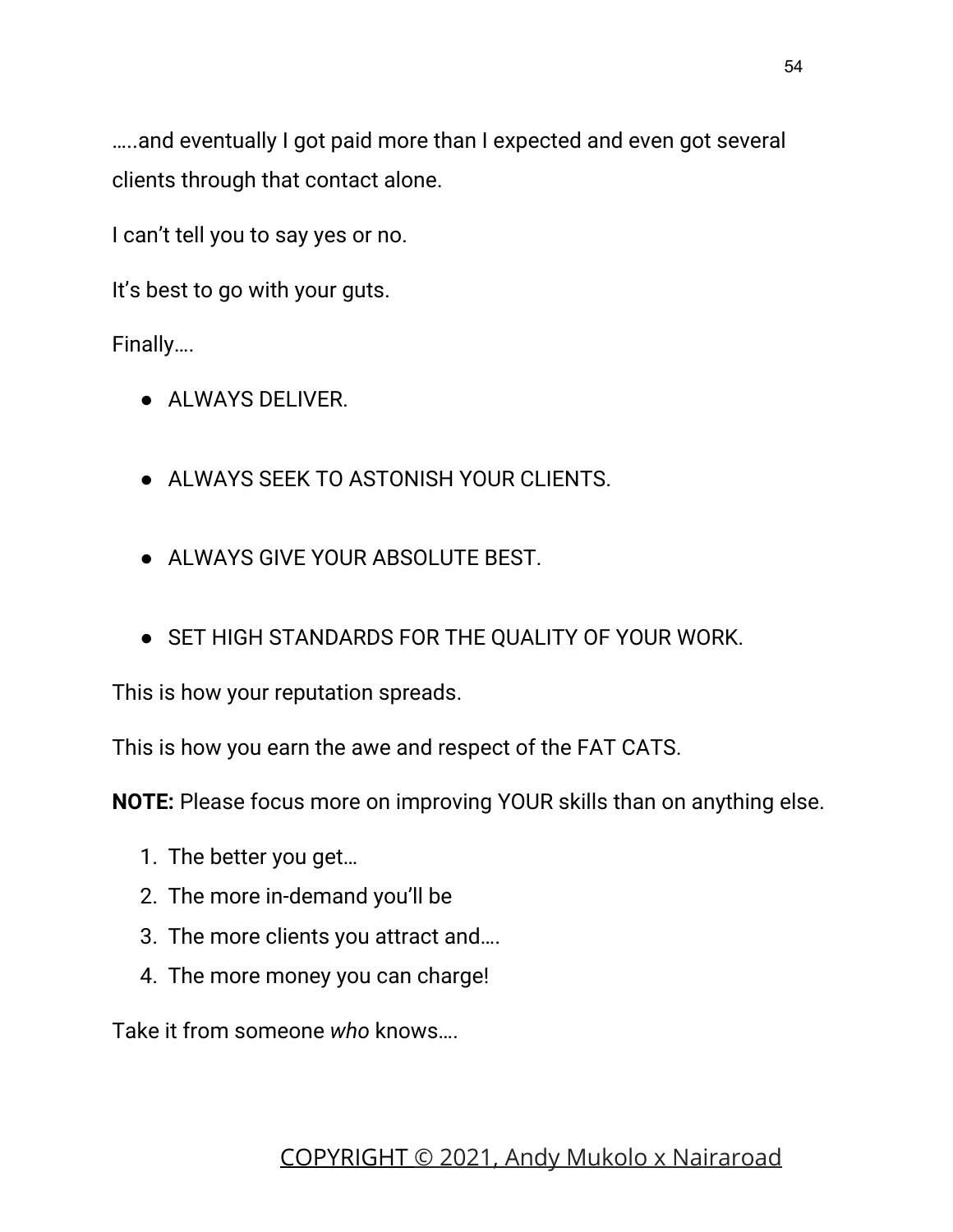It doesn't matter if you're *just* getting started or if you've been around for a while…

Anybody can start today and master it *with* constant practice….

A few hours a day (even one hour a day) is enough… to get *you going and* good enough to command high fees in the shortest possible time….

\*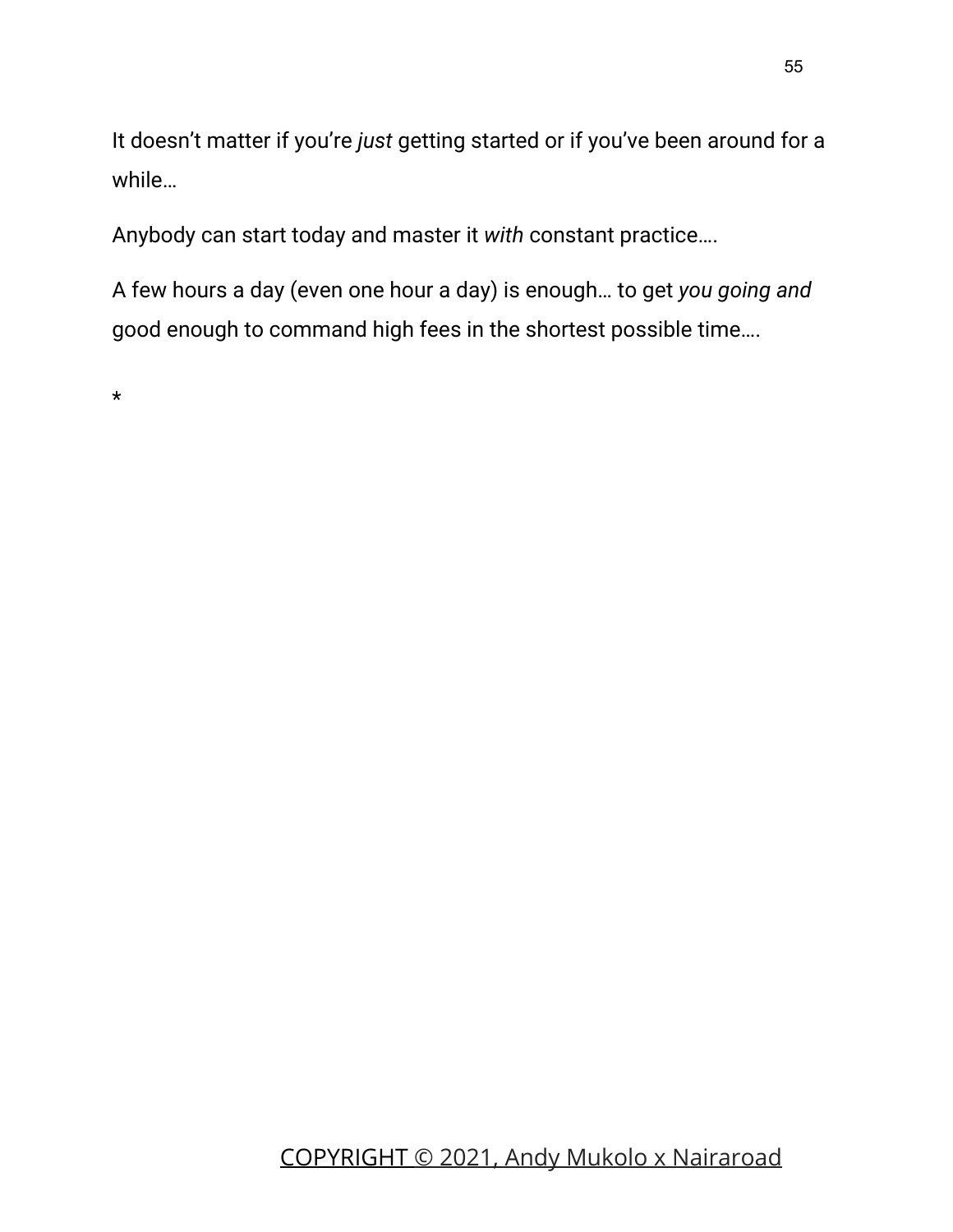# **PITCH ANY CLIENT**

## **PITCHING TEMPLATES For Crafting Simple Messages (Emails… DMS….) That Make(s) Clients Want to Work with YOU!**

Here's a reminder of a few rules to keep in mind >

- If you'll send a sales pitch via email or dms, make damn sure your message stands out from the usual Cold Pitches out there
- Give value in your pitch…. Enough value for the Client to see you're worth your salt
- Don't come across as needy or desperate!

Here's a few examples of pitches so you have an idea how to structure  $yours$  > > >

\*

>>>

**Subject Line: December 12 (**If it's an email or a LinkedIn Mail**)**

When SAC hired me to create marketing for them,

I knew nothing about hair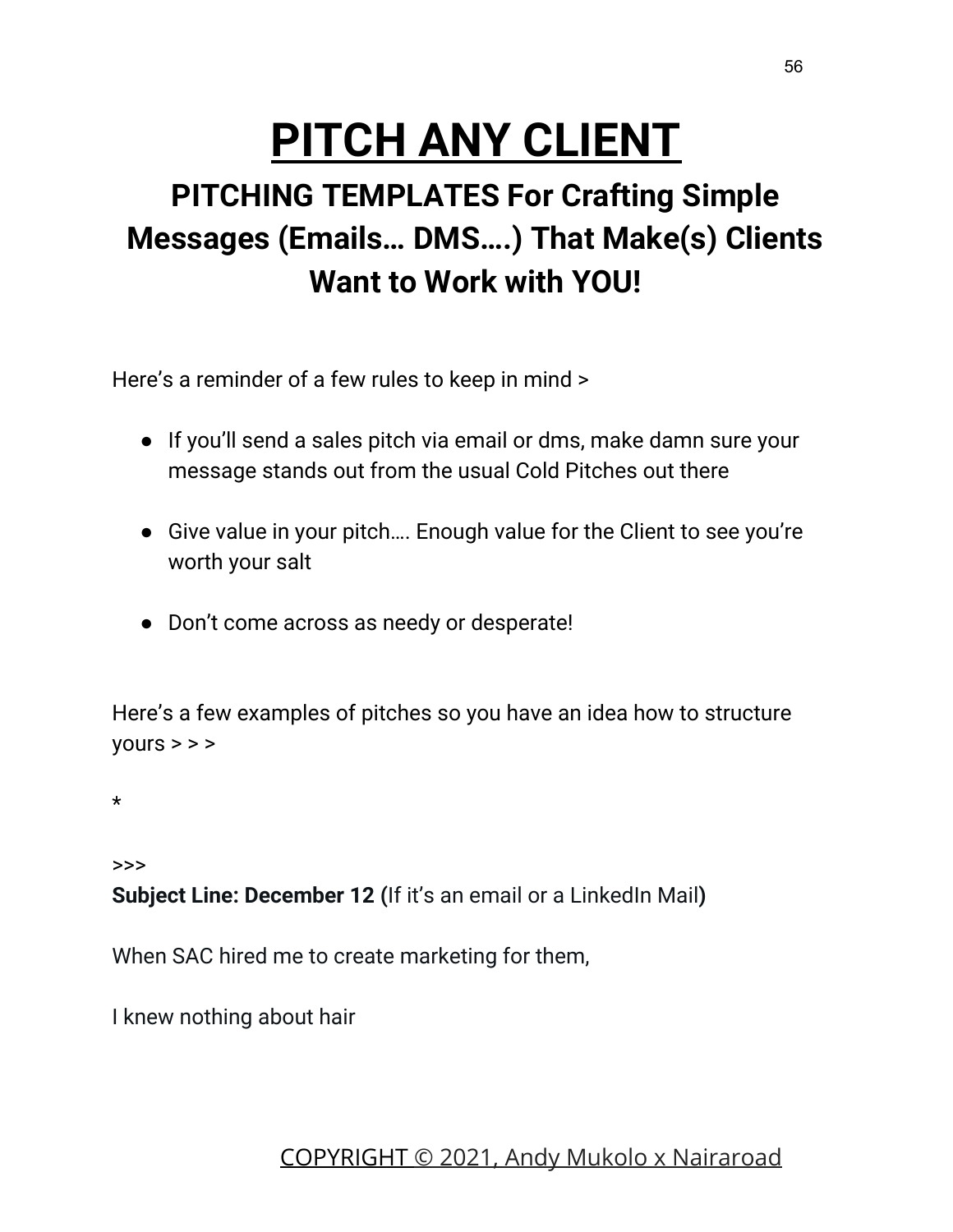So I spent the next 2 weeks doing serious market research, speaking with prospects..

And scanning Amazon, Instagram, YouTube, Pinterest, Forums etc

By the time it was done,

I had enough raw material to get them their desired results.

What Market research does for you cannot be replaced by "creative thinking or guesswork"

Cleverness can hurt you in marketing

Do your research

Try to understand the market as it is Currently!

This helps you create a solid marketing campaign that appeals to your target audience

If you need help researching your market so you can come up with the best angle to get your customers excited about your offer…

Feel free to reply and let me know how I can help you,

Sincerely,

{Your name}

**NOTE:** The concept behind this kind of pitch is using a case study to share a valuable lesson >>>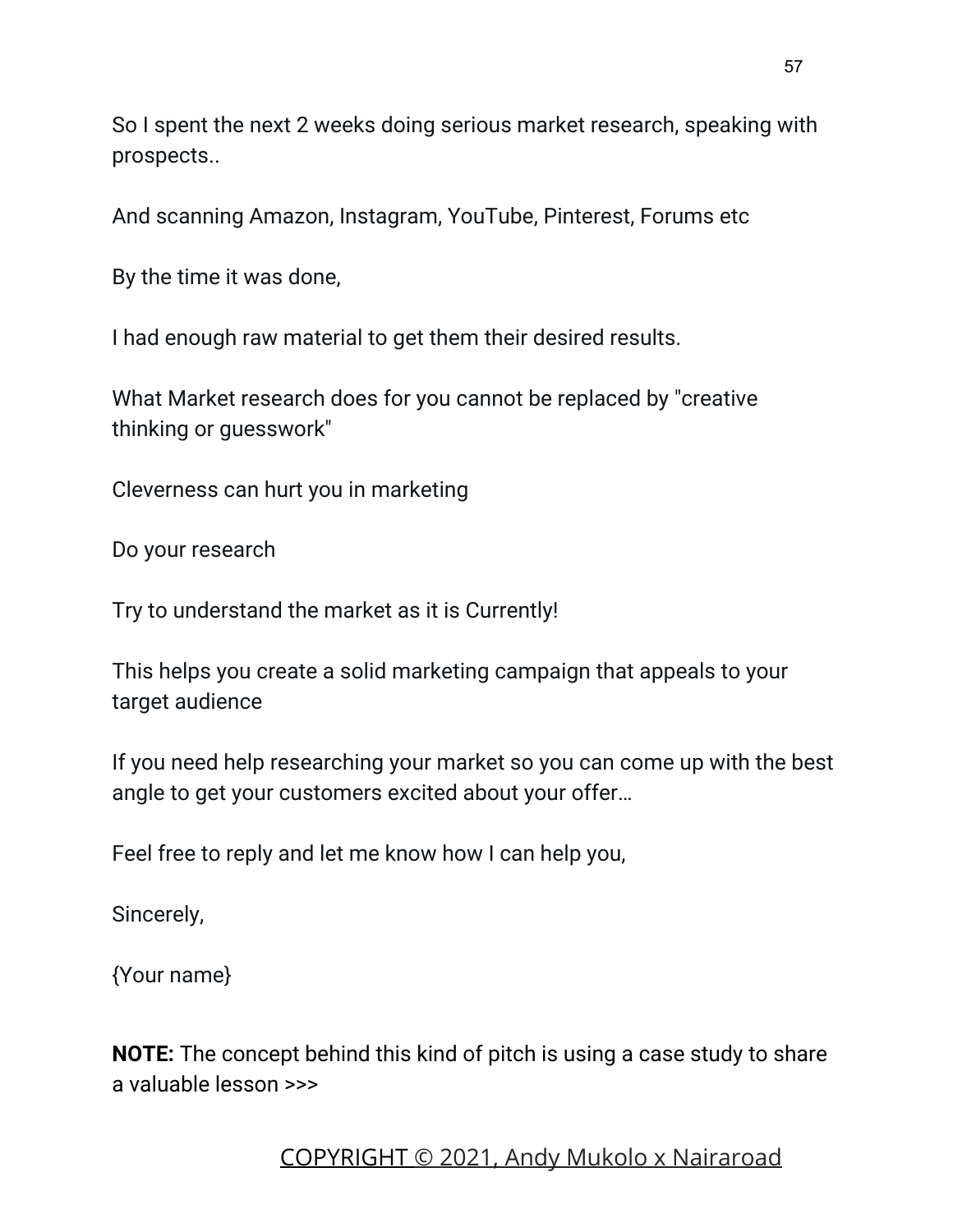By mentioning those research tools (YouTube, Pinterest ETC >>) … you're being free with valuable information

And you're showing your client that you know your onion.

And when they reach out, and ask how you can help them,

You can then set up a zoom session with them where you'll walk them through how market research really works…. Especially in their market.

You know this because you've done your homework.

And after walking them through the process, and answering their questions…

#### 3 things could happen:

- 1. They ask you if you can handle their marketing for them
- 2. You tell them you can help them handle their marketing
- 3. They're blown away but they say they'll reach out in time once they're ready to bring you onboard to help them with their marketing

#### \*Why?

Because you've demonstrated you know what you're doing and that you're capable of getting results for them.

#### **Here's another example:**

**\***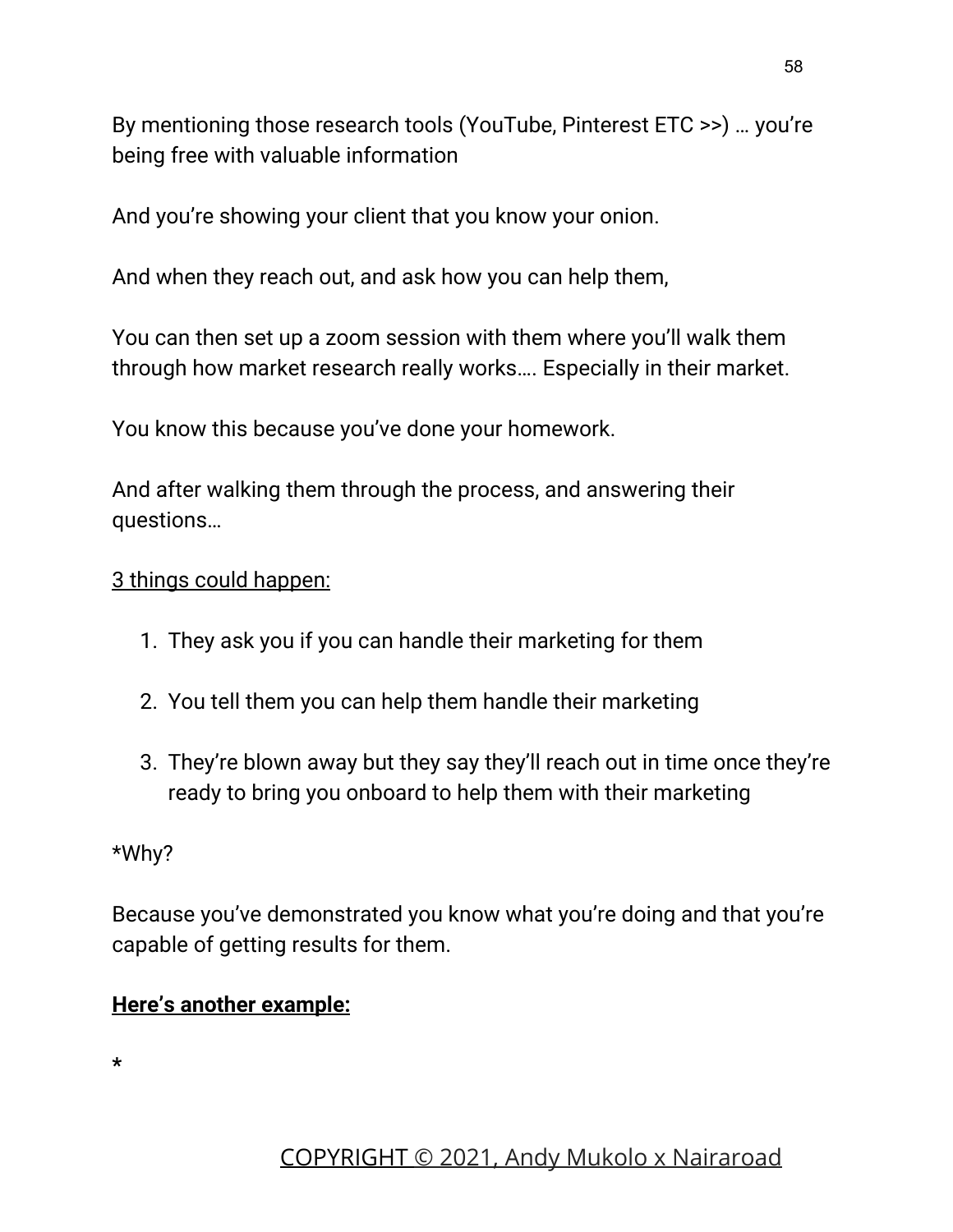#### **Subject Line: Are you on Facebook?**

Hi {first name}

This will be short.

I thought to share this with you because I figured you're promoting your business on Facebook

Here's a tip to keep in mind:

On writing FB ads.

Your ad will perform better when it looks like the regular Facebook status Update

Not an ad.

Even though it says "sponsored"

You've structured it so well

Your prospect doesn't even know they're reading an ad until they click ur CTA button

Test it and see.

Sincerely, {Your name}

P.S: How are your ads performing? Do you need help getting more sales this season? If yes, please let me know how I can help you.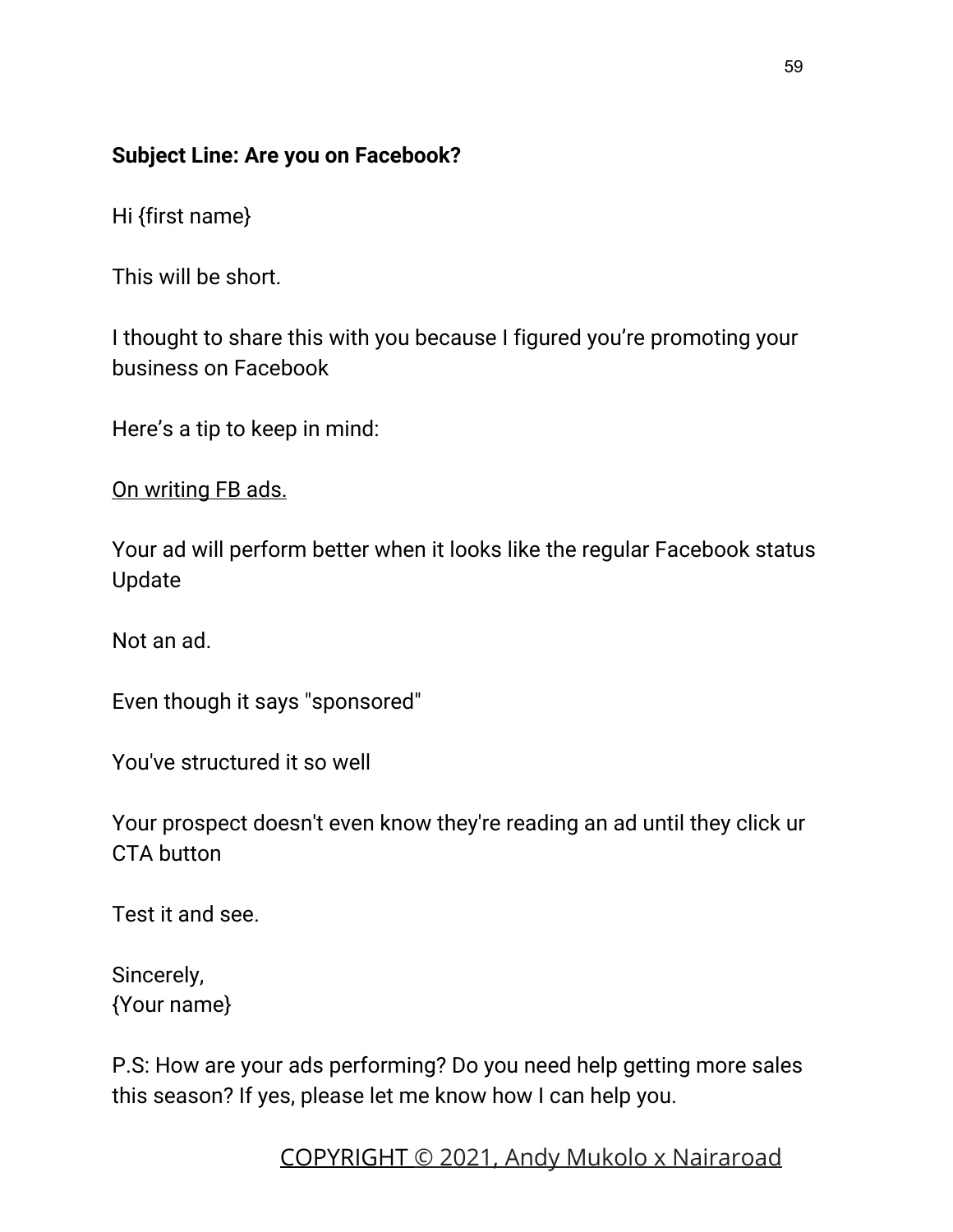If not, then you can just try what I've suggested to you.

\*

#### **ANOTHER ONE:**

Hi Deeka,

Please I need your opinion on this:

I'd love to create marketing promotions for \*name of company\*

And I'd appreciate your thoughts on how to go about it

Looking forward to your response.

Thank you.

X.

\*

This may not the best approach,

But it's effective when you want to show a client what you're capable of, by working on a spec-project without being paid >

Then, if they're satisfied, they bring you on board. \*

#### **MORE DIRECT MESSAGE TEMPLATES:**

\*

Hi {name}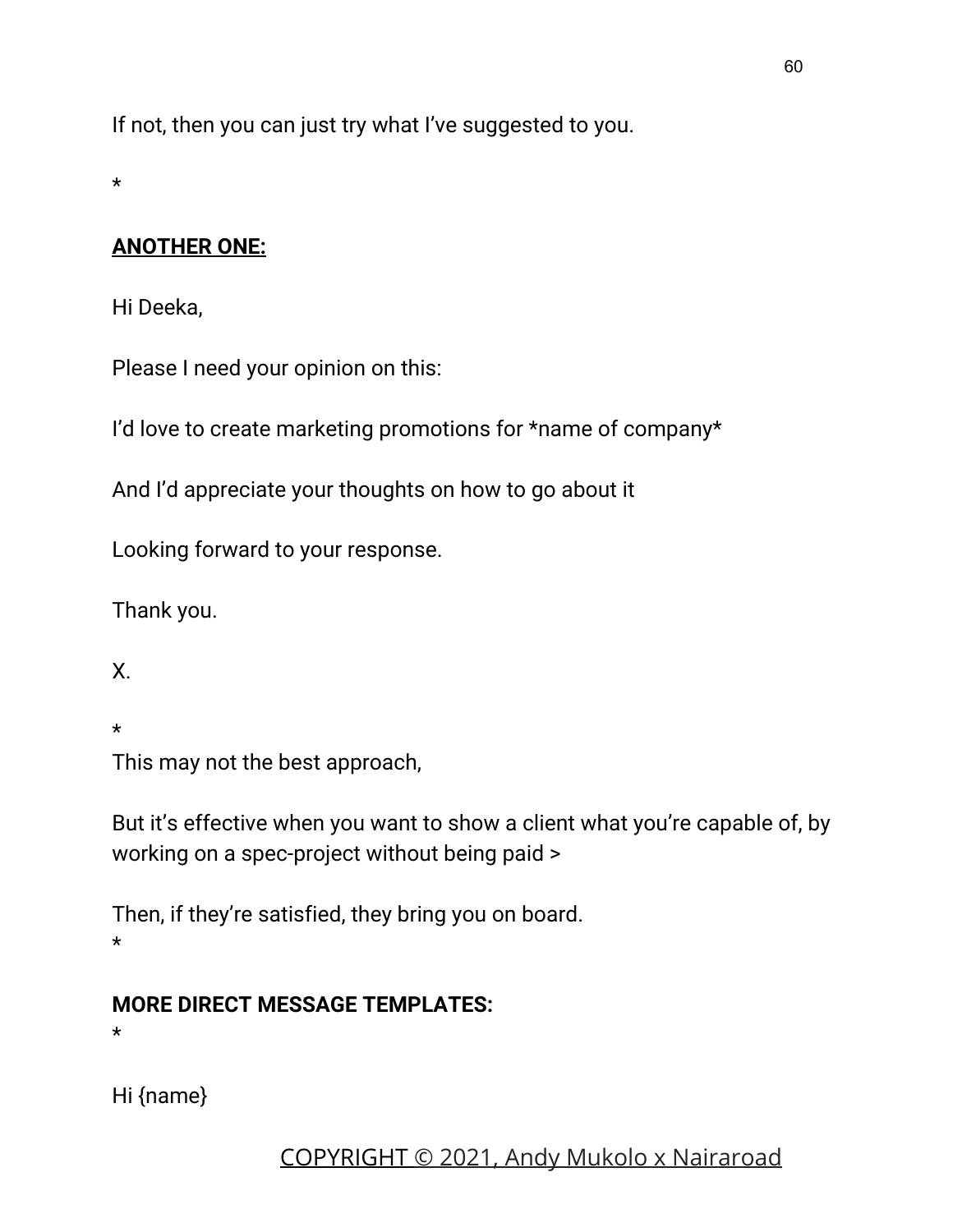I'm interested in promoting your product/services…

And I have a few ideas I would love to share with you today

Please reply once you've read this.

Best regards. {your name}

\*\*\*\*\*\*\*

#### **ANOTHER ONE:**

Hi {name}

I have a special proposal that may interest you.

In just a moment, I'll tell you about it.

But first, let's go over some important points.

I know you have a {name of niche} business where you try to sell to people everyday using sales messages designed to make them buy your products…

I also know that:

. . . You're always on the lookout for better and faster ways to persuade more people and get more sales and make more profits.

Now here's why I'm writing to you today…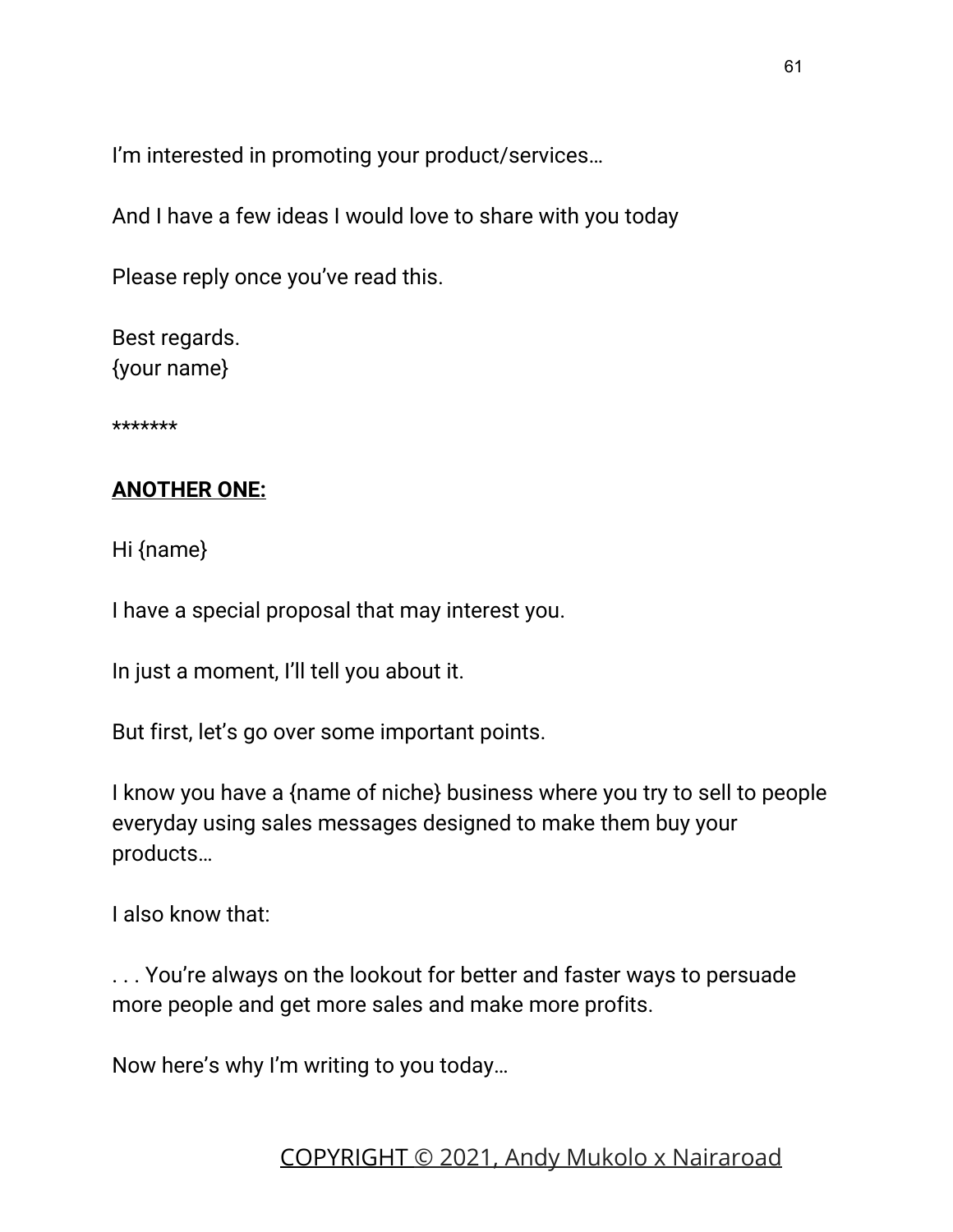I've studied your business and I already have a few ideas on how small changes here and there in your marketing messages can help you increase sales by a 30% margin this month.

All I ask is a chance to show you how this works.

You don't have to hire me or pay me

You can execute it yourself

Or hire someone to do it for you

Please respond as soon as you can.

{Your name} \*\*\*\*\*\*\*\*\*

Note: If you're using this strategy,

You had better have an idea you want to share with them, that's the only way you end up closing them

The catch is, after you've shared your amazing idea,

They're so impressed, they want you to implement it for them >

**\* NOW LOOK AT THIS:**

\*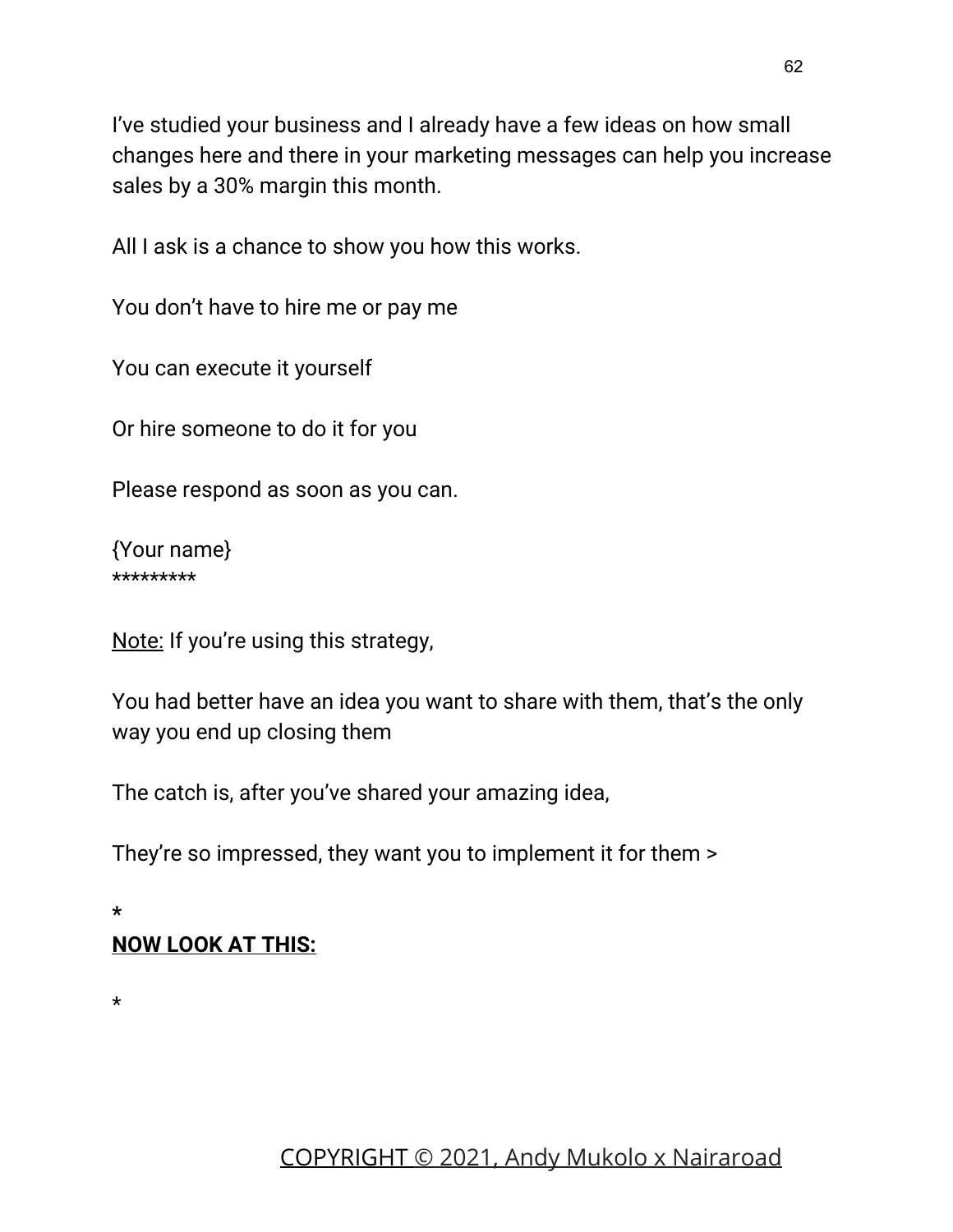|  | JUN 13, 2019                                                                                                       |
|--|--------------------------------------------------------------------------------------------------------------------|
|  | Andy Mukolo · 12:35 PM<br>Hil                                                                                      |
|  | Sorry to badge in on you.                                                                                          |
|  | I'll keep it short.                                                                                                |
|  | I was wondering about the possibility of establishing a remote<br>working relationship with Legacy Research Group. |
|  | Please I'd love your thoughts on this.                                                                             |
|  | Looking forward to your response.                                                                                  |
|  | Andy.                                                                                                              |
|  |                                                                                                                    |

#### **\*FOLLOW UP AFTER 3-DAYS WITHOUT RESPONSE**

( These Guys are Super Busy. That's why you have to Get to The Point as Quickly as Possible…. And Exercise Some Patience too )

\*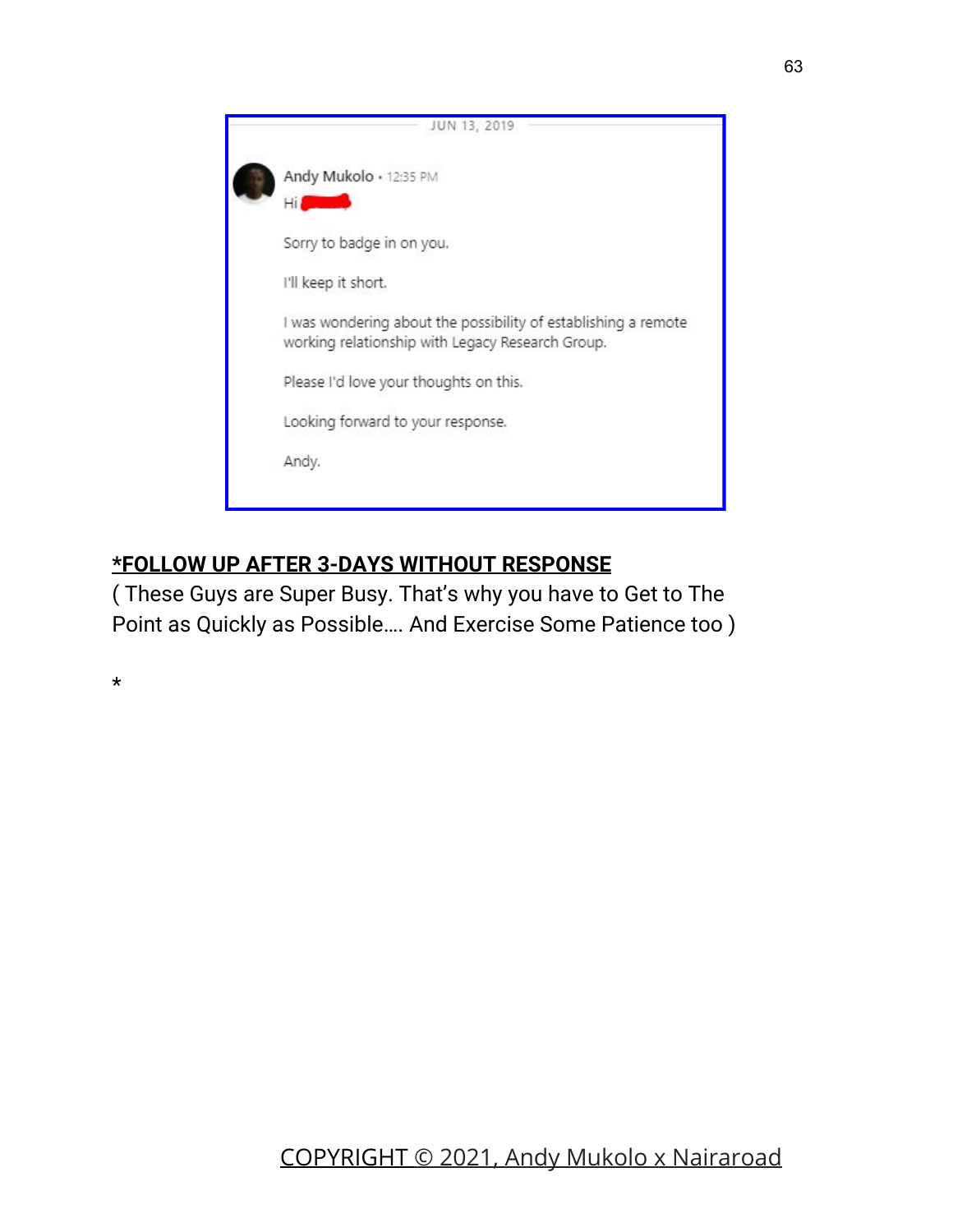|  | JUN 17, 2019                                                                                     |  |
|--|--------------------------------------------------------------------------------------------------|--|
|  | Andy Mukolo · 9:16 AM<br>Hi                                                                      |  |
|  | Sometimes, there's so much to do, it's almost impossible to keep<br>track of everything at once. |  |
|  | As such, it's only normal that we forget a few important things<br>once in a while.              |  |
|  | We're only human after all.                                                                      |  |
|  | I was hoping you could read and respond to my last message?                                      |  |
|  | Best regards.                                                                                    |  |
|  | Andy.                                                                                            |  |
|  |                                                                                                  |  |

#### **AND HIS RESPONSE CAME:**

\*



\*ONCE YOU GET THIS KIND OF RESPONSE.

Just say thank you and send your samples really QUICK!

AT LEAST 2 REALLY GOOD SAMPLES!

Then sit back and wait.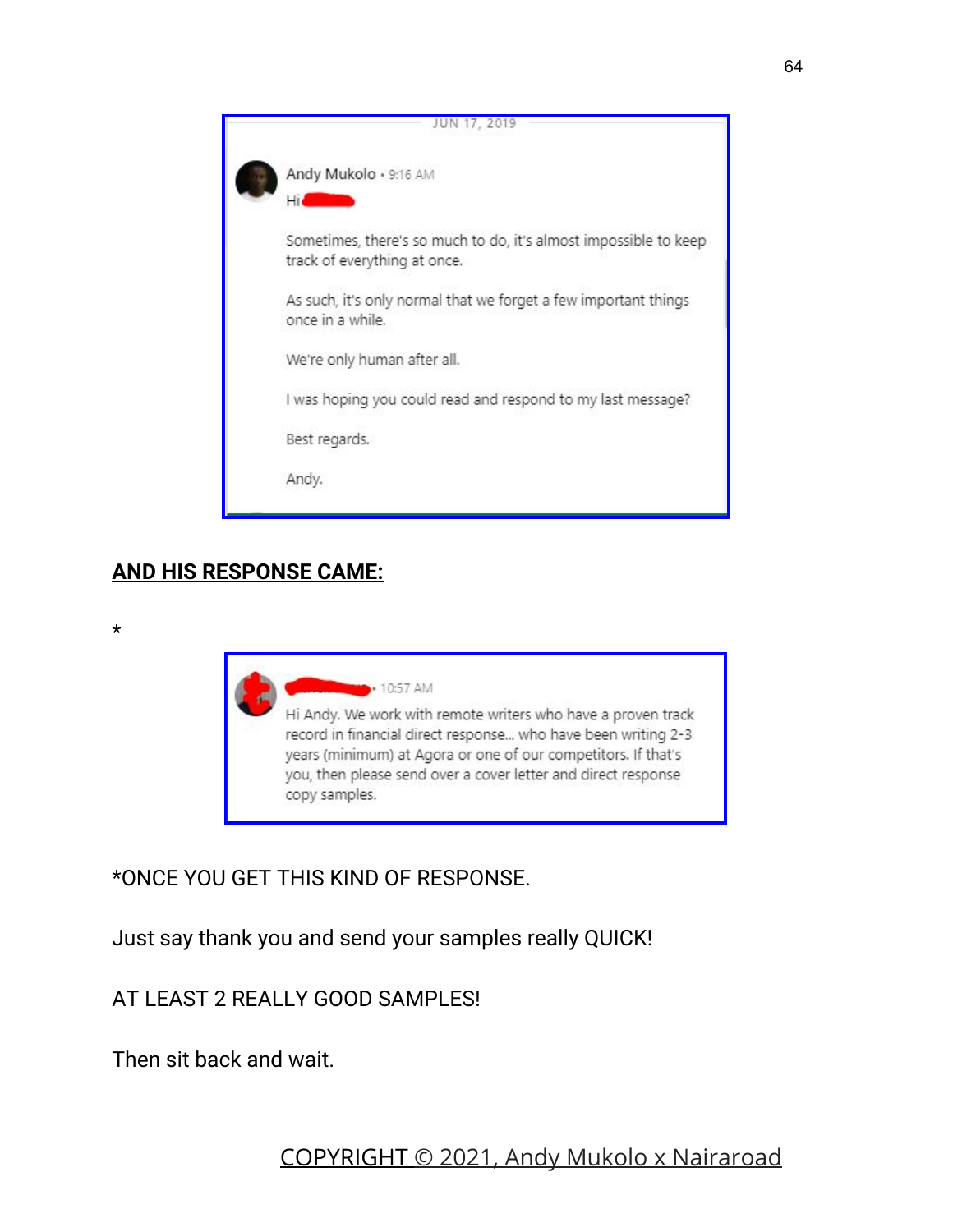Don't even bother explaining that you've not been writing for a long time or that you're a beginner.

Just send your samples.

NOTE: these are just templates … you can always tweak or customize depending on who you're writing to.

When sending DMS on Twitter, you don't necessarily need titles or subject lines for your messages.

But on LINKEDIN or with emails,

You do need a Compelling title/subject-line…

#### A FEW EXAMPLES:

● How to Increase Sales for your Business

- How to Get more Customers from Facebook This Month
- 3 simple steps to Increase Sales for your Business

**\***You may think these subject lines are not catchy, but they're very effective because you're actually giving value (by showing the client how to solve a problem or get better results…) before making a simple pitch like ….

"*If you need help with this, feel free to reply this message* "

#### **More:**

● Reaching Out About....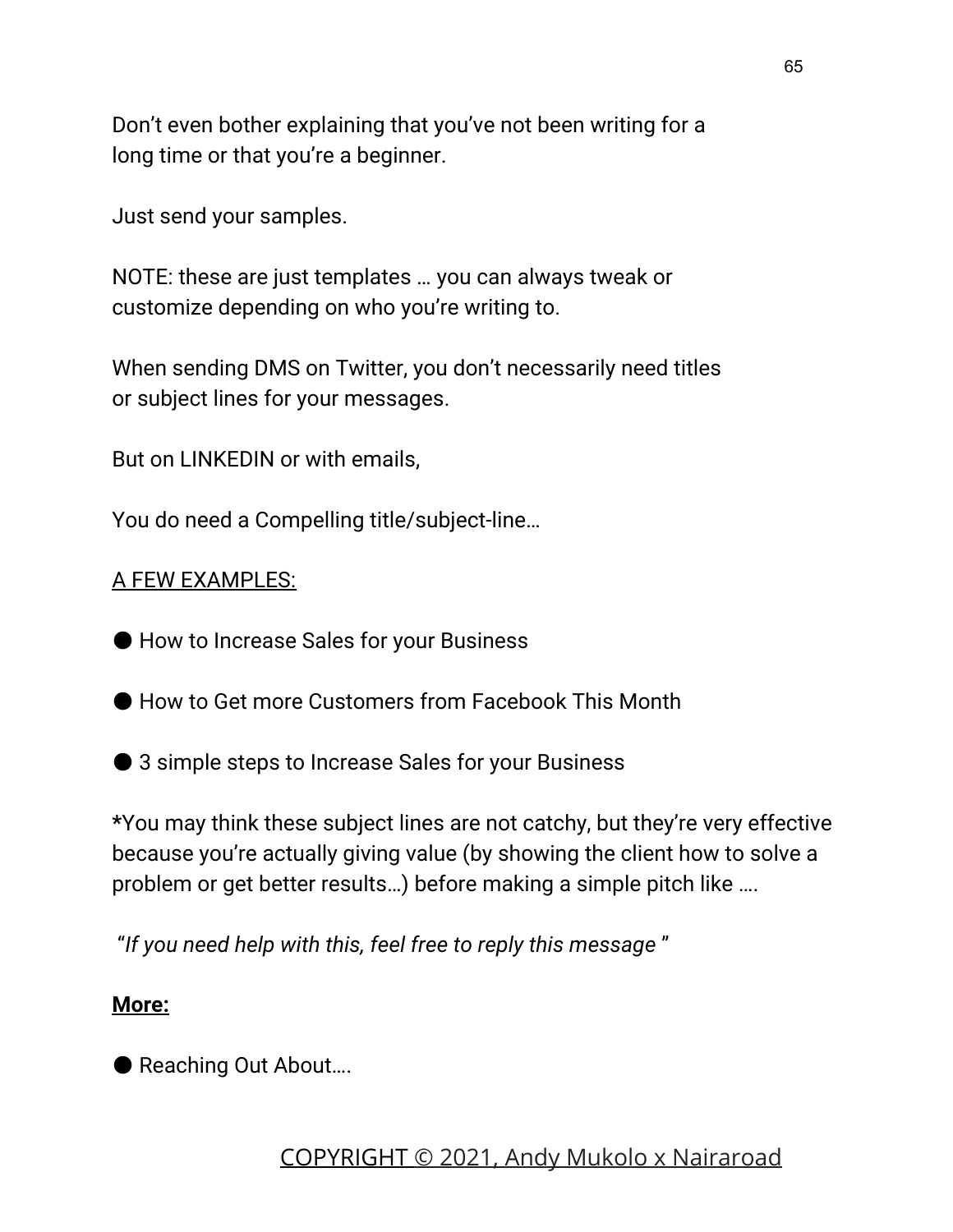\*\*\* This works like crazy! I've used it over and over again\*\*\*

● I thought to share this with you,

● Using Dates like:

January 1st February 26th, March 14th, April 26th, May 10th,

And so on.

**NOTE:** When you send an email, the first thing you want to ensure is that….

It Gets Opened!

If it doesn't get opened,

It doesn't get read,

And your chances of getting a yes are approximately zero.

It is better to get a chance to get a yes, than to never get the chance at all.

So focus on coming up with killer subject lines or titles that force your client to open your mail/message….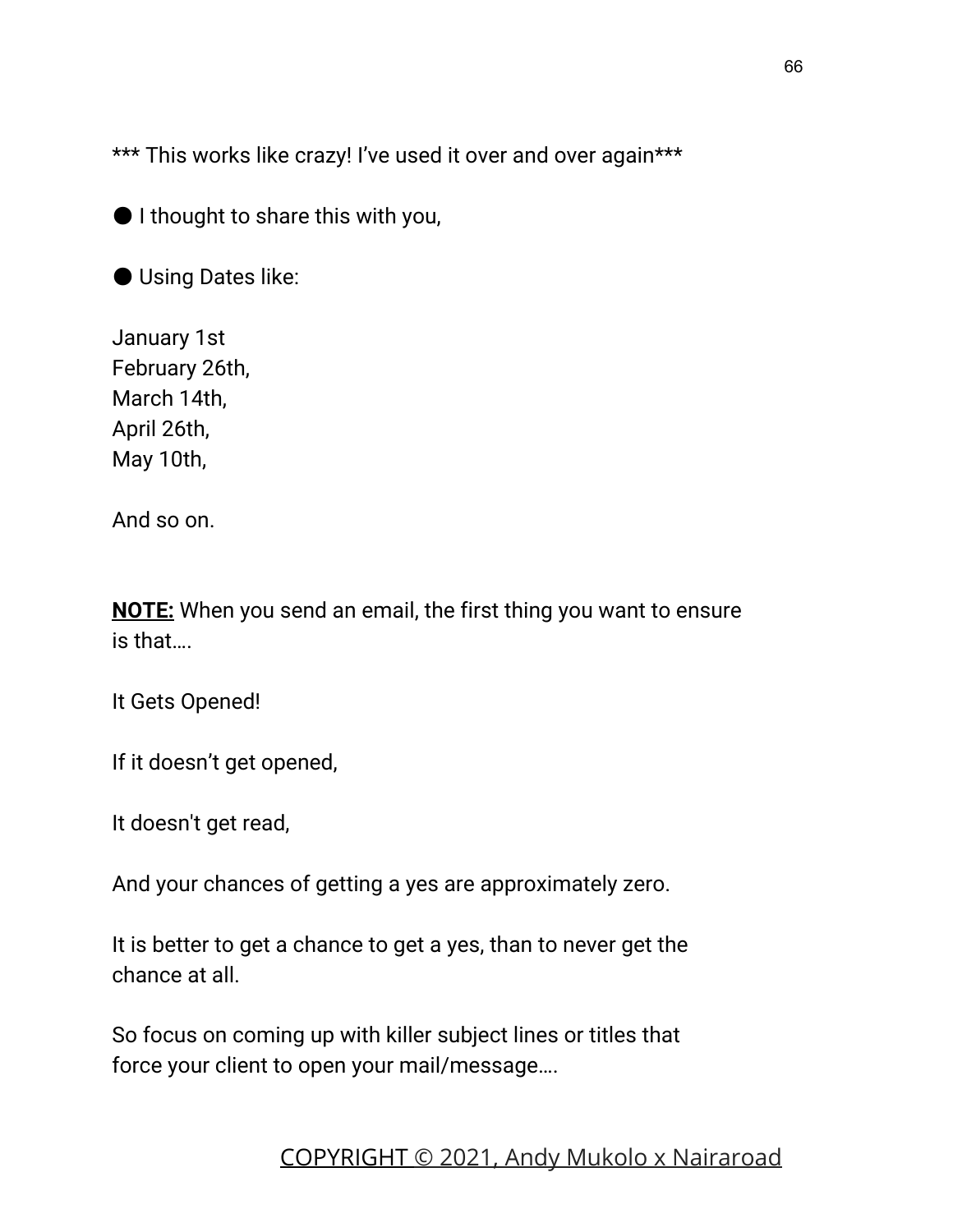Then….

Make sure your subject line is perfectly in tune with your message.

The content of your message has to rhyme with the subject line or title….

Your client has to feel that you've not tricked them into opening your email.

Don't mislead with a deceptive subject line that has nothing to do with your message.

First impressions matter.

Now.. and very importantly…

When your client reaches out eventually… they're going to want to know what this crazy idea of yours is…

And you better be ready to tell them.

But if you've taken your time to sharpen your skills as a Copywriter….

And if you've really spent a few hours or days studying their business and their social media profiles….

This Should be a walk in the Park for you.

\*\*\*\*\*\*\*\*\*\*